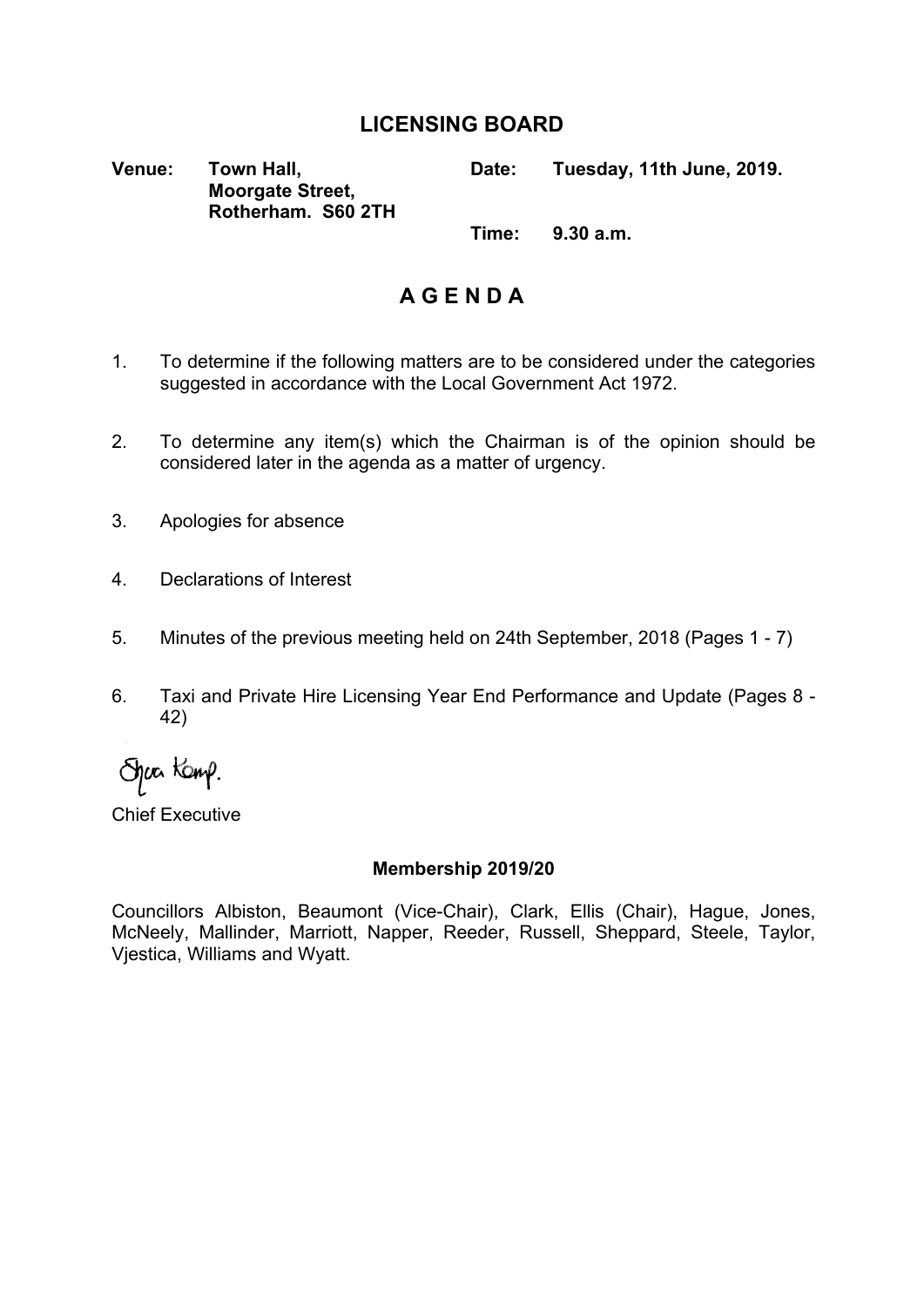### **LICENSING BOARD 24th September, 2018**

Present:- Councillor Ellis (in the Chair); Councillors Buckley, Beaumont, Clark, Elliot, Fenwick-Green, Jones, Marriott, McNeely, Napper, Reeder, Senior, Sheppard, Steele, Taylor and Viestica.

Apologies for absence were received from Councillors Hague, Mallinder, Rushforth and Wyatt.

### **1. DECLARATIONS OF INTEREST**

There were no Declarations of Interest made at this meeting.

### **2. MINUTES OF THE PREVIOUS MEETING HELD ON 23RD APRIL, 2018**

Consideration was given to the minutes of the previous meeting of the Licensing Board held on 23rd April, 2018.

Members discussed the following matters arising from the minutes:-

(1) (Minute No. 11 – Taxi and Private Hire Licensing Performance and General Update Report) – it was noted that the forthcoming review of fees and charges for Licensing will include the possible introduction of a fee to be charged to insurance companies and third parties requesting data downloaded from the camera hard-drive installed within licensed hackney carriages and private hire vehicles.

(2) (Minute No. 12 - Rotherham MBC House To House Collections Policy) – this proposed Policy was to be considered by the Cabinet at its meeting to be held on Monday, 22nd October, 2018; the Licensing Board members suggested that this Policy ought to include a specified time/hour of the day after which House to House collections must not take place.

Resolved:- That the minutes of the previous meeting of the Licensing Board held on Monday, 23rd April, 2018, be approved as a correct record for signature by the Chairman, with the inclusion of a clerical correction by the deletion of the words "or exceed" from the final bullet point within Minute No. 12 (Rotherham MBC House To House Collections Policy).

### **3. ROTHERHAM MBC SEX ESTABLISHMENT POLICY**

Consideration was given to a report, presented by the Licensing Manager, concerning:-

 the proposed adoption by the Council of Schedule 3 of the Local Government (Miscellaneous Provisions) Act 1982 (as amended by Section 27 of the Policing and Crime Act 2009); and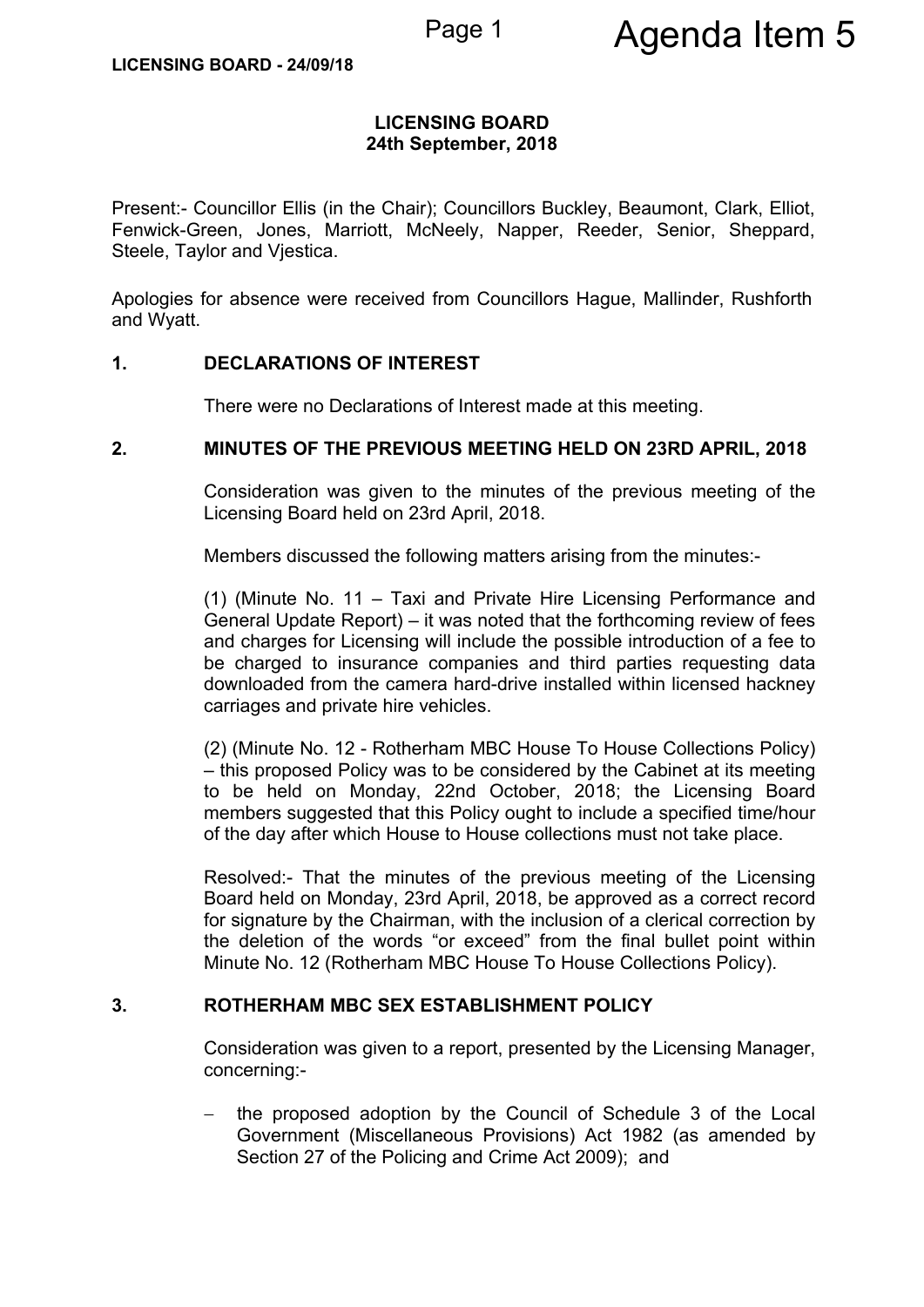the proposed Rotherham MBC Sex Establishment Licensing Policy.

Members noted that other relevant provisions of the of the Local Government (Miscellaneous Provisions) Act 1982 had previously been adopted by the Council (reference : Minute No.1236(2) of the meeting of the Policy and Resources Committee held on 20th October, 1982).

The report stated that Section 27 of the Policing and Crime Act 2009 had come into effect in April 2010 and had the effect of reclassifying lap dancing clubs and similar as 'sexual entertainment venues' and added these to the category of "sex establishment" within the 1982 Act (along with sex shops and sex cinemas). Members were informed that, currently, there was only one sex shop situated within the Rotherham Borough area and no sex cinemas. There was one club situated within the Rotherham town centre classified as a sexual entertainment venue.

A copy of the draft Sex Establishment Licensing Policy was appended to the submitted report.

In discussion of the submitted report and of the draft Sex Establishment Licensing Policy, Members of the Licensing Board referred to the following salient matters, which shall be considered further as part of the process of determining the final Policy:-

- Members debated the requirement for a full equality assessment of the Policy to be undertaken and decided, by a majority vote, that this assessment should be undertaken after the consultation period has ended and at the time when the final draft of the Policy is near to completion;
- the public consultation exercise is to be undertaken in respect of the Policy, involving (amongst others) the general public, statutory authorities, religious groups, community and voluntary groups, residents living near to premises, the employees within the industry and their representatives, as well as industry representatives;
- the arrangements for the regular and routine review of the Sex Establishment Licensing Policy, after implementation;
- concerns in respect of persons within the industry who have convictions for sex offences or offences involving indecency and who may be on the register of sex offenders;
- the defined area within which sex establishment venues shall be permitted to be situated shall be a defined area of the Rotherham town centre; a specific definition and map of this area shall be included within the Policy;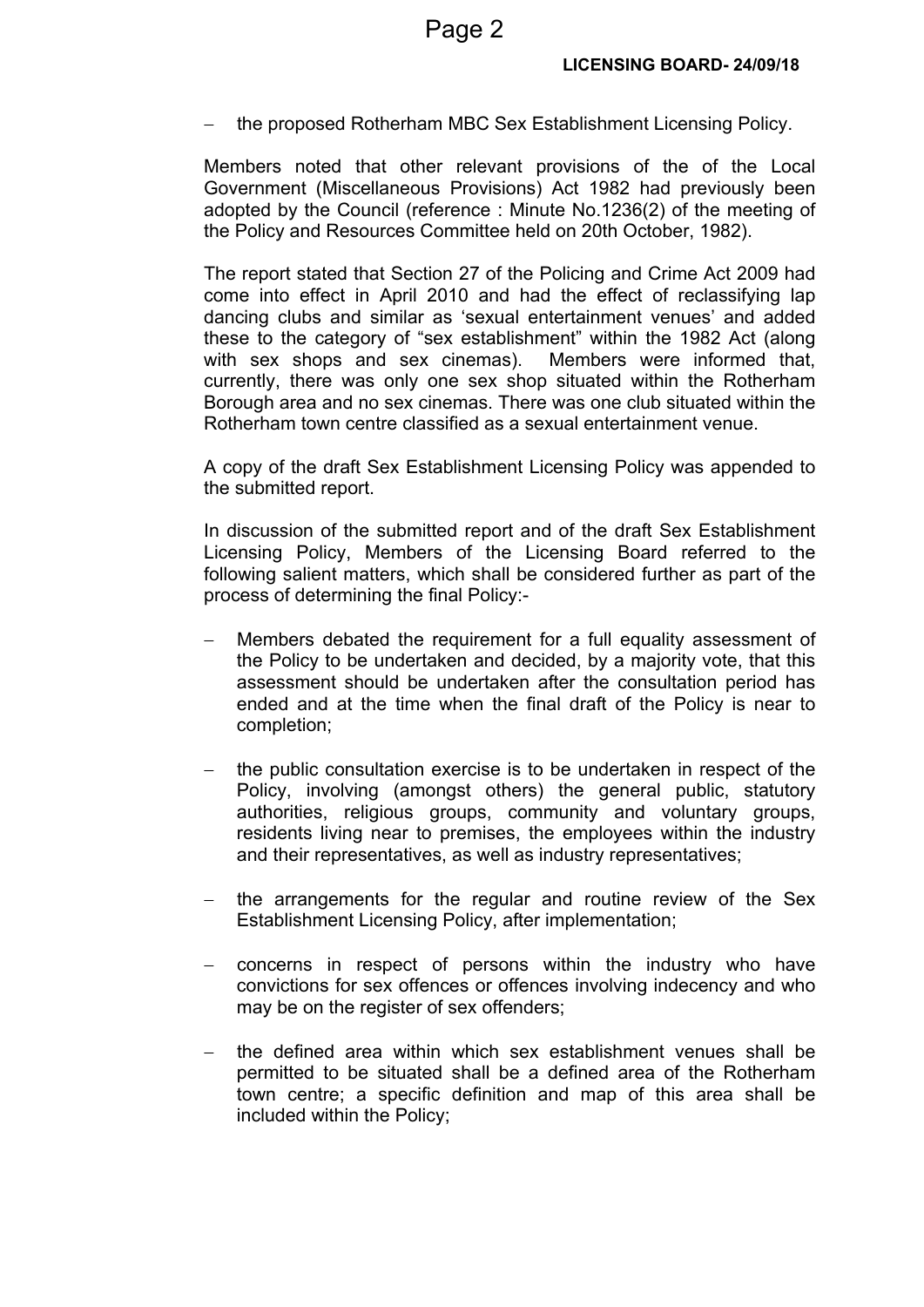- no other parts of the whole Rotherham Borough area shall be included within the defined area, thereby restricting the location of sex establishment venues only to the Rotherham town centre;
- a maximum number of two licensed sex establishment venues shall be permitted within the defined area at any time;
- ensuring that the contents of the proposed Policy accord with the Council's Development Plan and the Rotherham town centre masterplan in respect of the suitability of locations for premises/venues;
- multi-use premises and outdoor venues which may be used for various activities at different times and only on occasions as a sex establishment;
- the Policy must be kept up-to-date ensuring that it is complaint with relevant legislation and current guidance issued by Central Government;
- enforcement issues and the possibility of unregulated activities taking place at premises and venues which are unlicensed;
- the need for a rigorous examination of the persons who are responsible for licensed sex establishments, including a thorough assessment of their past conduct as holders of licences issued by local authorities and other appropriate statutory bodies;
- the industry practice of fining employees should be prohibited, both by a rigorous condition of a licence and by enforcement;
- the process conducted by the local authority in determining applications for licences for a sex establishment venue shall include notification of and consultation with residents living (including in residential homes) adjacent or near to the premises/venue which are the subject of the application;
- $-$  the need for careful control of the advertising of sex establishment venues, including the methods of distribution of advertising leaflets and the external appearance of premises/venues;
- applicants for licences must provide details in writing in respect of employee welfare policies, codes of conduct both for employees and for customers and also of pricing policies.

(1) Resolved:- (a) That the report and draft Policy be received and their contents noted.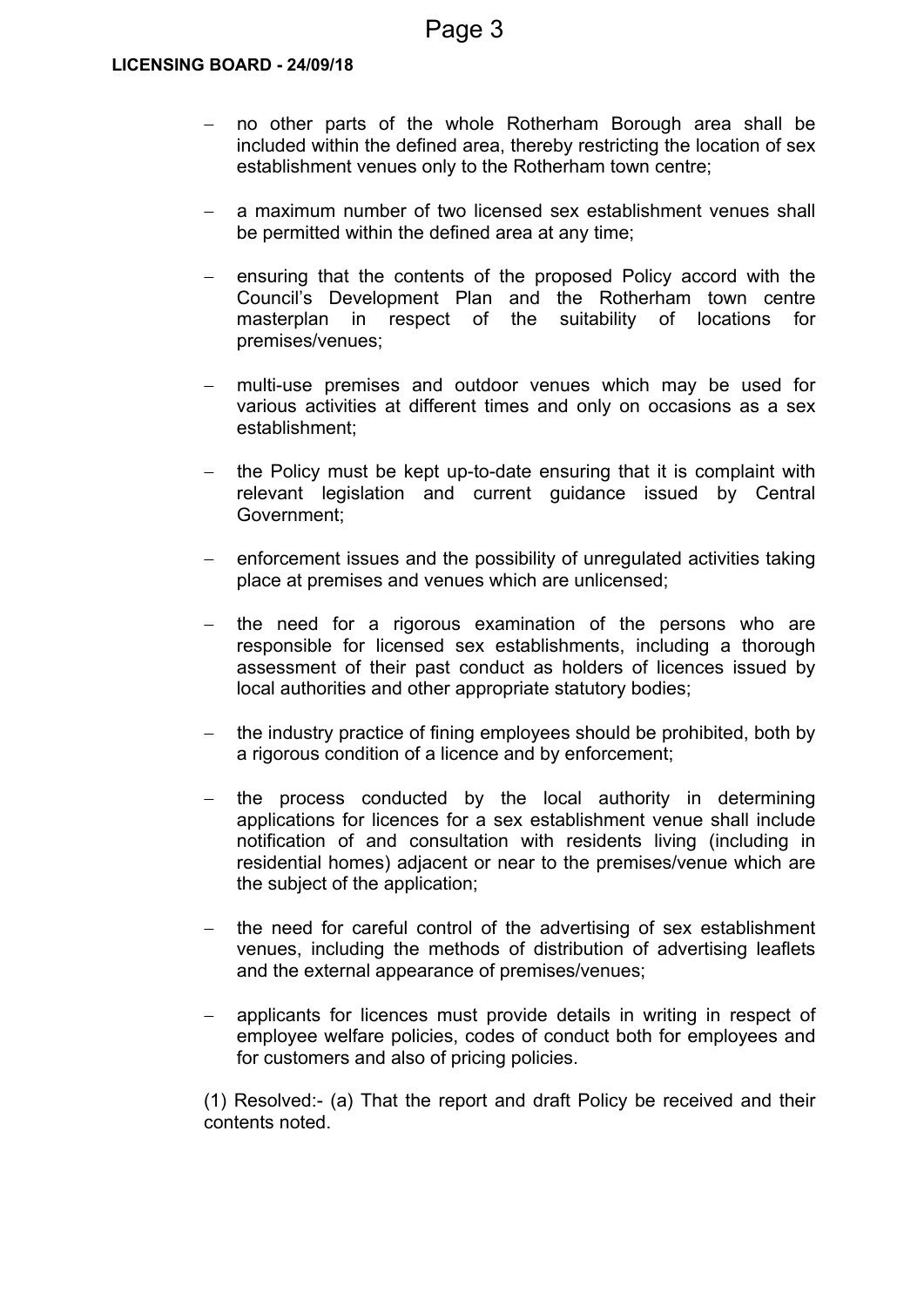(b) That the Licensing Board expresses the view that it is in favour of the Council implementing the proposed Rotherham MBC Sex Establishment Licensing Policy, as now submitted, provided that:-

(i) further consideration is given to the contents of the proposed Policy in the light of both comments now made by the Members of the Licensing Board and representations received by the Council during the forthcoming public consultation exercise;

(ii) the completion of a full equality assessment, the findings of which are to be included within the Policy eventually approved and implemented by the Council;

(iii) the Council shall make arrangements to undertake a review of the Sex Establishment Licensing Policy one year after its implementation and thereafter regular reviews at intervals of three years.

(2) Recommended:- That Schedule 3 of the Local Government (Miscellaneous Provisions) Act 1982 (as amended by Section 27 of the Policing and Crime Act 2009) be formally adopted by the Council.

### **4. TAXI AND PRIVATE HIRE LICENSING PERFORMANCE AND GENERAL UPDATE REPORT**

Consideration was given to a report, presented by the Licensing Manager, providing an update in relation to the Licensing Service performance against the Taxi and Private Hire Licensing Performance Framework. In addition, the report contained information on the key activities and actions undertaken by the Licensing team during the first six months of 2018/19. Specific reference was made to:-

- Enforcement actions and other activity undertaken by the Licensing service;
- $-$  Licensing Enforcement work  $-$  options available to officers, including compliance advice, guidance and support.
- Corporate performance measures for the Licensing Service (second quarter update);
- Licensing performance framework (second quarter update);
- Current priority work review of private hire operators and takeaways and late night restaurants;
- Licensing Service review of structure and recruitment of staff;
- Statistics of decisions on Licensing matters made by the Sub-Committee of the Licensing Board (calendar year 2018 to date);
- Summary information about appeals made by individuals against the refusal or revocation of licences.

Members noted that the National Register of Revocations and Refusals (NR3) had become a live national database during August, 2018 and was being hosted by the National Anti-Fraud Network (NAFN). This facility enabled participating Licensing Authorities to undertake a check of the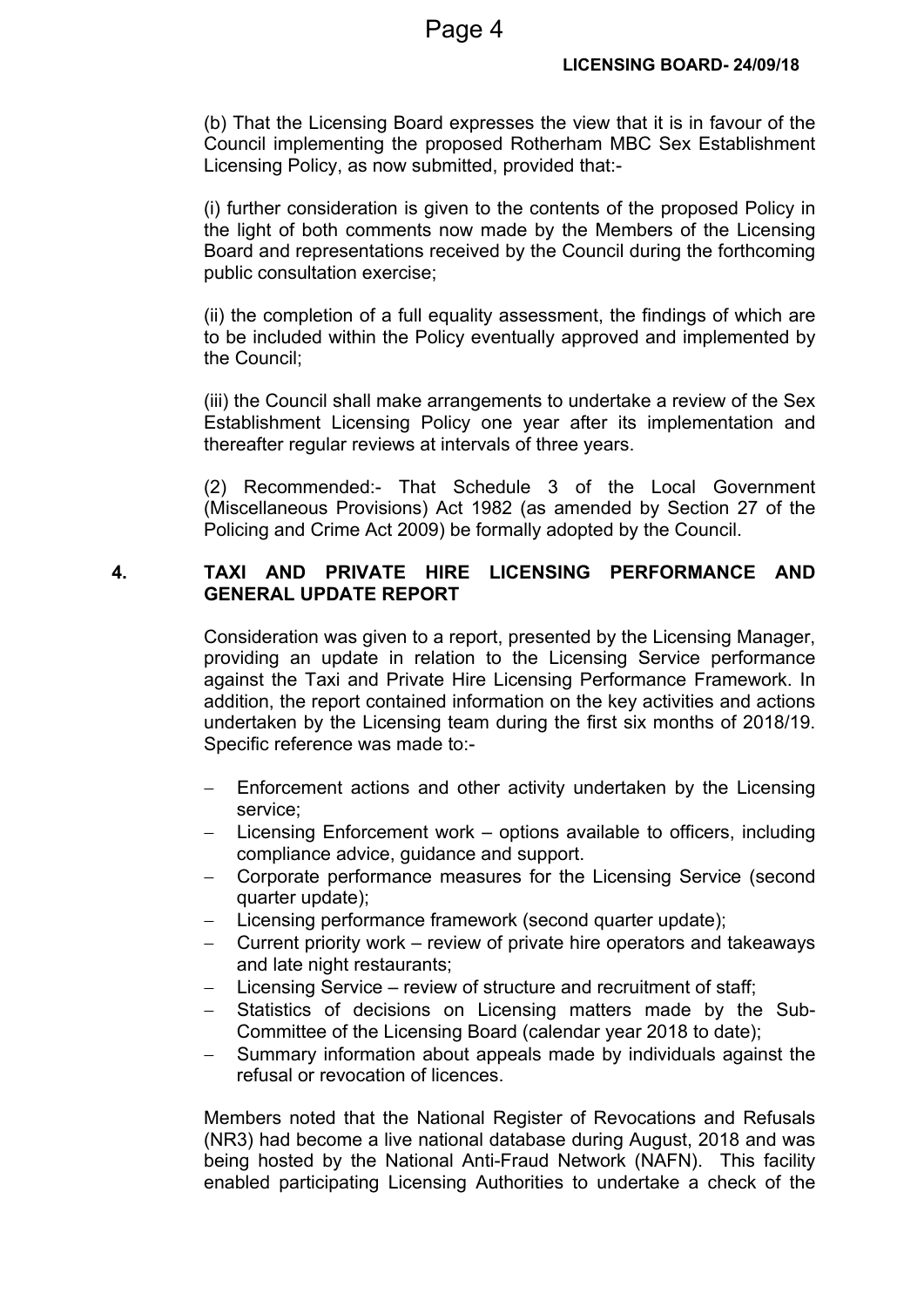database as part of the process of assessing an applicant's fitness to hold a Hackney Carriage/Private Hire Driver's licence. Officers from this Council had been involved in the establishment of the NR3 national database.

Discussion took place on the sharing of relevant information about Licensing matters with the Multi-Agency Safeguarding Hub (including the South Yorkshire Police). Members of the Licensing Board requested an assurance that appropriate information was being shared in a timely manner, enabling necessary investigation work to begin at the earliest opportunity.

Members of the Licensing Board were informed that persons in receipt of a Police Caution (usually issued within a Police station) would receive a printed document, from the Police, giving details of the nature of the Caution.

The submitted report also provided details of forthcoming issues affecting the Licensing Service:-

(i) The introduction of a window sticker to be displayed in licensed vehicles. The sticker will confirm that the vehicle is licensed by Rotherham MBC and provide details of the way in which passengers may obtain further information about the vehicle and raise a concern about or compliment the driver. It was anticipated that these stickers would be introduced in licensed vehicles during October or November 2018.

(ii) There will be a general review (beginning early in 2019) of the conditions that are attached to Hackney Carriage / Private Hire licences.

(iii) There will be a review of the way that camera systems used in licensed vehicles are procured and approved. This review may involve a tendering process and the identification of a single or several approved suppliers.

Resolved:- (1) That the report be received and its contents noted.

(2) That, with regard to Licensing enforcement work, the options available to officers, including compliance advice, guidance and support, as detailed in the report now submitted, be supported.

### **5. LICENSING ENFORCEMENT PENALTY POINTS SCHEME**

Consideration was given to a report, presented by the Licensing Manager, concerning the proposed introduction of a Licensing Enforcement Penalty Points Scheme, a method by which licenced drivers, operators or owners can be issued with points against their Council (Hackney Carriage and/or Private Hire) Licence by authorised officers of the Council.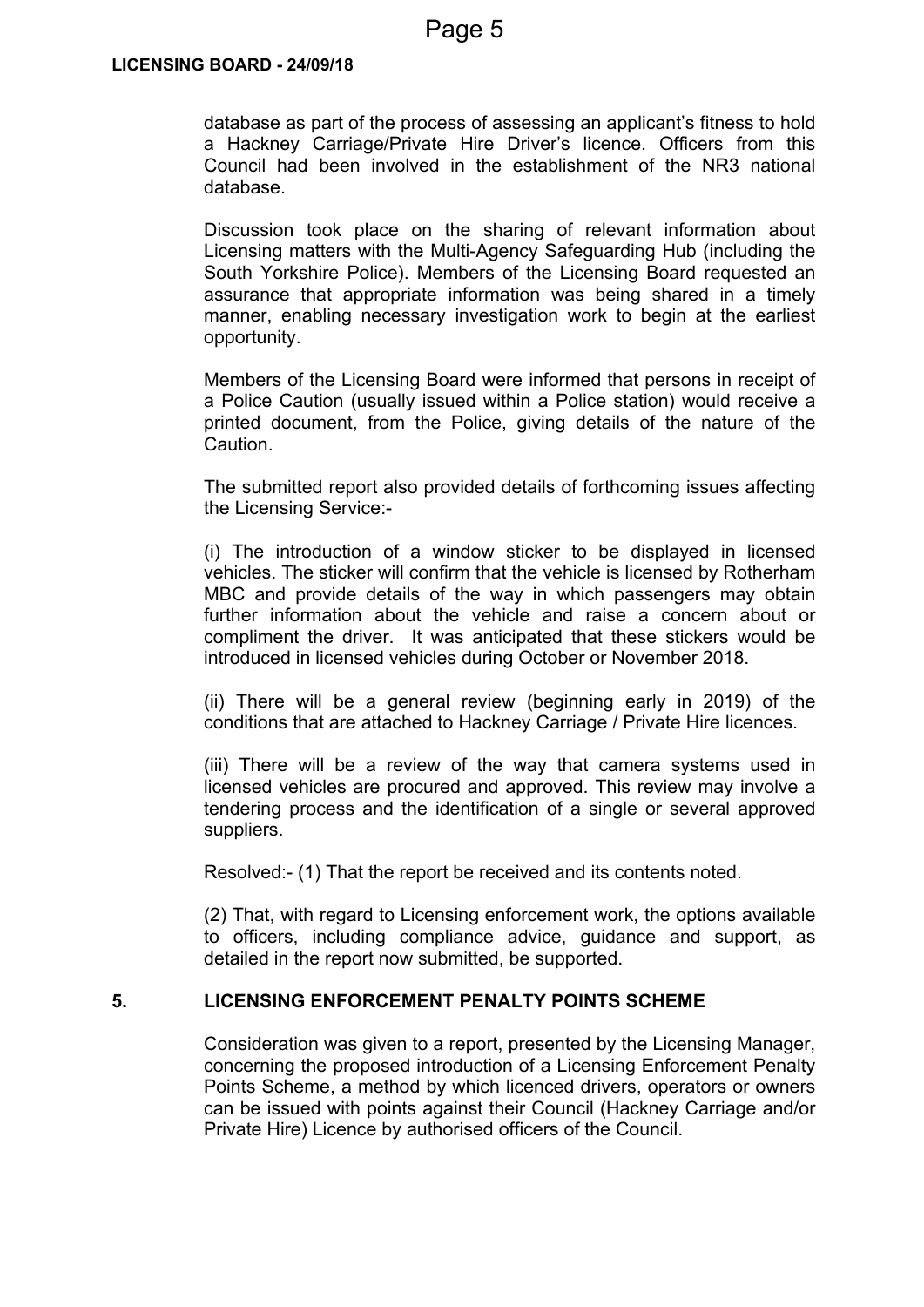The report stated that points would be used for less serious breaches of licence condition or legislation. The issuing of points formalises the previous practice of issuing warnings. The aim is to encourage licence holders to comply with all legislation, licence conditions and behave in an acceptable manner at all times, thereby improving the professionalism and reputation of the licensed vehicle trade. The points system would operate in addition to all existing enforcement options and would have regard to the principles of the Council's 'General Enforcement Policy'.

The draft schedule of enforcement penalty points and list of offences was appended to the submitted report.

(1) Resolved:- That the report be received and its contents noted.

(2) Recommended:- (a) That a Licensing Enforcement Penalty Points Scheme be implemented by the Council in accordance with the details contained within the report now submitted and incorporating the items listed at (i) to (v) below, as now determined by the Licensing Board:-

(i) offences relating to the installation and use of taxi camera systems shall not be included in the Penalty Points Scheme and such matters shall be determined either by the Licensing Board, the Licensing Board Sub-Committee or the appropriate officer in accordance with the Council's scheme of delegation to officers on Licensing matters;

(ii) the various offences which are concerned with aspects of the attitude, behaviour and conduct of licence holders shall be consolidated into one offence;

(iii) appeals submitted to the Council against the imposition of penalty points shall be determined as follows:-

1 to 6 points – by the Assistant Director of Community Safety and Street Scene, or appointed representative;

7 to 12 points – by the Licensing Board or the Licensing Board Sub-Committee;

(iv) licence holders who accumulate a total 12 points shall be referred for a case hearing by the Licensing Board or the Licensing Board Sub-**Committee.** 

(v) the Assistant Director of Community Safety and Street Scene and the Assistant Director of Legal Services shall, in consultation with the Chair and the Vice-Chair of the Licensing Board, determine the following matters:-

(A) the guidance to be used by Licensing staff when considering the imposition of penalty points upon a licence holder;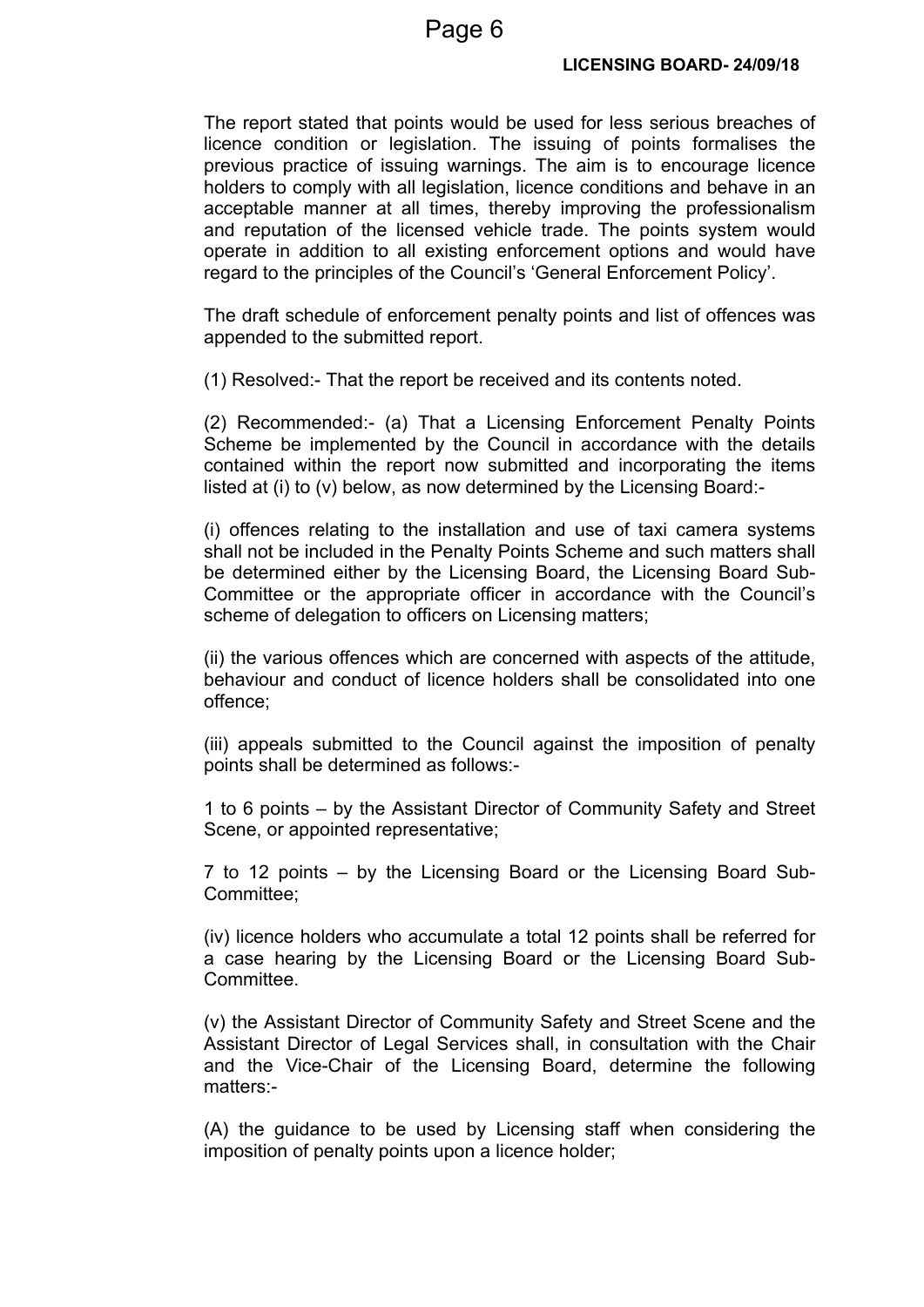(B) the period (ie: the maximum number of days) within which a licence holder who wishes to appeal against the imposition of penalty points must submit the appeal to the Council;

(C) the date of implementation of the Licensing Enforcement Penalty Points Scheme.

(b) That the Licensing Manager submit a progress report about the use of the Licensing Enforcement Penalty Points Scheme to the first meeting of the Licensing Board which takes place after the implementation of the Scheme and thereafter information about the use of the Scheme shall be included within the Taxi and Private Hire Licensing Performance and General Update reports.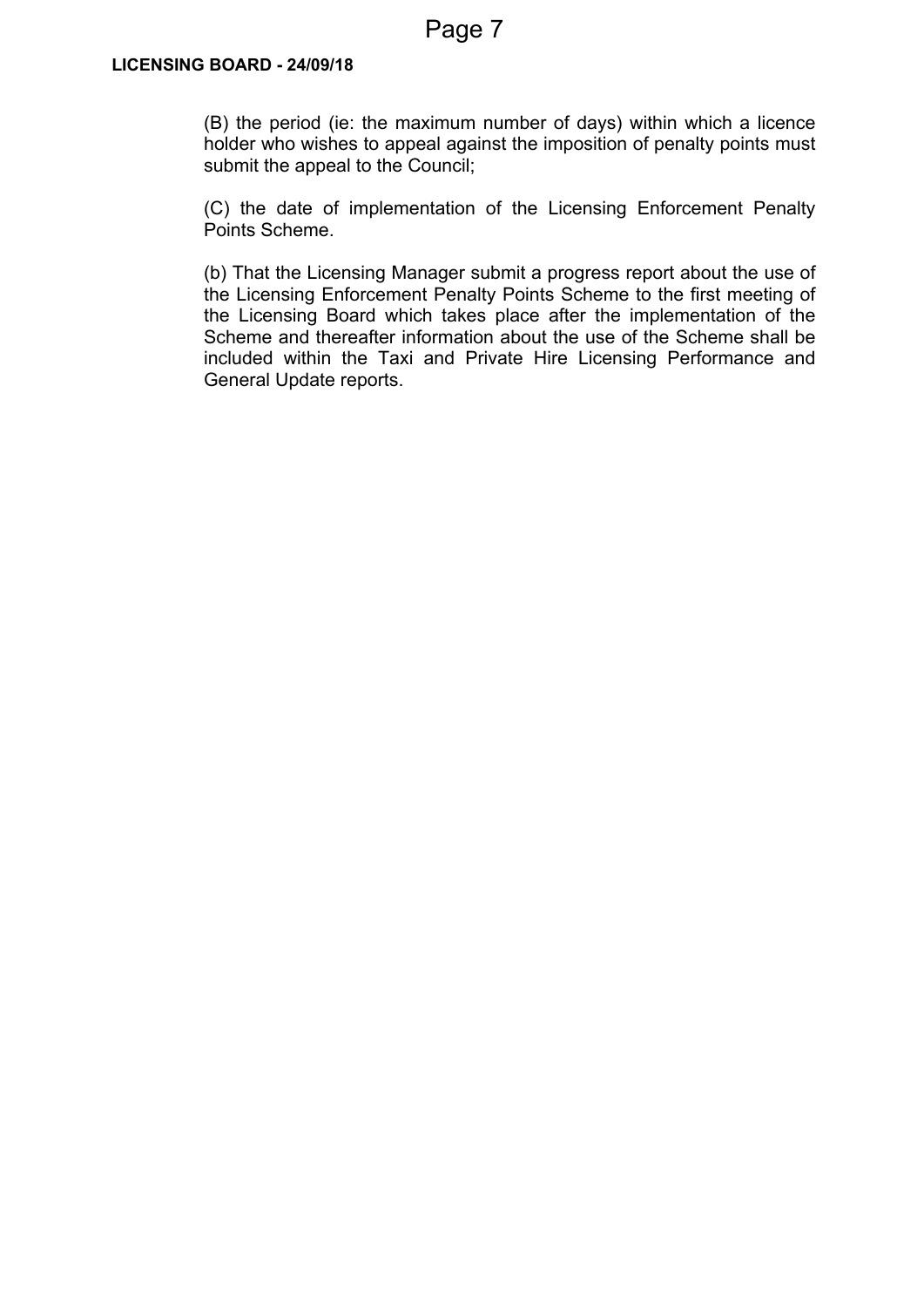# Page 8 **Agenda Item 6**



Public Report Licensing Board

### **Summary Sheet**

### **Council Report**

Licensing Board 11<sup>th</sup> June 2019

**Title**

Taxi and Private Hire Licensing Year End Performance and Update Report

### **Is this a Key Decision and has it been included on the Forward Plan?**

This is not a key decision.

### **Director Approving Submission of the Report**

Tom Smith – Assistant Director of Community Safety and Street Scene

### **Report author(s):**

Alan Pogorzelec – Licensing Manager Regeneration and Environment 01709 254955, [alan.pogorzelec@rotherham.gov.uk](mailto:alan.pogorzelec@rotherham.gov.uk)

### **Ward(s) Affected**

All wards

### **Executive Summary**

This report provides details performance in relation to the Licensing team's performance against the Taxi and Private Hire Licensing Performance Framework for the 2018/19 financial year.

In addition, the report provides an overview of the key activities and actions undertaken by the Licensing team during 2018/19, and seeks the Board's views on the proposed priorities for the current year.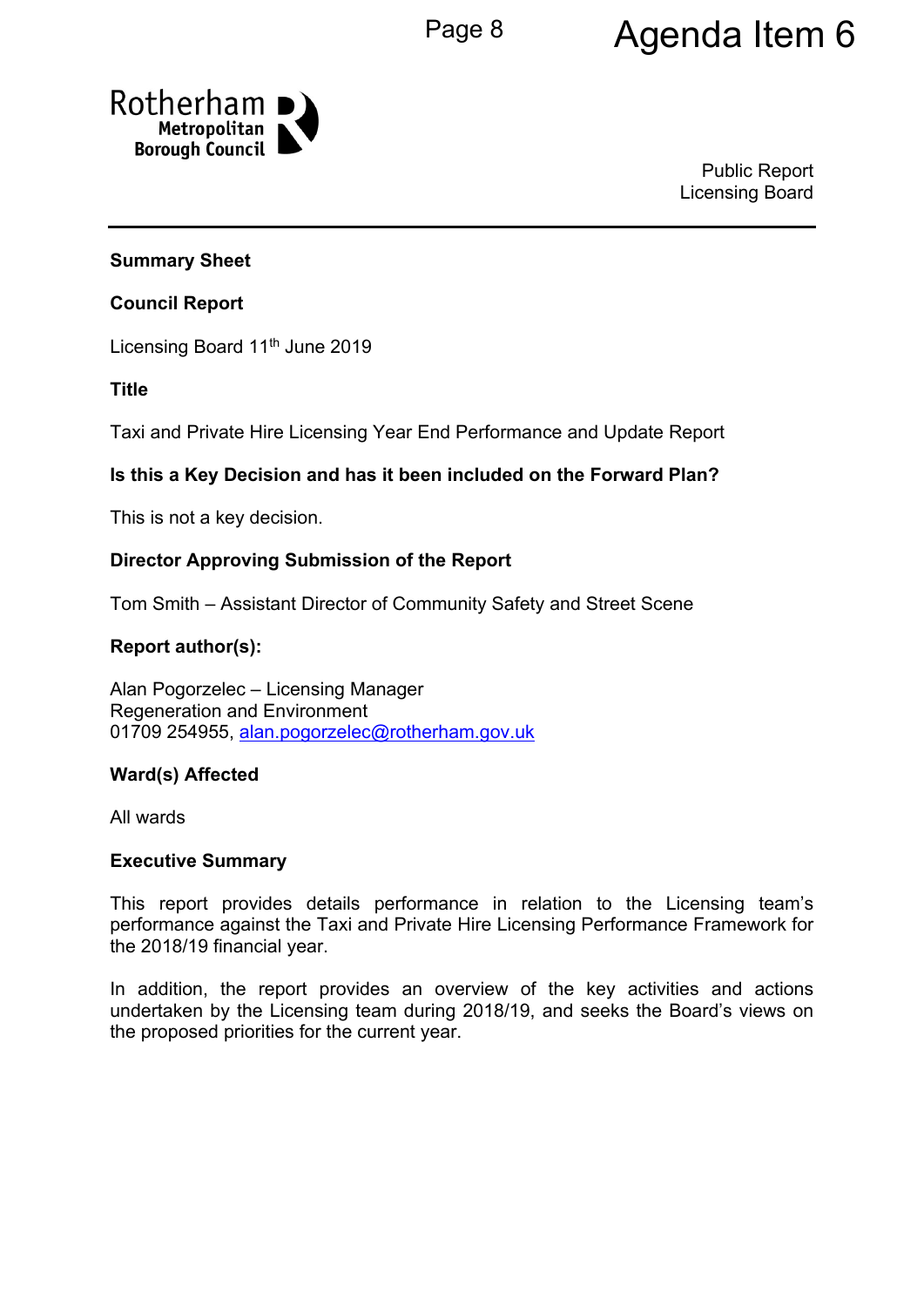### **Recommendations**

- That the Licensing Board notes the content of the update report.
- That the Licensing Board endorses the priorities for the Licensing Service during the 2019/20 financial year.

### **List of Appendices Included**

Appendix 1 - 2018/19 performance against the Licensing Performance Management Framework. Appendix 2 - 2018/19 Enforcement Data. Appendix 3 - 2018/19 Licensing Admin Team Data.

### **Background Papers**

• Rotherham MBC Hackney Carriage and Private Hire Licensing Policy

### **Consideration by any other Council Committee, Scrutiny or Advisory Panel**

Not applicable.

### **Council Approval Required**

No.

### **Exempt from the Press and Public**

Not exempt.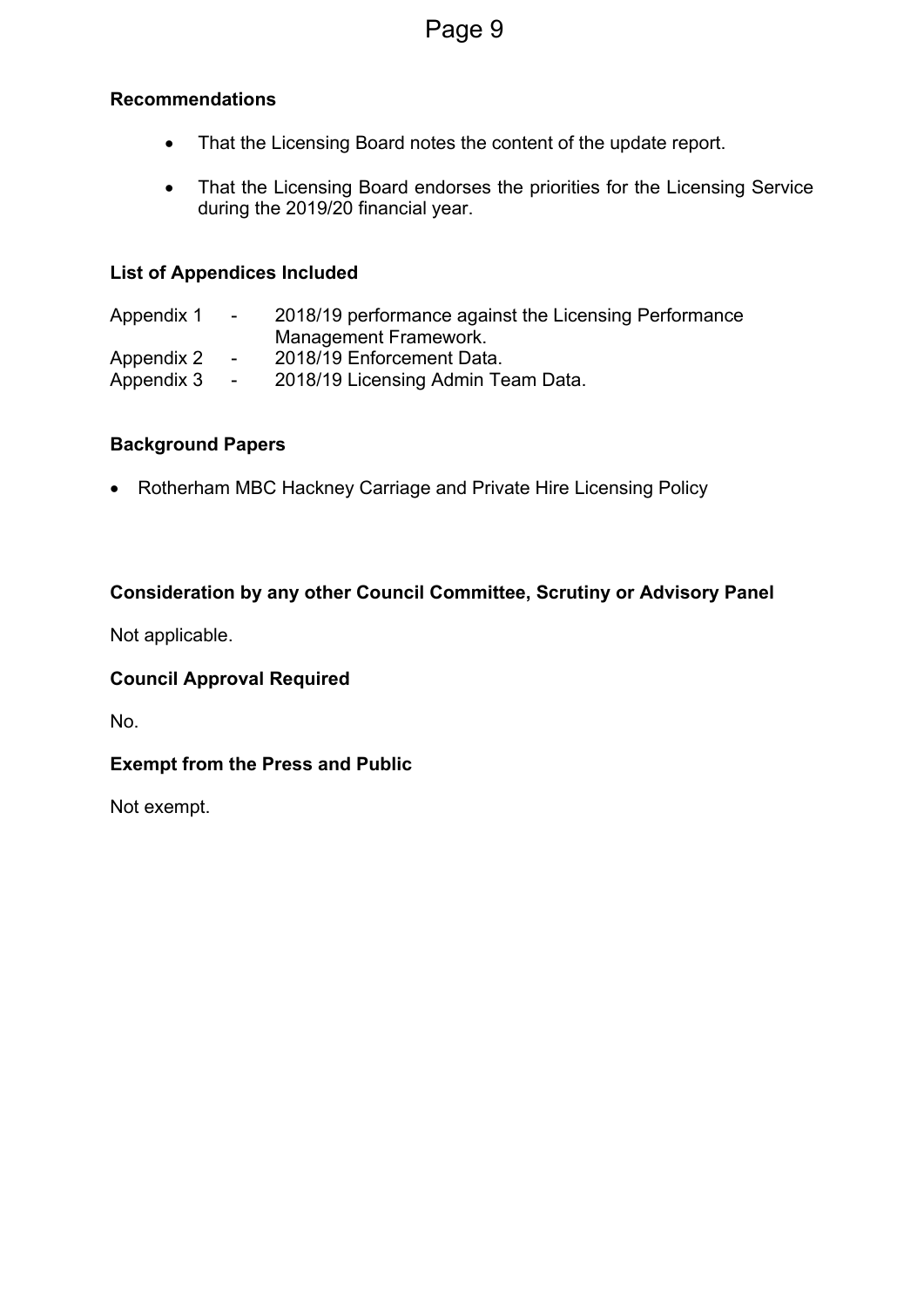### **Taxi and Private Hire Licensing Performance and General Update Report**

### **1. Recommendations**

- 1.1 That the Licensing Board notes the content of the update report.
- 1.2 That the Licensing Board endorses the priorities for the Licensing Service during the 2019/20 financial year.

### **2. Background**

- 2.1 The performance of the licensing service is demonstrated in two ways:
	- 2.1.1 The Council's Corporate Plan includes two priority measures that are related to licensing, these are reported quarterly to the Council's Strategic Leadership Team and elected members. These measures were introduced at the beginning of 2018/19 and replace the previous measures regarding compliance with the Hackney Carriage / Private Hire Licensing Policy (although this still forms part of the Performance Management Framework referred to below). The relevant measures are:
		- 3.A4(a) the number of on the spot inspections of taxis
		- $3.A4(b)$  the % of taxis found to be compliant with the licensing regime during on the spot inspections
	- 2.1.2 Performance against the Licensing Service Performance Management Framework is reported to Directorate / Strategic Leadership Teams and the Licensing Board on a six-monthly basis. This framework includes the following:
		- Elements that are related to the implementation of the Councils Hackney Carriage and Private Hire Licensing Policy.
		- The performance of the Council's licensing team in relation to quality assurance and administrative aspects of the service.
- 2.2 In addition to the update on performance, this report also provides details of developments in relation to:
	- 2.2.1 Enforcement actions and other activity undertaken by the licensing service.

This report provides a summary of enforcement action that took place between April 2018 and March 2019 (inclusive). It includes details of actions taken by enforcement officers (what could be considered to be traditional enforcement actions) along with enforcement actions taken by other officers within the licensing service, and the outcomes of Licensing Board Sub-Committee hearings.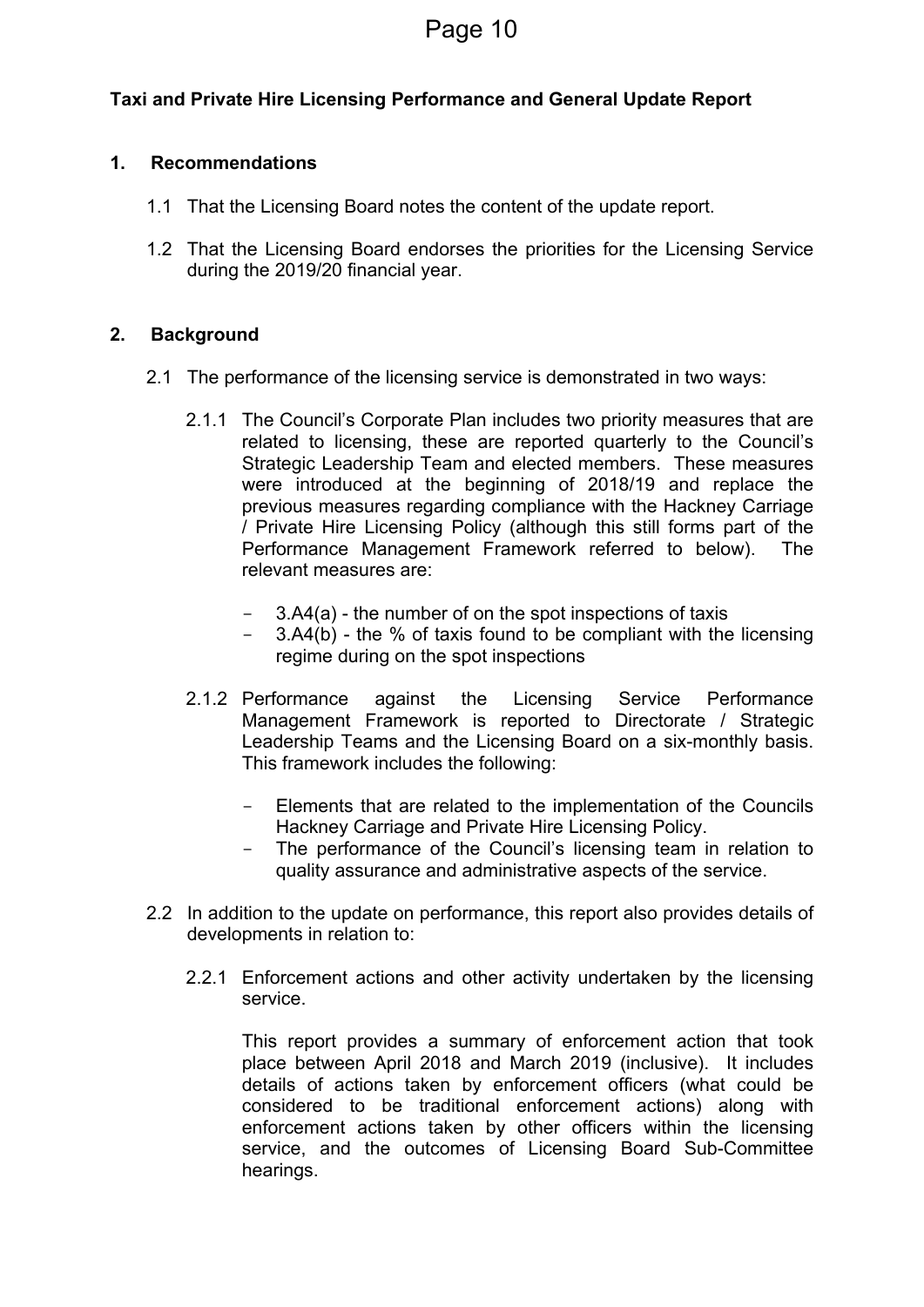2.2.2 Update in relation to some key initiatives and project work that have been ongoing within the Licensing Service.

The licensing service have been actively involved in the development and introduction of new systems and processes that are intended to provide a more streamlined service to customers, and more effective enforcement / regulation.

In addition, officers from the service have been involved with work at a national level seeking improvements in relation to taxi and private hire licensing throughout the UK.

2.2.3 Proposed priorities for the Licensing Service in 2018/19.

Officers from within the Council's Licensing Service have developed a number of key priorities for the service that will be delivered during the 2018/19 financial year. This report provides further detail on those priorities and seeks that agreement and endorsement of the Licensing Board in relation to them.

### **3. Key Issues**

- 3.1 Performance Update
	- 3.1.1 Corporate performance measures
		- 3.1.1.1 The Licensing service proactively inspected 127 vehicles and drivers during 2018/19.
		- 3.1.1.2 Of these, 72% of vehicles (92) and 82% of drivers (104) were found to be compliant with licensing requirements.
		- 3.1.1.3 There were 37 defects identified in the 35 non-compliant vehicles. The vast majority of these related to signage and were dealt with by way of a formal warning. Warnings were also issued in relation to defective bulbs / lamps, tyres approaching the legal limit, missing first aid kits, and missing fire extinguishers. Two vehicle licences were suspended due to significant faults, one for tyres at the legal limit, and one due to a taxi camera system that did not meet the Council's requirements. With the exception of the taxi camera suspension, all defects were rectified either during the inspection, or were found to have been rectified following reinspection the following day. The taxi camera issue was resolved after 3 days, and the suspension was lifted.
		- 3.1.1.4 23 drivers were found to be non-compliant; almost all of these were due to the driver not wearing their ID badge (despite the badge being present within the vehicle), these drivers were issued with warnings and instructed to wear their ID badge in accordance with their licence conditions (which they then did). One driver was issued with a warning regarding their standard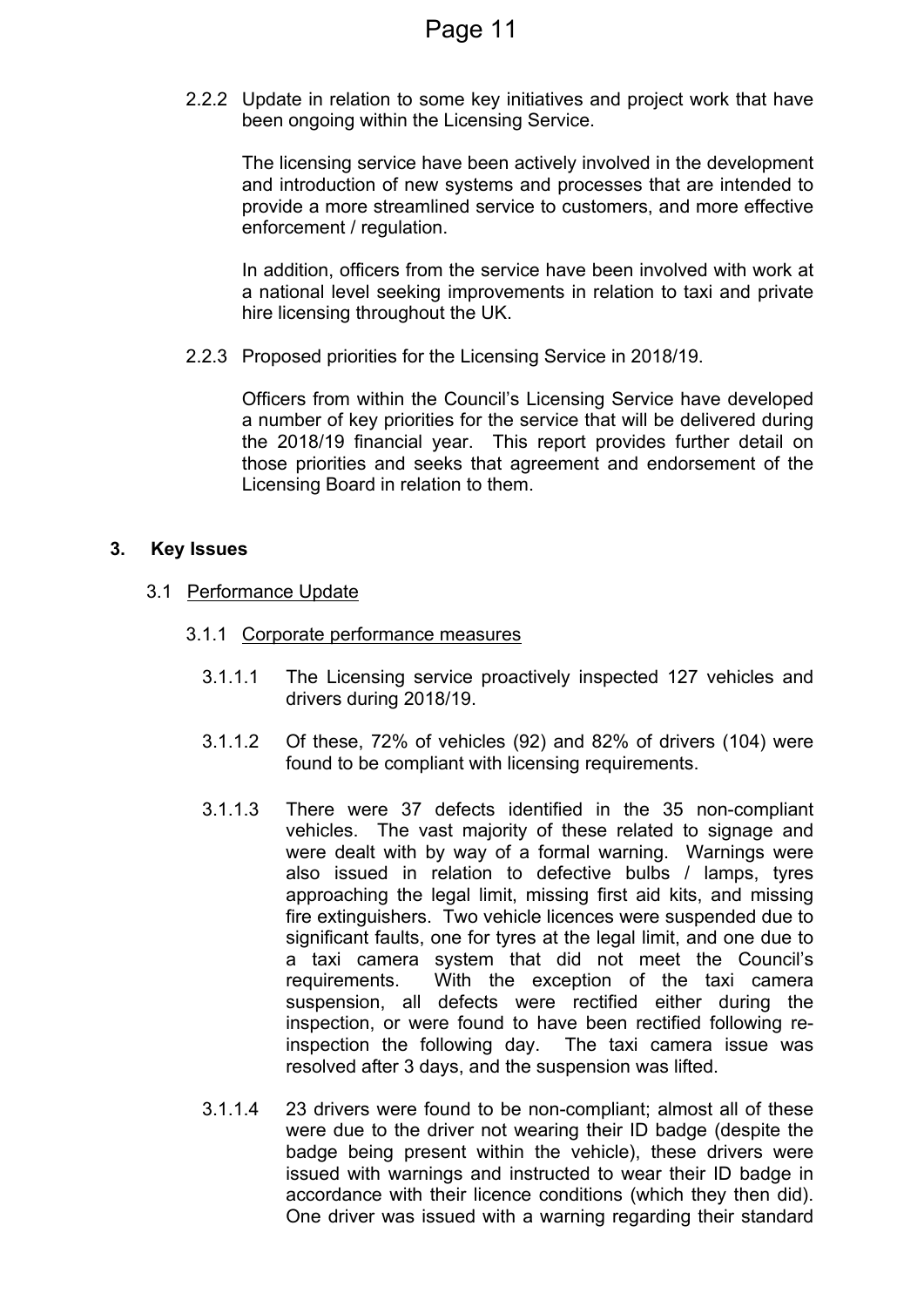of driving, and another was found to have failed to activate their taxi camera system – this was shown to be a system fault and resulted in the vehicle licence being suspended.

3.1.1.5 Licensing enforcement officers will continue to undertake unannounced random checks in order to assess and ensure compliance with the requirements of the licensing policy and licence conditions.

### 3.1.2 Licensing Performance Framework

3.1.2.1 The overall judgement outlined in the Louise Casey's inspection report (February 2015) stated that:

> *"Inspectors have found that Rotherham has not taken, and does not take, sufficient steps to ensure only fit and proper persons are permitted to hold a taxi licence. As a result, it cannot provide assurances that the public, including vulnerable people, are safe."*

*3.1.2.2* In order to ensure the Council's Licensing Service is effective, fit for purpose, and has addressed the concerns raised in Louise Casey's report; it is considered that the following outcomes must be demonstrated:

> **Outcome 1** All licence holders are "fit and proper" to hold licences.

> **Outcome 2** Trained decision makers must make high quality, appropriate and timely decisions that protect the public from risk of harm.

> **Outcome 3** The Licensing Service uses all available statutory powers appropriately, proactively and reactively, to disrupt criminal activity (including CSE and related activity).

> **Outcome 4** The licensing team must consistently provide high quality, timely processing of licensing applications.

> **Outcome 5** The Council's Private Hire and Hackney Carriage Licensing Policy will be effectively implemented.

- 3.1.2.3 In order to address each of these outcomes, the Licensing Service has implemented a Performance Management Framework. The framework gives detail on a number of measures are that will indicate whether the desired outcomes are being met.
- 3.1.2.4 Full detail on the performance against each of the measures is given in Appendix 1 to this report. Explanatory narrative is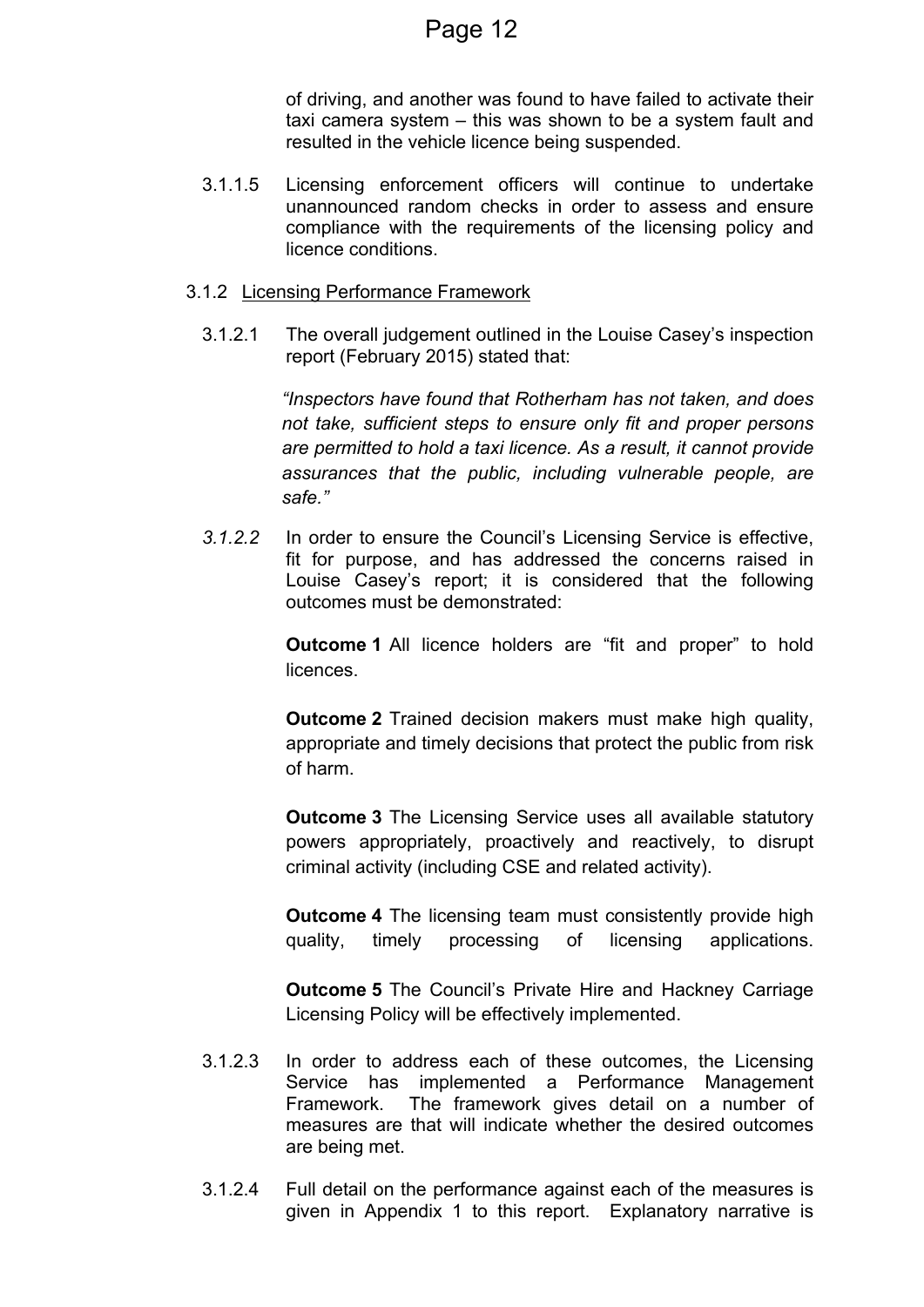provided where there is an element of underperformance against the stated targets.

- 3.1.2.5 Targets have been set against a total of 16 performance measures, there are an additional four measures that are being monitored but a target has not been set in relation to them. The measures without a target are detailed below, along with explanatory narrative.
- 3.1.2.6 Of the 16 measures with targets, 5 were off target at the time of measurement – further detail on the reason for underperformance is given in Appendix 1, along with any management action that will / has been taken to address the underperformance.
- 3.1.2.7 The measures without targets are as follows:

Delivery against individual training and development plan for each individual member of staff (contributing to Outcome 1).

The training and development of staff is routinely monitored by the Principal Officer and Team Manager via monthly 1:1s and the Corporate PDR process. At the time of writing this report, all but one member of the Licensing Team had been through the PDR process. This staff member will receive a full PDR on their return from annual leave.

Data sharing concerns (when apparent) to be escalated by Assistant Director in a timely manner (contributing to Outcome 3).

There have been two data sharing concerns raised during the period covered by this report.

The first related to the sharing of National Crime Agency information / intelligence relating to suspects designated under Operation Stovewood (or a sub-operation). Although the relationship between the National Crime Agency and Rotherham MBC Licensing is generally very good, there has been an instance where the licensing service have been provided with information verbally, but this has not then been followed up with sufficient written detail in order for a justified decision to be made.

Licensing officers and the Assistant Director of Community Safety and Street Scene have been involved in a series of discussions with the National Crime Agency, Rotherham MBC Multi Agency Safeguarding Hub (MASH) and Rotherham MBC Legal Services. These discussions have resulted in the adoption of an agreed process that allows the efficient and effective sharing of information relating to designated suspects so that appropriate action can be taken as swiftly as possible.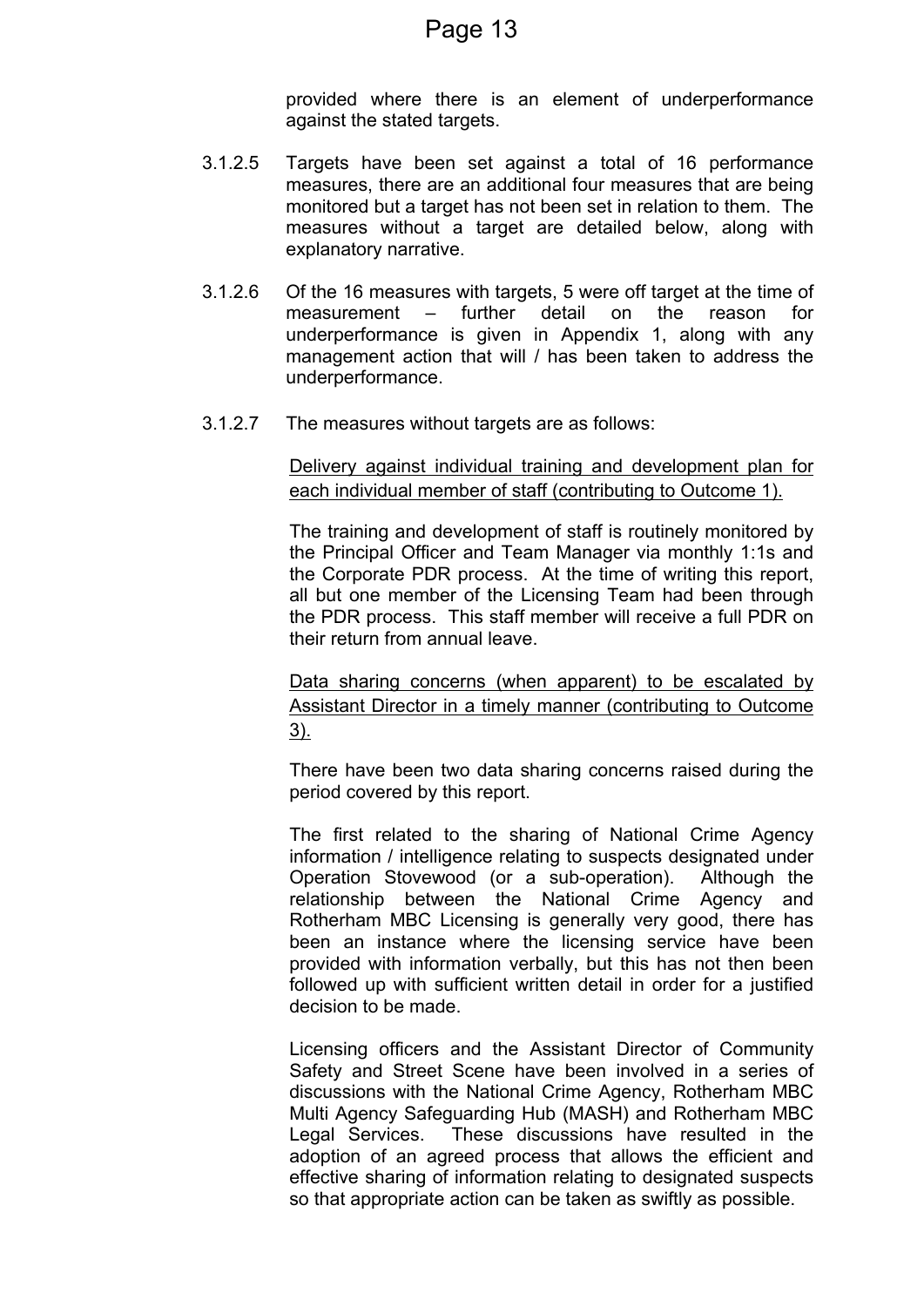The second data sharing concern related to the dissemination of information regarding the arrest of a taxi driver. The information was held by another team within Council, but it had not been passed to licensing despite it being known that the arrested individual was a taxi driver.

The Licensing Manager and Assistant Director of Community Safety and Street Scene discussed this issue with the relevant service management, and appropriate measures have been taken to avoid a recurrence of the data sharing concern in future.

Documented processes provided to and understood by all staff (contributing to Outcome 4).

Documented procedures remain in place in relation to key processes within the team – these comprise of the templates within the Lalpac system. Following a number of staffing changes within the service, it has been identified that additional procedures need to be developed to assist licensing officers in the discharge of their duties – this issue will be addressed in the coming months by the Principal Officer and Licensing Manager.

Processes are reviewed and (if appropriate) refreshed as required (contributing to Outcome 4).

Processes are continually reviewed and where appropriate amended and reissued. During t 2018/19, the Licensing Manager has identified two issues that have required amendment to current working practices.

The first related to the way that lease / hire vehicles are issued with a licence (such as when an existing vehicle is involved in an accident). Since the amendment of this process, the service has a much more appropriate level of control over the way that these vehicles are licensed and used.

The second issue related to the way that medical examination reports are assessed, and the need for medical records to be viewed as part of the examination. Tighter control has been introduced as a result of a number of issues that were apparent and officers are now confident that licence holders meet the relevant medical requirements.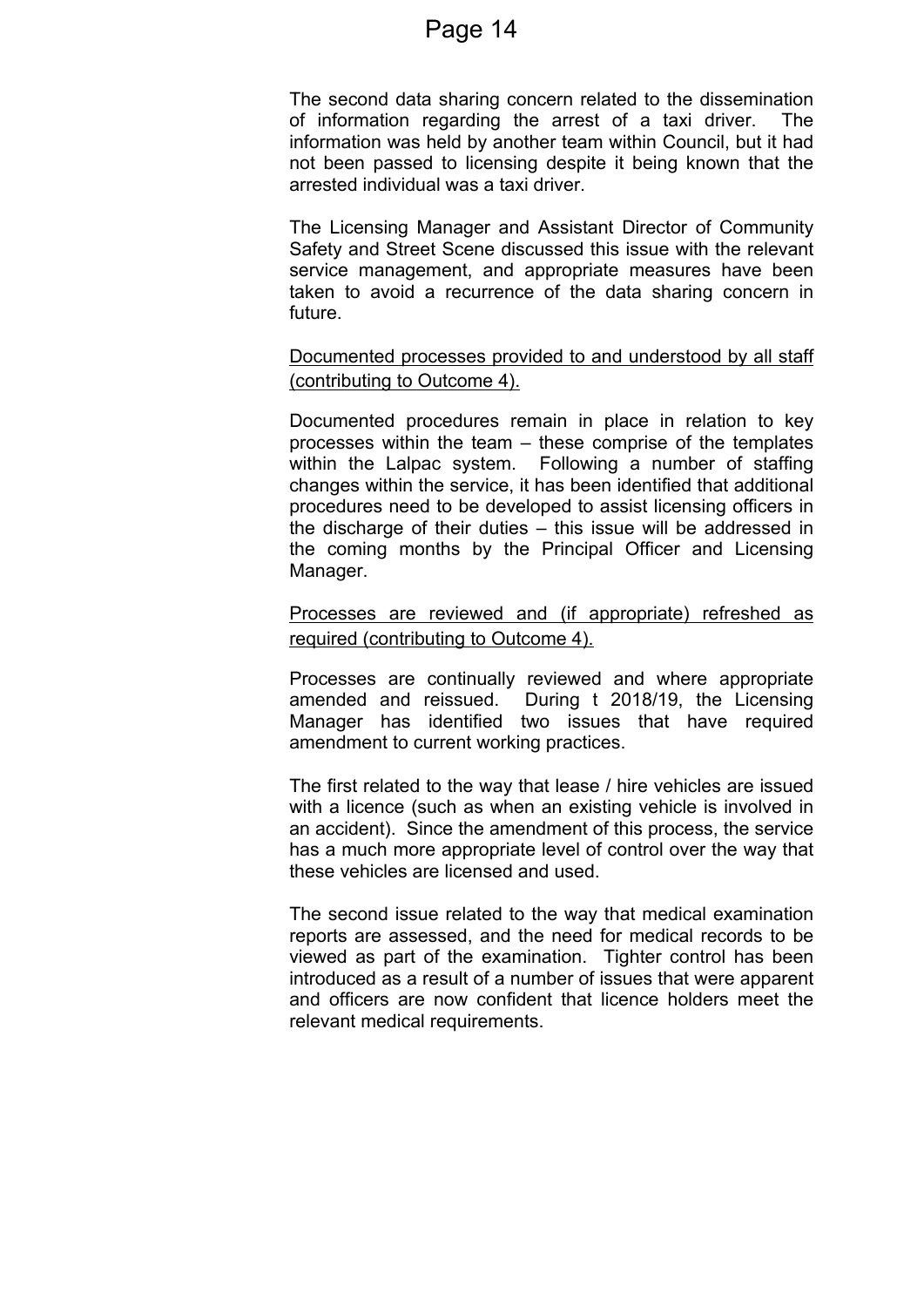- 3.2 Enforcement actions undertaken by the licensing service (including current position in relation to Court appeals).
	- 3.2.1 In June 2015, the Council introduced a revised General Enforcement Policy (this policy is currently under review and will be considered by the Council's Cabinet in November 2018). This policy sets out the Council's approach to enforcement and demonstrates how individual enforcement services are adhering to the Principles of Good Regulation.
	- 3.2.2 This report outlines the enforcement work undertaken in relation to the licensing function, and provides detail on how the services ensure that such activity complies with the requirements of the Council's General Enforcement Policy.
	- 3.2.3 Enforcement relating to the Council's licensing function takes two forms:
		- Enforcement related to the issuing of driver, vehicle and operator licences. This includes the appropriate application of the 'fit and proper' test (further details are contained within the Hackney Carriage and Private Hire Licensing Policy). The correct application of the policy will result in the grant, refusal, suspension or revocation of a licence. This process is administered by the licensing admin team in conjunction with the Licensing Board. Action may be taken as a result of information provided by the licensing enforcement team, police, National Crime Agency or other statutory / non-statutory agency.
		- Reactive investigations and proactive operations to establish / evaluate compliance with regulatory provisions and licence conditions. This takes the form of complaint investigations, pre-arranged enforcement operations (such as vehicle safety checks) and observations to identify noncompliance with licensing requirements. Action may ultimately lead to the referral of licence holders to a subcommittee of the Council's Licensing Board and / or the instigation of legal proceedings in the criminal courts.
	- 3.2.4 The Council is required to undertake enforcement in relation to its licensing function, however the way in which enforcement activity is undertaken is at the discretion of the Council. The vast majority of complaints are dealt with on an informal basis which means that they do not result in criminal proceedings.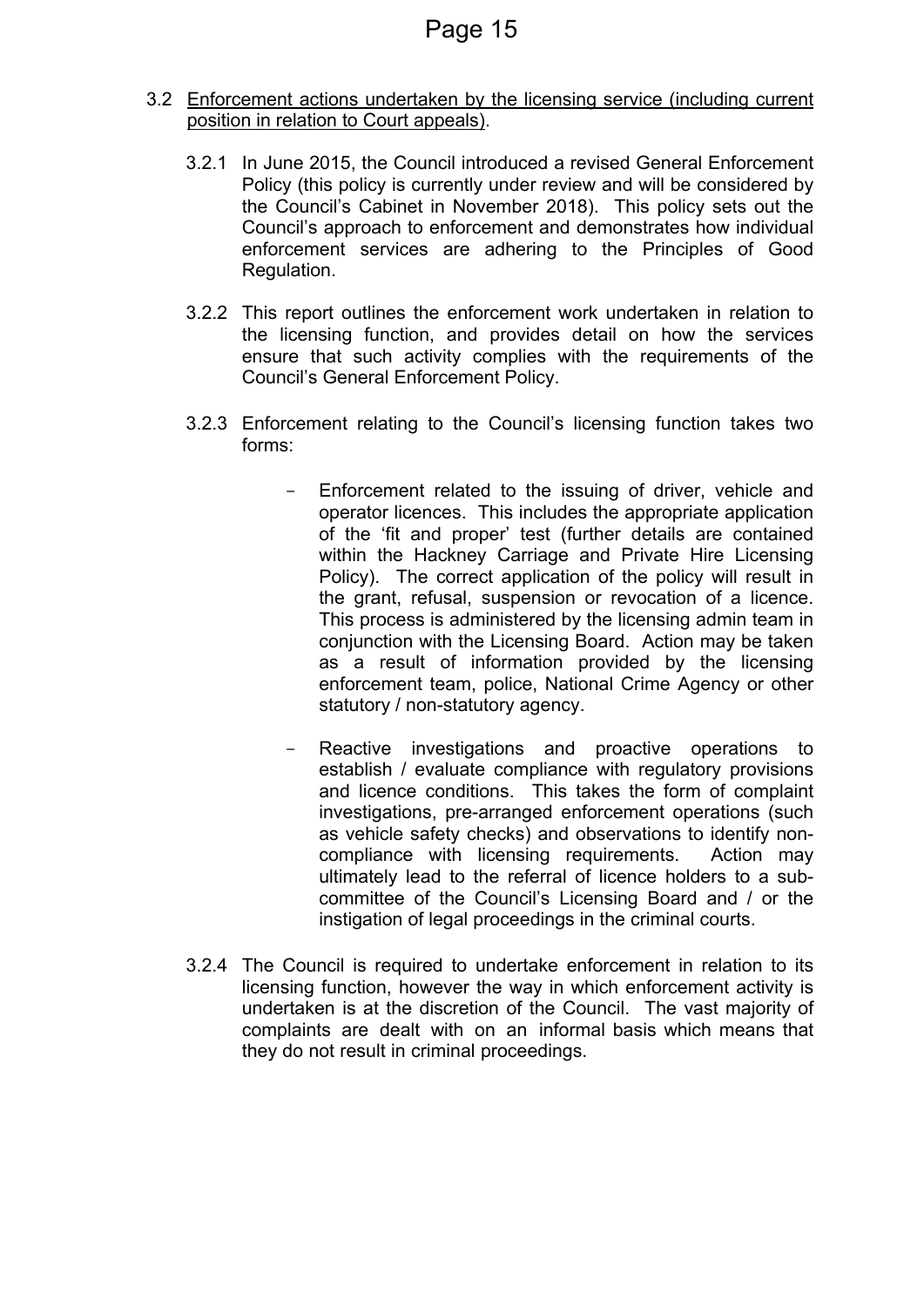- 3.2.5 The licensing service exercises its regulatory activities in a way which is:
	- Proportionate our activities will reflect the level of risk to the public and enforcement action taken will relate to the seriousness of the offence.
	- Accountable our activities will be open to public scrutiny, with clear and accessible policies, and fair and efficient complaints procedures.
	- Consistent our advice to those we regulate will be robust and reliable and we will respect advice provided by others. Where circumstances are similar, we will endeavour to act in similar ways to other local authorities.
	- Transparent we will ensure that those we regulate are able to understand what is expected of them and what they can anticipate in return.
	- Targeted we will focus our resources on higher risk enterprises and activities, reflecting local need and national priorities.
- 3.2.6 In undertaking its enforcement activities, the Council's licensing service needs to demonstrate compliance with these elements.
- 3.2.7 Information in relation to the activities of the licensing enforcement team is attached to this report as Appendix 2.
- 3.2.8 Information in relation to the activities of the licensing admin team is attached to this report as Appendix 3 (please note that this also includes enforcement actions undertaken as a result of decisions made following consideration of a matter by a sub-committee of the Council's Licensing Board).
- 3.2.9 Any person aggrieved by such a determination has the right of appeal to the Magistrates' Court, which must be exercised within 21 days of receipt of written notification of the decision.
- 3.2.10 During 2018/19, 15 appeals have been lodged in relation to decisions made by licensing officers and / or the Licensing Board (all of these relate to driver matters only). The Council has successfully defended 7 of these (including two by way of a Public Interest Immunity hearing).
- 3.2.11 Of the remaining eight cases:
	- Six were not resolved during the period covered by this report (however four of these will have been concluded by the time that this report is considered by the Licensing Board, one of the remaining cases was adjourned at the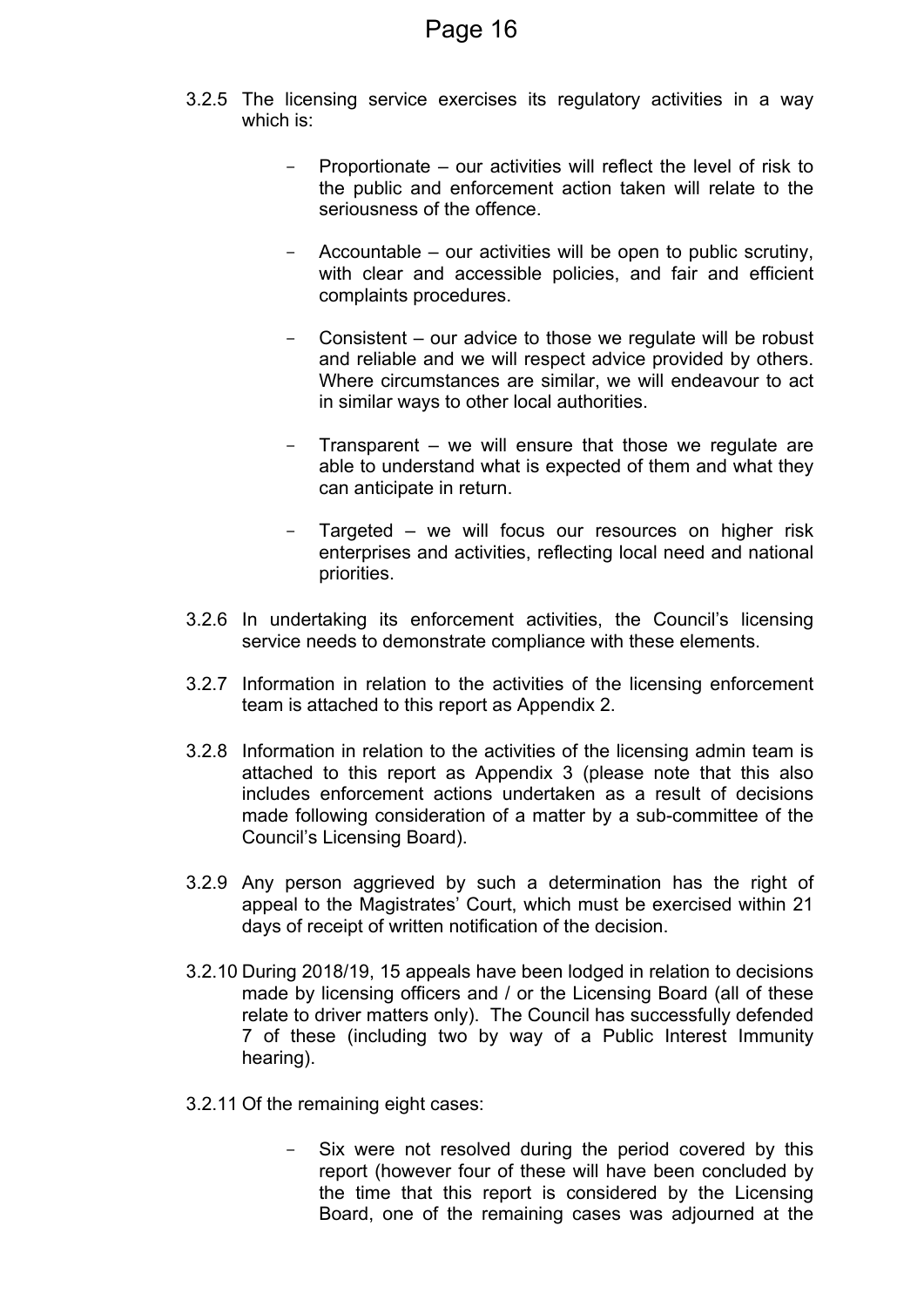request of the licence holder due to the arrest for a serious offence – the other was adjourned due to witness unavailability).

- One appeal was not defended due to additional information becoming apparent whilst the matter was awaiting consideration by the Court.
- One further appeal was allowed by the Magistrates Court the Magistrates determined that the Council's decision was wrong.
- 3.2.12 Therefore, the Council has successfully defended 77% of the nine appeals that have been before a Court during 2018/19.
- 3.2.13 Further detail in relation to individual appeals is available on request. If members wish to discuss any of these cases in further detail then this may be dealt with in the confidential part of the agenda.
- 3.2.14 Initial enforcement in relation to costs that are awarded is via the sundry debtors' process. Thereafter any costs remaining unpaid are pursued by Legal Services through the civil enforcement processes available through the County Court.
- 3.3 Update in relation to some key initiatives and project work that have been ongoing within the Licensing Service.
	- 3.3.1 As has been previously reported, the service has experienced some difficulties in relation to the number of operational enforcement officers that are available to the service. This was due to a number of reasons, including promotion to other roles within the service, maternity leave, resignation and sickness absence.
	- 3.3.2 In spite of these difficulties, the service has maintained an effective enforcement role – one which is considered to be much improved from previous years. The increase in enforcement activity has had a corresponding impact on caseloads for the individual officers, and it has therefore been necessary to screen reactive work to ensure that enforcement resources are directed at those issues that are considered to present the highest risk.
	- 3.3.3 Key enforcement actions that have been undertaken during 2018/19 are outlined below:

### Private Hire Operators

Throughout 2018/19 officers have undertaken a number of inspections / visits to the premises of licensed Private Hire Operators. These visits exposed several failings amongst operators which were initially addressed via advice and guidance (this is in accordance with the Council's General Enforcement Policy).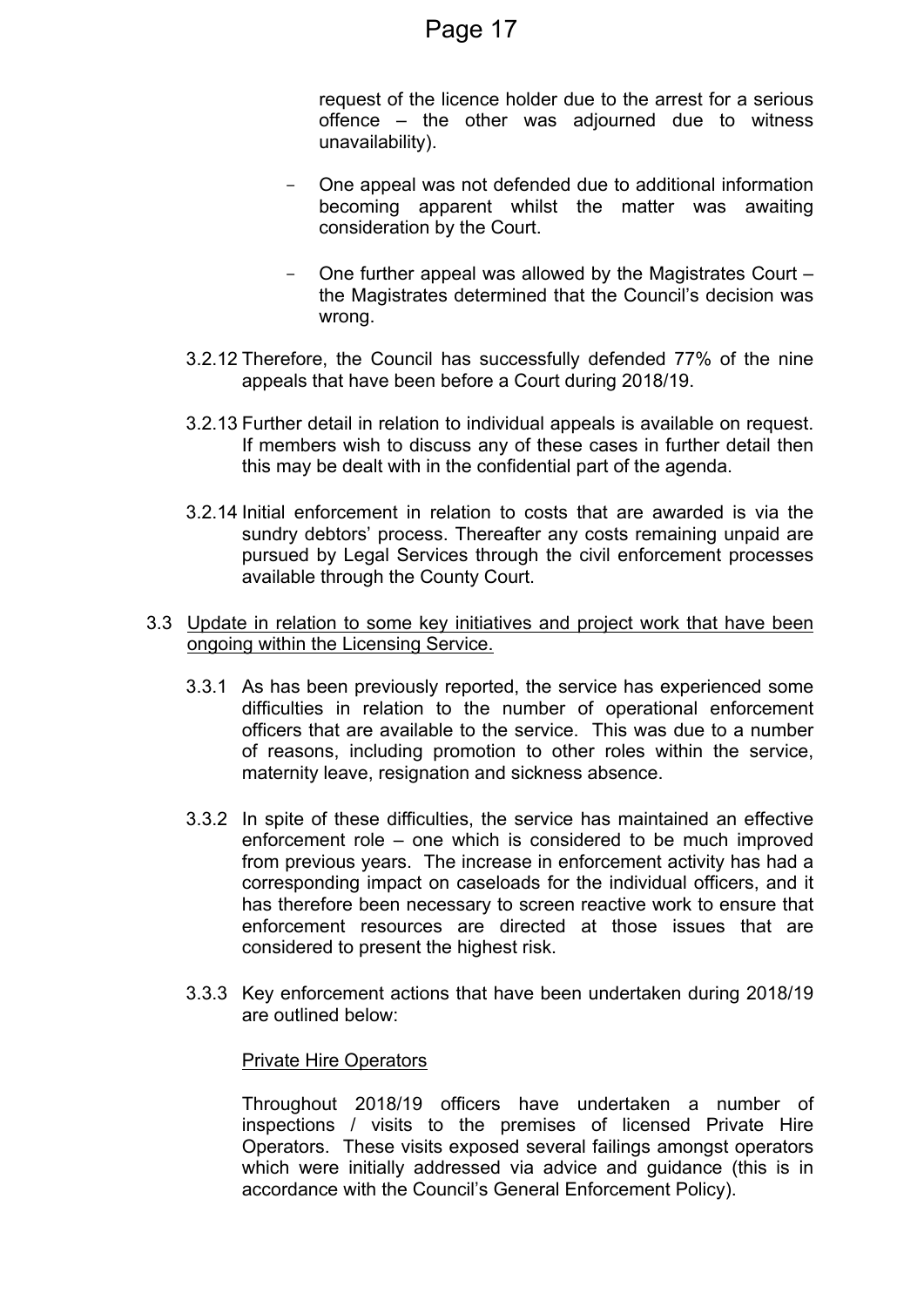However, despite being provision of advice and guidance, several Operators have continued to act in contravention of their licence conditions (and in some cases legal requirements).

The most serious of these related to the case of a Private Hire Operator that was brought before the Licensing Board on 3rd September 2018. The Operator's licence was revoked at this meeting, and a subsequent appeal to the Magistrates Court was successfully defended by the Council. Preparations are ongoing in relation to the prosecution of the former holder by the Council's Licensing Service.

A further two investigations into Private Hire Operators have been concluded. Two of these investigations resulted in reports being prepared for consideration by the Licensing Board – however before these cases could be heard, the licence holders surrendered their licences. Legal proceedings have commenced in relation to one of the former licence holders.

Two other Private Hire Operators are being investigated for prosecutable offences – these investigations are particularly complex, but are nearing conclusion.

#### Licensed premises

Although outside of the scope of this report, it is considered appropriate to bring to the Board's attention the significant amount of work that has been undertaken in relation to licensed premises throughout the Borough.

This work has resulted in the adoption of additional powers aimed at controlling sexual entertainment venues and the development of a policy regarding sex establishments. In addition, there has been an increase in the proactive inspection of licensed premises, and this has led to licence reviews and action planning of problem premises.

Throughout the year, there has been a significant amount of support provided to South Yorkshire Police in relation to licensed premises. The provision of this support has been resource intensive, but the results have been worthwhile, which much improved partnership work and operational relationships being developed.

- 3.3.4 Other significant activities / actions of note in the first six months of the year include:
	- National Register of Revocations and Refusals

Officers from Rotherham MBC were part of a user group, which developed and tested The National Register of Revocations and Refusals (NR3). This scheme, hosted by the National Anti-Fraud Network, went live in August 2018 and the Council's Licensing Service will undertake a check of the database as part of the process of assessing an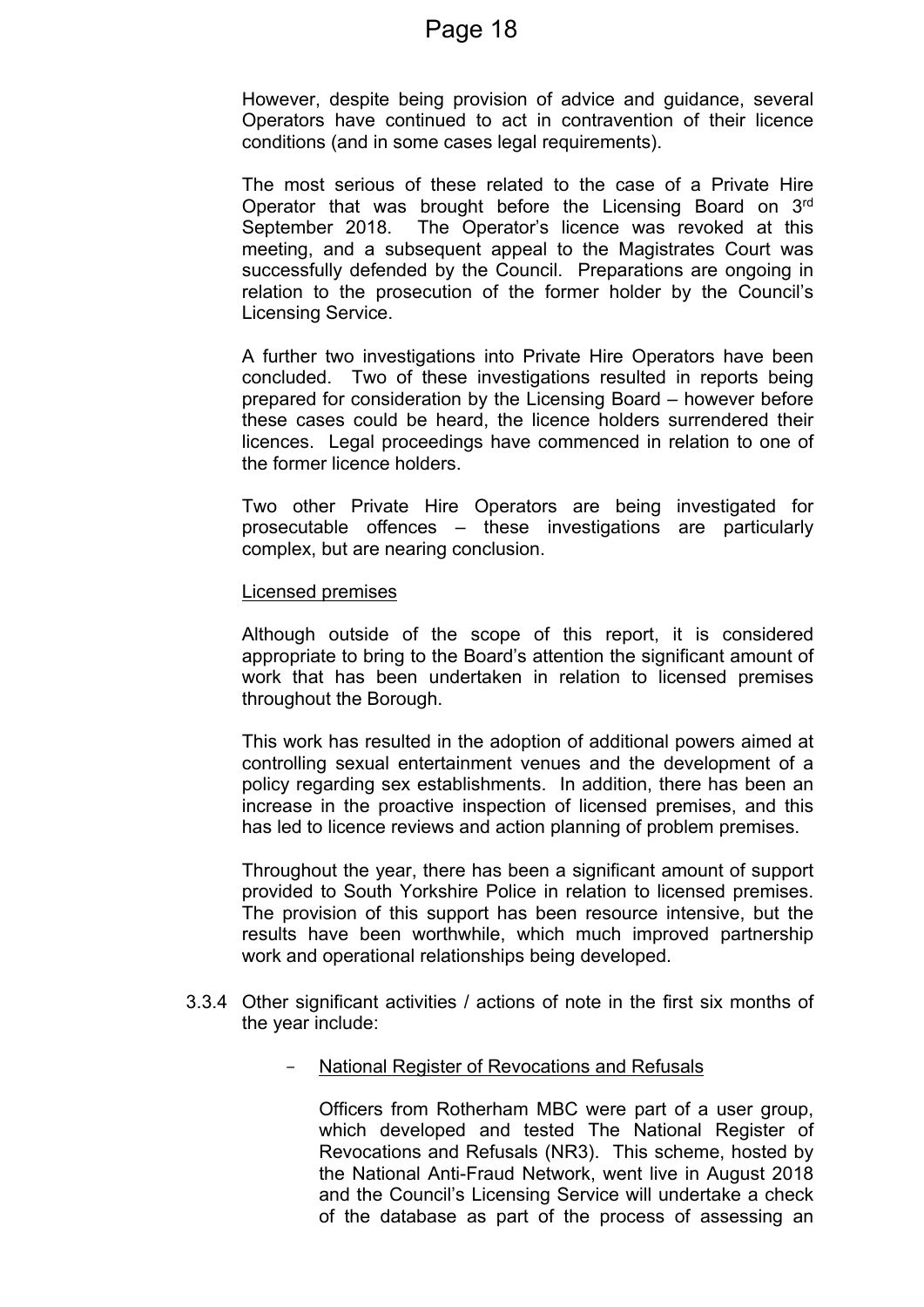applicant's fitness to hold a Hackney Carriage / Private Hire Driver's licence in Rotherham.

Process changes

Council officers have worked with colleagues in the Change and Innovation Team to review and amend existing processes to make them more streamlined and user friendly.

Further development work is taking place in relation to the introduction of online accounts for all licence holders. This service enhancement will allow applications to be made online rather than visit Riverside House in person.

### Knowledge test

The review of the Council's knowledge test has been completed, and is due to be introduced imminently. This test is more comprehensive than the current one and will ensure that the standard of driver that is licensed in Rotherham is further improved. A demonstration of the new system can be provided at the meeting today.

#### - Safeguarding training

The Council's Safeguarding Awareness Training Course has been reviewed and amended following feedback from participants and Members of the Licensing Board that had attended the training.

The training is now significantly more comprehensive and includes an assessment which attendees must pass in order to satisfactorily complete the course (100% pass mark).

#### Public Interest Immunity Hearing

In December 2018, the Council presented a land mark case at Sheffield Crown Court in front of the Recorder of Sheffield. This case lead to a judgement being made that stated that the Courts are entitled to take into consideration information that may affect the suitability of a person to hold a taxi licence, even if that information is not made available to the individual concerned. This is the first time that this process, referred to as Public Interest Immunity, has been considered in a Crown Court in relation to taxi cases and will allow the Council (and Courts) to take action in those exceptional cases where there is significant information regarding a licence holder, but that information is so sensitive that it cannot be revealed to the licence holder.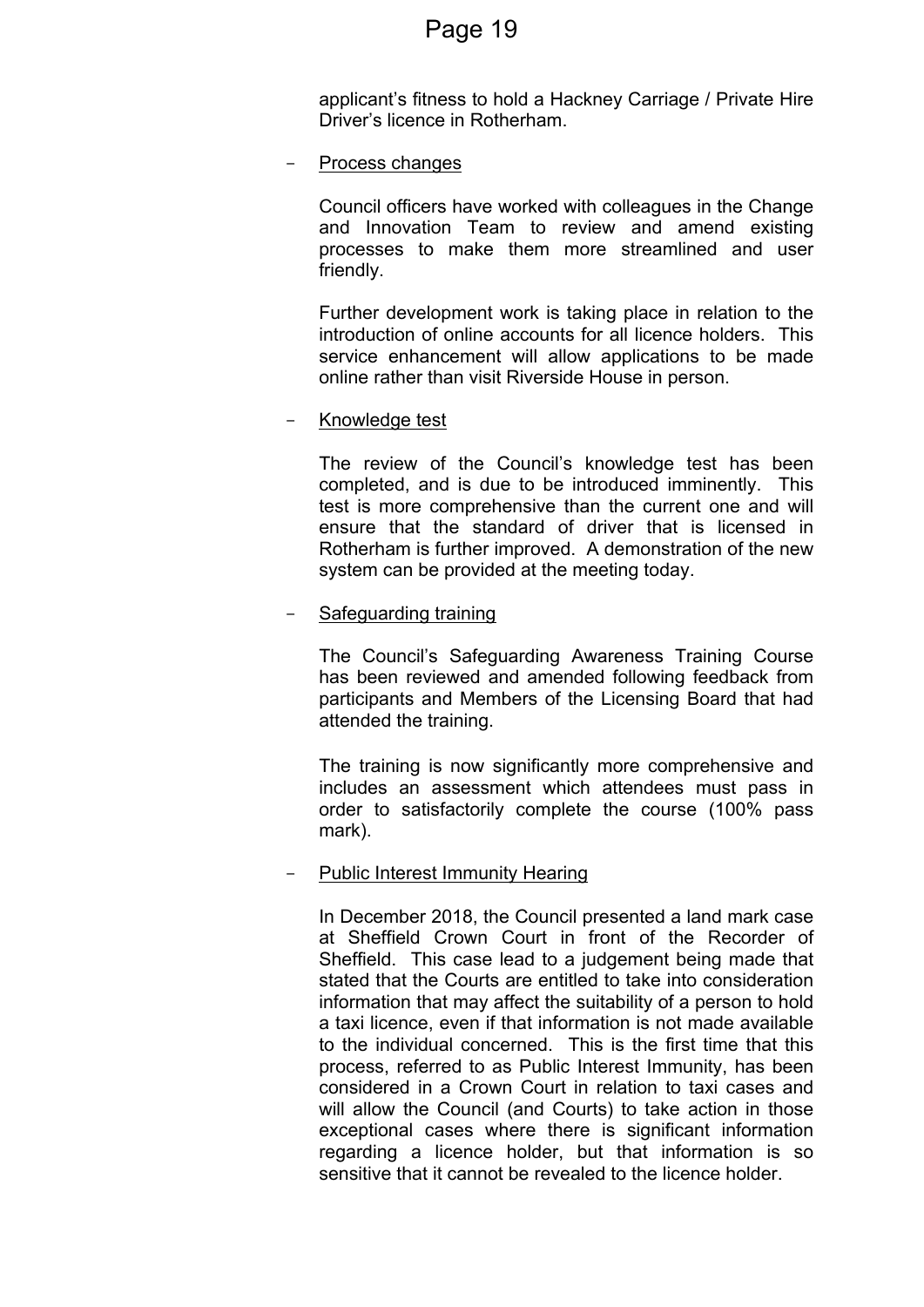This judgement is now the subject of a challenge to the High Court, papers have been served and a date in Court is awaited.

Issue with 4Eyez camera systems

In November 2018, the Council were made aware of an issue with the 4Eyez camera system which potentially affected 314 vehicles. Following a period of upgrade / repair work by the cameras supplier, all but 40 Rotherham licensed vehicles had the upgrade work carried out within a three month period.

4Eyez have tried to contact all drivers using email, telephone and text, but as yet have been unable to make arrangements to undertake the work on these vehicles.

Those vehicles that have not had the systems updated will have their licences suspended without further notice. Initial information is that all vehicles have been repaired, and therefore it will not be necessary to suspend any vehicle licences – however work remains ongoing in relation to this issue.

Once all of the vehicles have been repaired, we will begin a programme of spot checking the vehicles that were affected by this issue. Checks have already been carried out on a small number of vehicles and all appears in order, however more widespread testing will take place throughout June and July – this will include random spot checks and downloads undertaken as a result of complain investigations etc.

### 3.4 Proposed priorities for the Licensing Service in 2019/20.

Licensing officers are proposing that the following matters are considered to be priority actions for the 2019/20 municipal year.

#### 3.4.1 Review of Hackney Carriage / Private Hire Licensing Policy

In July 2015, the Council published a policy that for the first time set out the Council's approach to Hackney Carriage and Private Hire licensing. This policy set what were generally accepted as being the highest standards with regard to taxi / private hire licensing in the UK, and many of the standards have subsequently been adopted by other local licensing authorities.

The Council is fully committed to the concept of continual improvement, and acknowledges that the passage of time will often mean that policy requirement should be reviewed to ensure that the policy continues to deliver the outcomes that the Council seeks. Furthermore, the Council will strive to build on the foundation created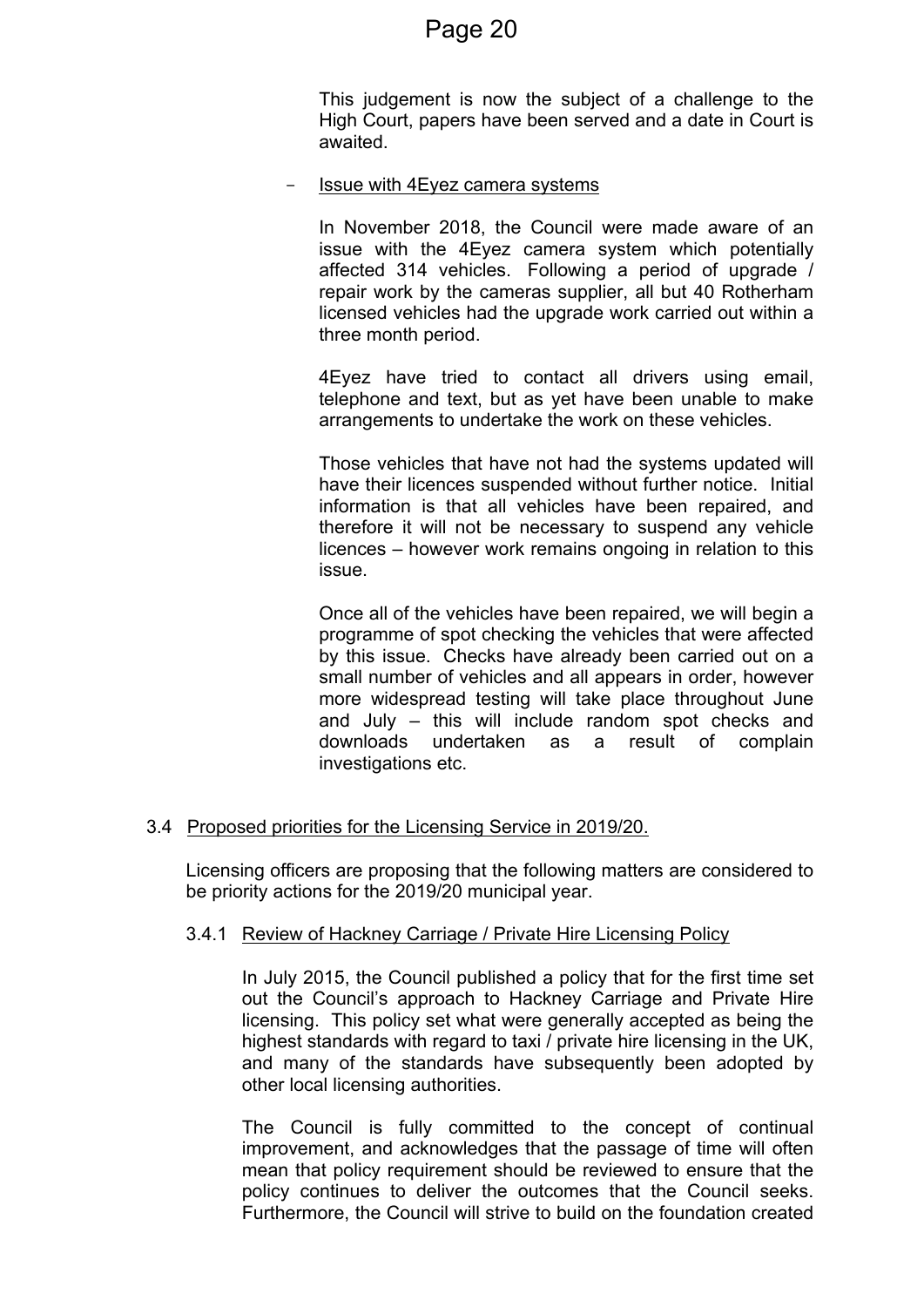by the 2015 policy, and maintain the position of Rotherham MBC as being recognised as one of the leading authorities nationwide in relation to taxi and private hire licensing.

The policy document itself makes it clear that the periodic review of the policy is essential towards ensuring its success. To that end, the policy set out the following review process:

- A review of the workings of the policy 12 months after its introduction. This review commenced in July 2016 and concluded with a report to Commissioner Ney and the Advisory Licensing Board in September 2016.
- Following the initial evaluation, a formal review of the policy would be undertaken at least every three years.

It is therefore now considered necessary for the policy to be subjected to a formal review. This briefing note sets out the proposed review process, along with relevant timescales for key actions.

The Hackney Carriage and Private Hire Policy that was introduced in July 2015 was the result of the largest overhaul of Rotherham MBC licensing policy and practice ever to have taken place.

The policy brought about significant improvement in the regulation of the taxi and private hire trade in Rotherham and ensured that the standard of our drivers, vehicles and operators are second to none.

The policy document is now due for a formal review. It is envisaged that this review will ensure that the standard of driver, vehicle and operator that we licence in Rotherham is further enhanced through the introduction of improved processes and standards that will ensure that the calibre of licence holder in Rotherham is second to none.

In addition, the formal review will allow for the adoption of identified good practice from elsewhere in the UK, including:

- Any Government guidance or other national guidance introduced since July 2015,
- Processes that have been adopted by other local authorities that would be considered to be of benefit to Rotherham if they were to be introduced here.

Furthermore, the formal review is particularly timely considering that the Department for Transport is currently developing Statutory Guidance for Licensing Authorities. A review will of course allow for the principles detailed in the Statutory Guidance to be incorporated into Rotherham's policy.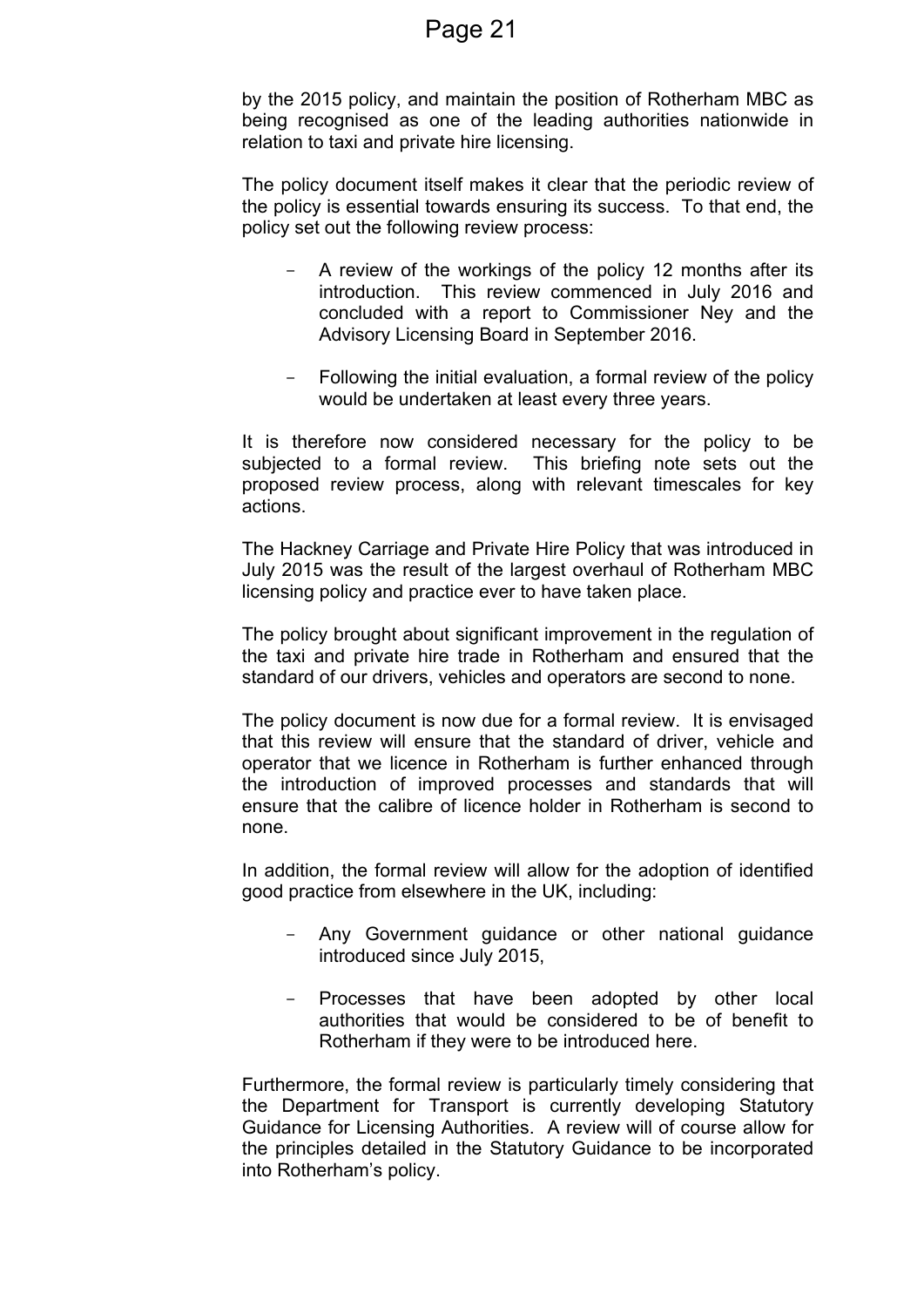As with all policies, it is essential that those affected by the policy are appropriately involved in its development. The licensed trade and members of the public will therefore be fully consulted throughout the review process, and their views and suggestions taken into consideration as the policy is developed. Formal consultation will take place on the final draft policy prior to its ratification and introduction by the Council.

The views of Elected Members (particularly those that have a role in relation to Taxi and Private Hire Licensing) are also critical to the review process, and consequently arrangements will be made for full engagement with appropriate Councillors and Council bodies.

The engagement process is still to be determined, but an approximate outline is detailed below:

Formal review process commences.

The scope of the review will be confirmed at this stage. It is anticipated that some non-technical sections of the policy (such as section 2 – Definitions) will only be subjected to an administrative review only. Sections that will be subjected an administrative review only will not be included in the formal consultation process.

It is expected that all technical sections of the policy will be fully reviewed and consulted upon.

A desktop review of the current policy and evaluation of national guidance and good practice will take place throughout this period. At this stage, the Council will identify key aspects of the current policy that are likely to be revised.

- Initial consultation with representatives of the local licensed trade will take place shortly after the actions referred to above have been completed.

This initial consultation will confirm the scope of the review, and allow for trade engagement processes to be agreed (for example the use of a focussed working group). The agreed engagement process will allow for the trade to submit their initial suggestions to the Council on areas of the policy that should be revised. It will also provide an opportunity for the trade to be given an early indication of the policy elements that are the Council considers necessary for revision.

The Council will take the trade's initial suggestions into account in the development of the initial draft of the revised policy.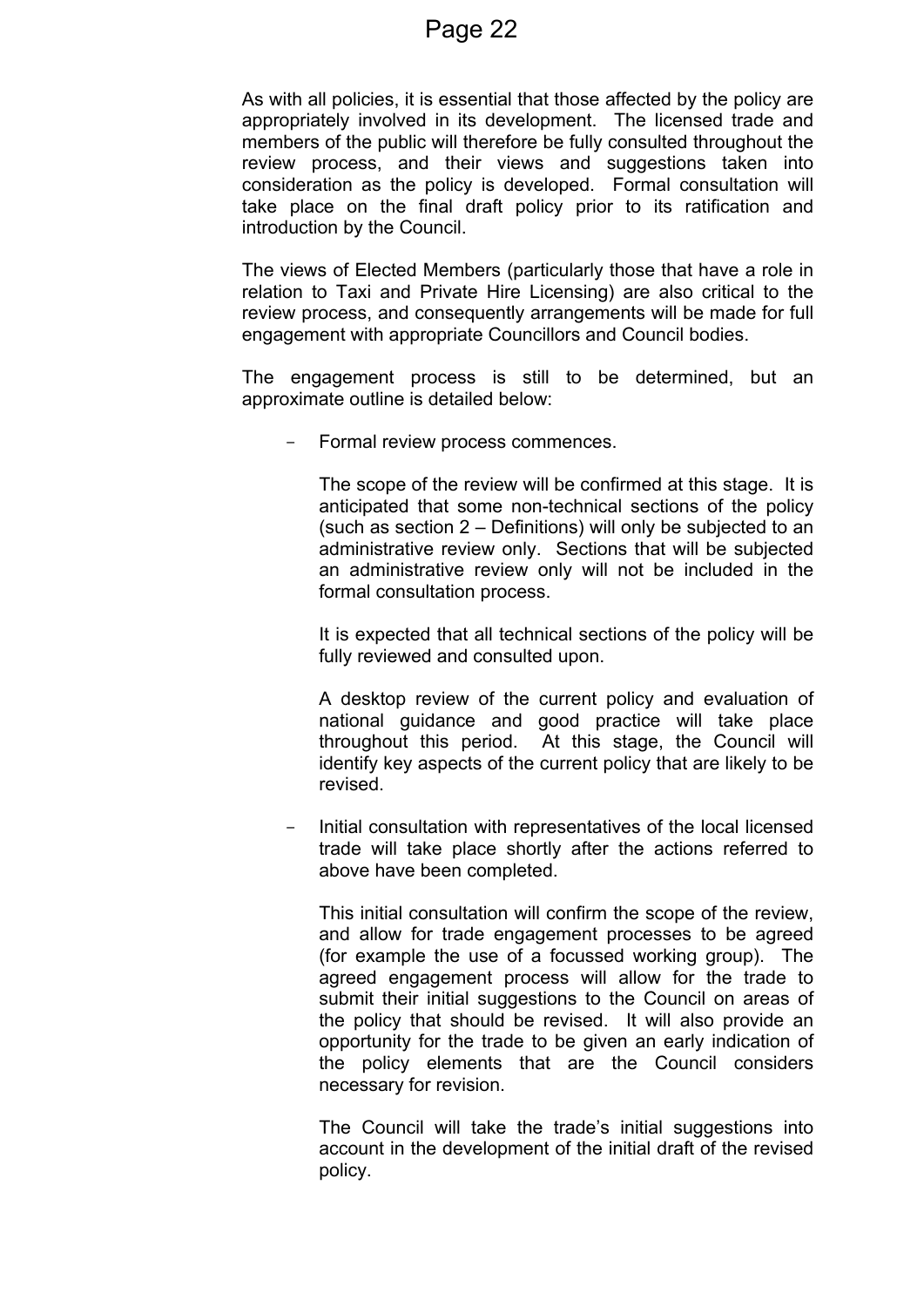- The initial draft will then be reviewed by appropriate Elected Members and Member groups. This will include, but is not necessarily limited to, the Licensing Board and the Cabinet Member for Roads, Waste and Community Safety. Where necessary, the initial draft will be revised as a result of comments / suggestions obtained during this stage of the process. It is expected that this stage will be completed, and a consultation draft developed. An initial Equality Impact Assessment will be conducted prior to the commencement of consultation.
- Subject to the relevant Council approvals being obtained, the consultation draft will then be subjected to a period of comprehensive consultation. Consultation will take place with the following individuals / groups:
	- Representatives of the local Licensed Trade
	- Council Members
	- Members of the public
	- South Yorkshire Police
	- Groups representing older people, young people, people with disabilities and other similar groups
	- Groups representing the interests of passengers
	- NACRO
	- Groups representing survivors / victims of crime

The consultation will run for a period of 8 - 12 weeks

- The results of the consultation will be analysed, and the policy will be revised as appropriate. The final draft of the policy document will then be submitted for approval via the relevant Council process.

#### 3.4.2 Operational priorities – taxi and private hire

In addition to the policy review, it is proposed that the following matters are considered to be priority actions for the 2019/20 municipal year:

#### Private Hire Operators

It is proposed that the licensing service build on the work that was undertaken during 2018/19 and undertake further, focussed enforcement activity directed towards Private Hire Operators.

It is proposed that the following specific actions are taken:

Review of the way that the Council's fitness and propriety requirements are applied to all operators that are licensed by Rotherham MBC.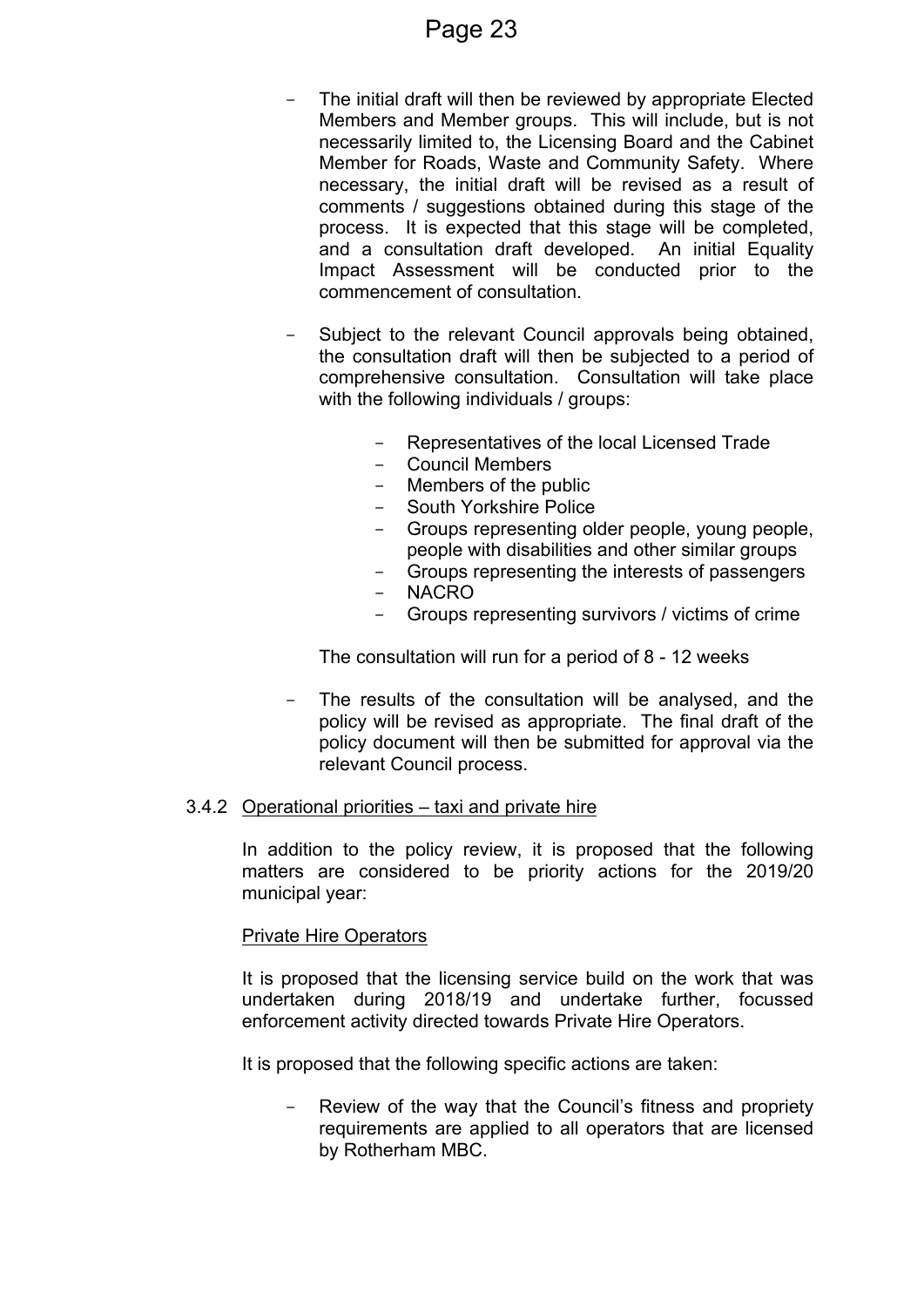- Review the business practices of Operators in order to evaluate whether these practises have an effect on the activities of the drivers that they operate.
- Review and analyse complaints, statistics and other information in relation to Operators to identify any trends / patterns of behaviour that may indicate the need for further scrutiny of individual Operators.

#### Out of town vehicles

Over the past 3 years, significant efforts have been made to reduce the number of out of town cars in Rotherham. However, recent developments in relation to the business models of local operators have resulted in an increase of out of town vehicles working in Rotherham.

The licensing service considers the ability of out of town cars to work in Rotherham to be the single biggest threat to the maintenance of high standards in Rotherham. It is therefore considered to be extremely important that the Council takes whatever action possible to address this issue. This will include:

- Identification of additional powers / disruption tactics that can be used to lawfully restrict the activities of out of town vehicles in Rotherham.
- Communications and marketing activity to raise awareness of the issues associated with out of town vehicles.
- Lobbying other local authorities that have a propensity to licence individuals that are intending to work outside of their districts.
- Taking appropriate action against local operators to ensure that any sub-contracting operations are carried out lawfully.
- 3.5 These priorities are in addition to the priorities related to the measures detailed in the Council's Corporate Plan (and referred to earlier in this report). The licensing service will continue to undertake reactive and proactive work intended to ensure that licensed drivers and vehicles continue to meet the standards that are detailed in the Council's policy – the priorities above complement rather than replace this activity.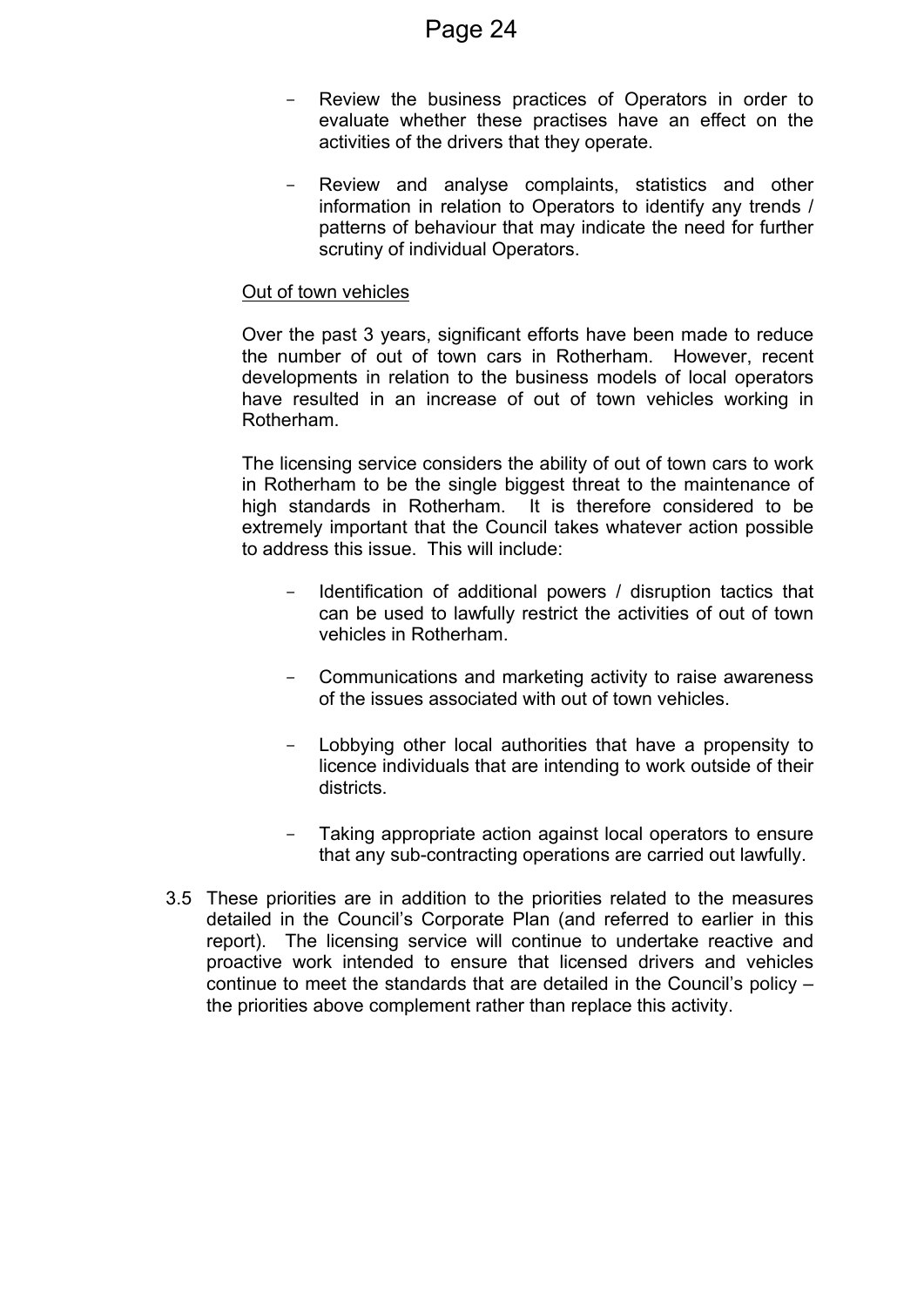### **4.** Options considered and recommended proposal

- 4.1 The report is for information only, and therefore no options / proposals are recommended.
- 4.2 However, in relation to enforcement work, the service has a number of options available to it:
	- 4.2.1 Compliance Advice, Guidance and Support
		- 4.2.1.1 The Council uses compliance advice, guidance and support as a first response in the case of many breaches of legislation / licence condition that are identified. Advice is provided, sometimes in the form of a warning letter, to assist licence holders in rectifying breaches as quickly and efficiently as possible, avoiding the need for further enforcement action. A warning letter will set out what should be done to rectify the breach and to prevent re-occurrence. If a similar breach is identified in the future, this letter will be persuasive in considering the most appropriate enforcement action to take on that occasion. Such a letter cannot be cited in court as a previous conviction but it may be presented in evidence and will illustrate a graduated, proportionate response in relation to enforcement.
	- 4.2.2 Refusal / Suspension / Revocation of Licences
		- 4.2.2.1 Licence applications will be refused where applicants are not considered to meet the standards / requirements that are required by the Council.
		- 4.2.2.2 Where a licence holder fails to adhere to certain standards, acts inappropriately or breached a licence condition, the Council will review the licence by referring the matter to a sub-committee of the Council's Licensing Board. If it shown, on the balance of probabilities, that the licence holder is no longer considered to be a 'fit and proper' person to hold a licence then the review may lead to a revocation or suspension of the licence.
		- 4.2.2.3 When considering future licence applications, the Council may take previous breaches and enforcement action into account.
	- 4.2.3 Prosecution / simple caution
		- 4.2.3.1 Licence holders that are shown to have committed significant breaches of licence condition (or unlicensed individuals that have undertaken licensable activity) may be the subject of legal proceedings by the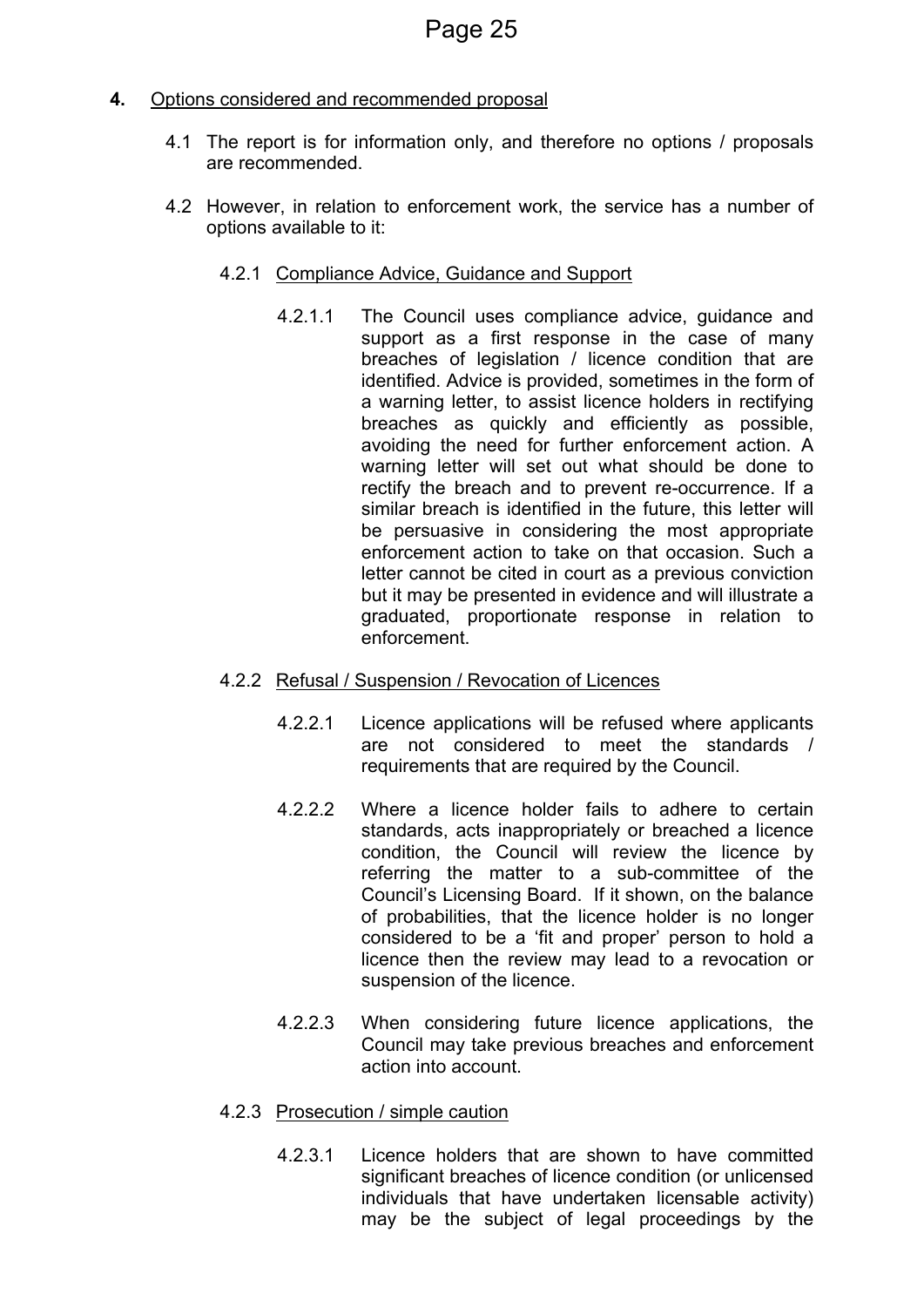Council. This may take one of two forms, a simple caution or a prosecution. Either of these options may be considered in conjunction with a revocation or suspension of a licence.

- 4.2.3.2 Simple cautions (previously known as 'formal cautions') are issued as an alternative to prosecution for some less serious criminal offences, where a person admits an offence and consents to the simple caution. Where a simple caution is offered and declined, the Council will proceed to a prosecution of the individual.
- 4.2.3.3 A simple caution for a criminal offence will appear on the offender's criminal record. It is likely to influence how the Council and others deal with any similar breaches in the future, and may be cited in court if the offender is subsequently prosecuted for a similar offence. If a simple caution is issued to an individual (rather than a corporation) it may have consequences if that individual seeks certain types of employment.
- 4.2.3.4 Simple cautions will be used in accordance with Home Office Circular 016/2008 and other relevant guidance.
- 4.2.3.5 The Council may prosecute in respect of more serious or recurrent breaches, or where other enforcement actions, such as voluntary undertakings or statutory notices have failed to secure compliance. When deciding whether to prosecute, the Council has regard to the provisions of The Code for Crown [Prosecutors](http://www.cps.gov.uk/publications/code_for_crown_prosecutors) as issued by the Director of Public Prosecutions.
- 4.2.3.6 Prosecution will only be considered where the Council is satisfied that it has sufficient evidence to provide a realistic prospect of conviction against the defendant(s).
- 4.2.3.7 Before deciding that prosecution is appropriate, the Council will consider all relevant circumstances carefully and will have regard to the following public interest criteria:
	- Seriousness of the offence committed
	- The level of culpability of the suspect
	- The circumstances of, and the harm caused to the victim?
	- Was the suspect under the age of 18 at the time of the offence?
	- What is the impact on the community?
	- Is prosecution a proportionate response?
	- Do sources of information require protecting?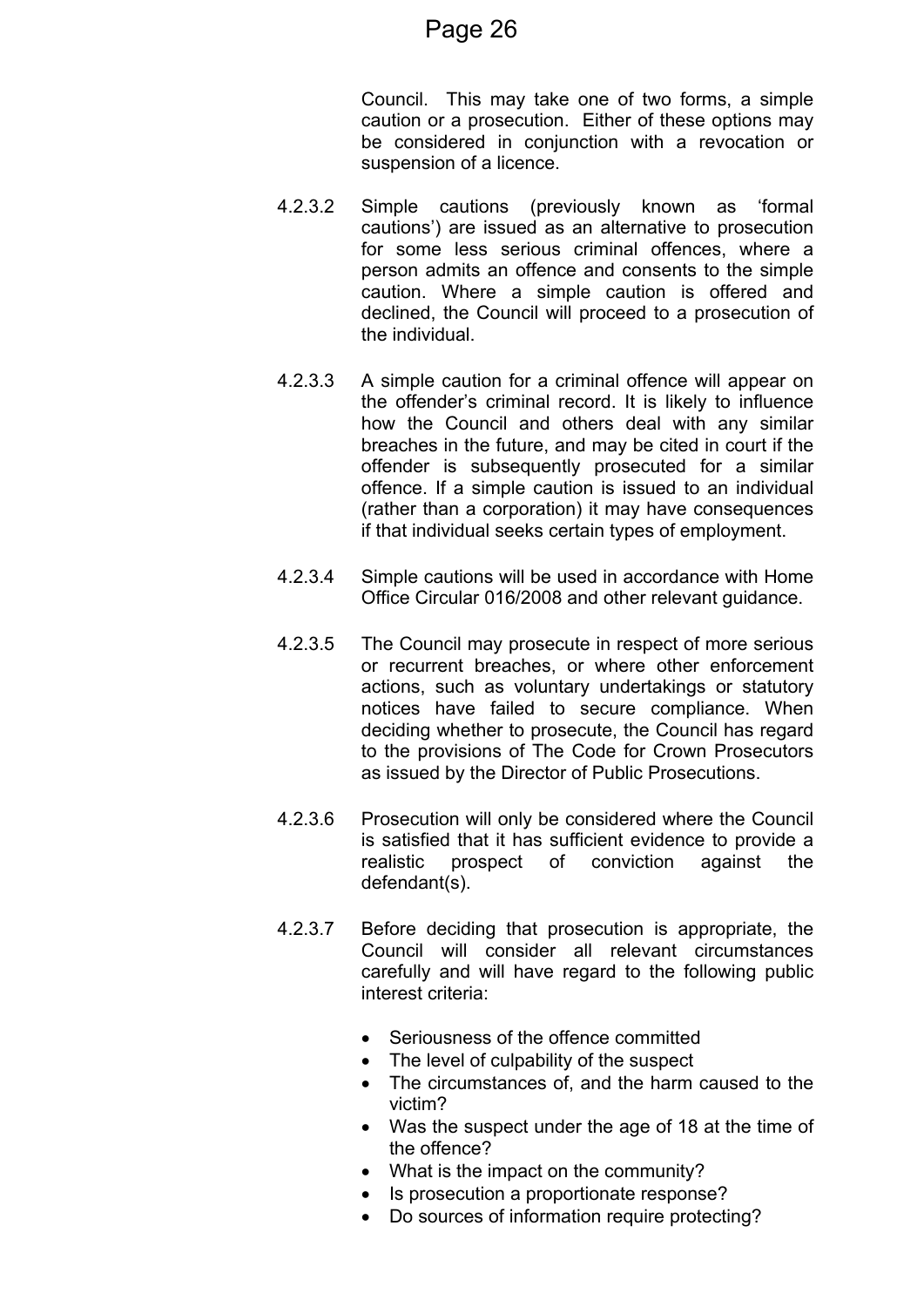- 4.2.3.8 A successful prosecution will result in a criminal record. The court may impose a fine and in respect of particularly serious breaches a prison sentence.
- 4.2.3.9 The conviction of an individual for an offence will require proof beyond reasonable doubt.
- 4.2.4 The selection of the most appropriate enforcement option in relation to a particular situation is determined by the investigating officer. That said, all enforcement cases are signed off by the Principal Licensing Officer prior to the investigation being closed. In addition, a sample of completed investigations is evaluated by service management as part of the Performance Management Framework in order to confirm that the correct action has been taken in all cases.

### **5. Consultation**

- 5.1 Extensive consultation took place in relation to the development of the policy requirements.
- 5.2 Consultation with representatives of the licensed trade was undertaken during the development of the implementation scheme, with the proposed scheme was agreed by Commissioner Ney in August 2015 following consultation with members of the Advisory Licensing Board.

### **6. Timetable and Accountability for Implementing this Decision**

6.1 This report is for information and comments only

### **7. Financial and Procurement Implications**

- 7.1 There are no financial or procurement implications directly associated with this report.
- 7.2 There is, however, the risk of financial penalties (as outlined below) resulting from potential legal challenges if the Council does not provide an effective licensing service.

### **8. Legal Implications**

- 1.1 Failure of the licensing service to effectively implement and administer the requirements of the Council's policy may result in a legal challenge being made against the Council.
- 1.2 A successful legal challenge will have a financial and reputational impact on the Council – it is therefore essential that the policy is implemented effectively and administered appropriately.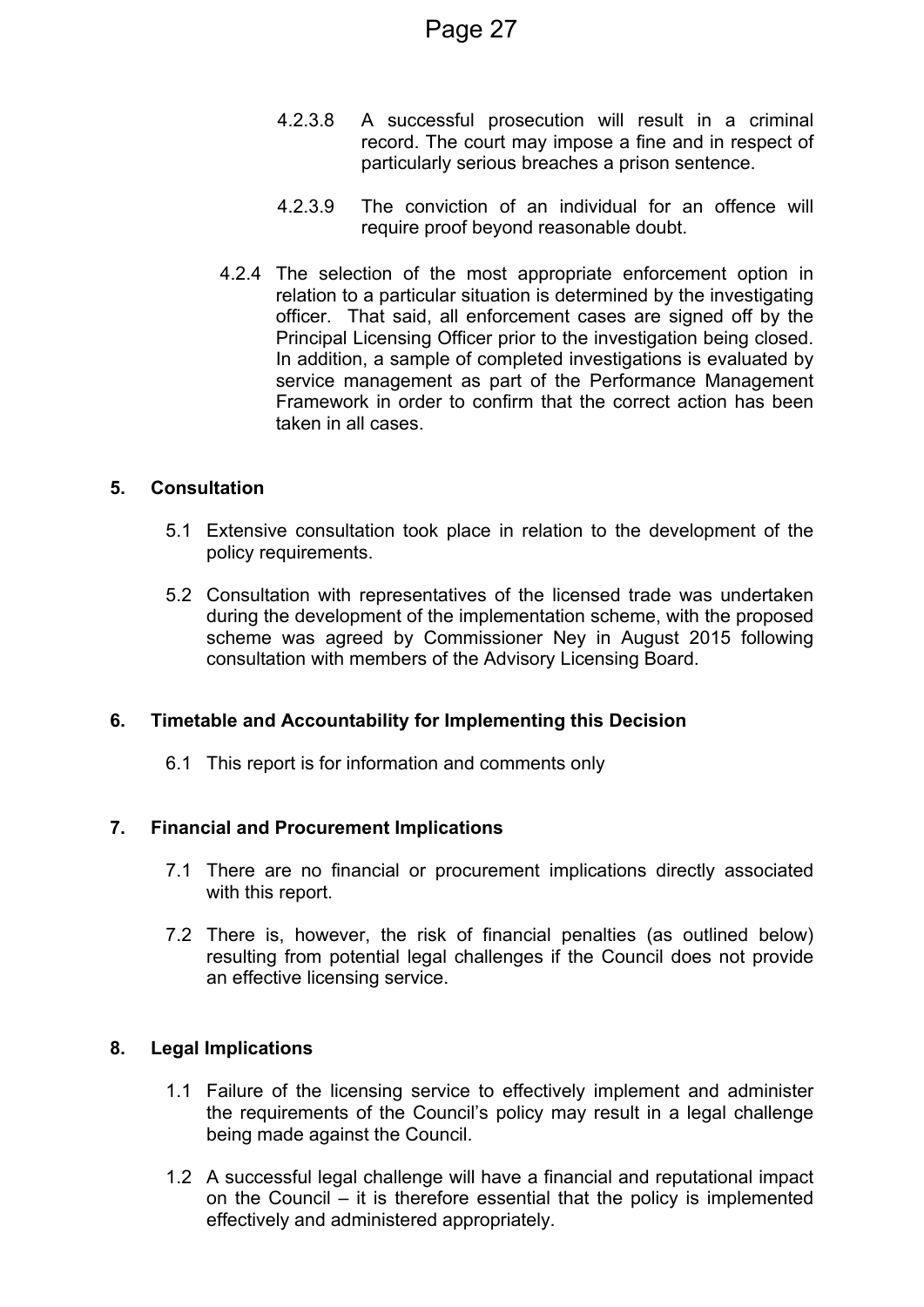1.3 The Council must be able to demonstrate effectiveness of the policy and provide confidence and reassurance regarding its implementation.

### **2. Human Resources Implication**

- 2.1 In order to ensure the effective implementation and application of the policy and the ability to meet the performance measures, it is essential that all staff involved have the necessary knowledge and capability to undertake their role.
- 2.2 Staff understanding and awareness of the policy and its effective application will be monitored by team / service management at team meetings and periodic 1:1 meetings. Any development needs will be identified at these meetings and action taken as appropriate.
- 2.3 Effective communication within the team, particularly in relation to policy and performance matters, will ensure that the Council delivers a consistent approach to the implementation of the policy. This will also provide a common understanding and appreciation of any issues that arise as a result of the policy (and its implementation) – allowing the Council to clarify or amend requirements as required.
- 2.4 In order to ensure the effective delivery of the Council's licensing enforcement function it is essential that all staff involved have the necessary skills, knowledge and capability to undertake their role in accordance with legislative requirements, published guidance and the Council's General Enforcement Policy.
- 2.5 Competency is maintained via the undertaking of appropriate training and continued professional development, and assessment of competency as 1:1 / supervision meetings which complement the annual Performance and Development Review cycle.
- 2.6 Any issues identified in relation to the enforcement work that is carried out are discussed with individual officers and corrective actions undertaken where necessary.

### **3. Implications for Children and Young People and Vulnerable Adults**

- 3.1 Both the Jay report into Child Sexual Exploitation (CSE) in Rotherham and the subsequent Corporate Governance Inspection led by Louise Casey CB identified issues, amongst which was the importance of having an effective taxi licensing service.
- 3.2 In order to ensure the Council's Licensing Service is effective, fit for purpose, and has addressed the concerns raised in Louise Casey's report; the following outcomes must be demonstrated:
	- All licence holders are "fit and proper" to hold licences.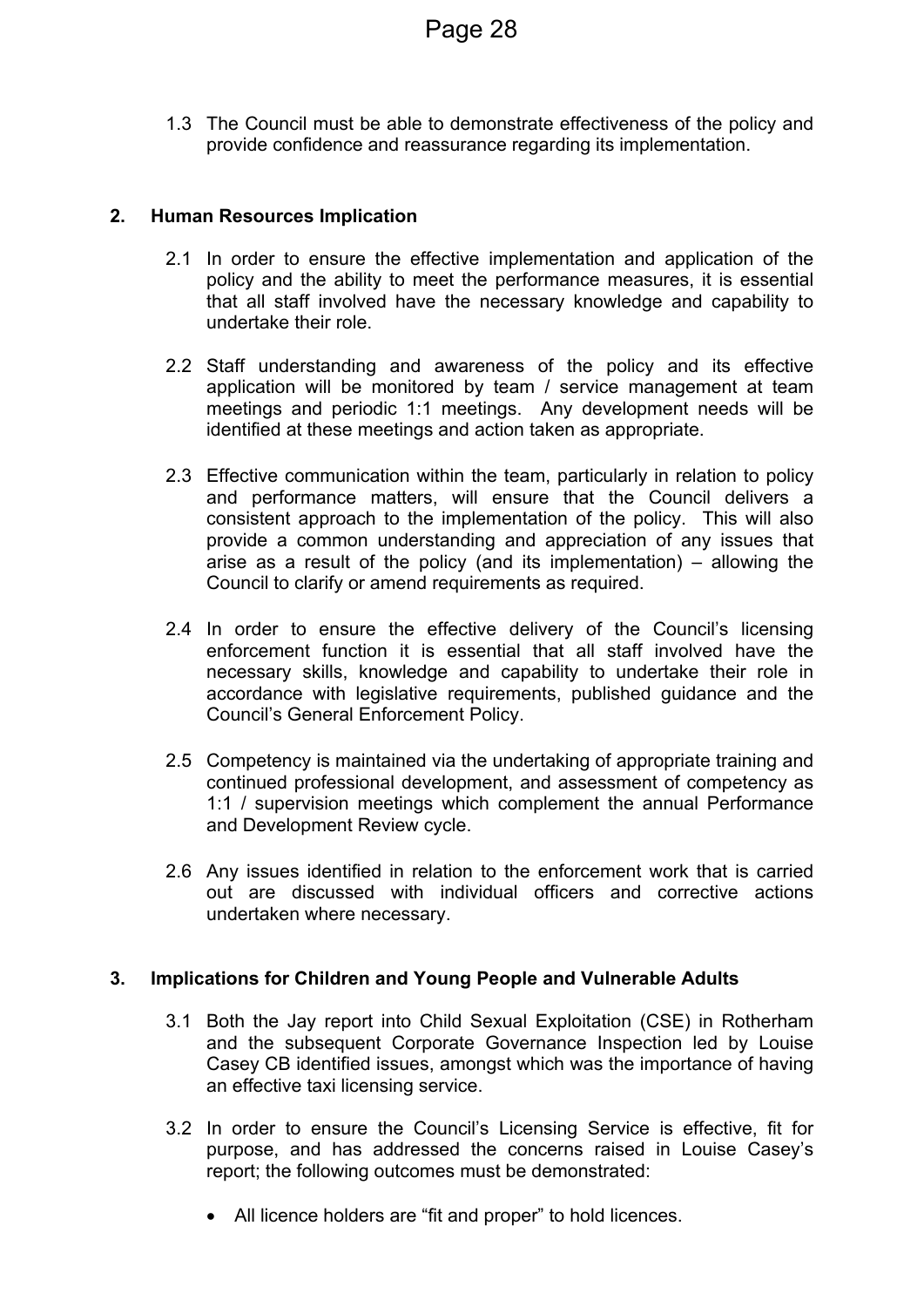- Trained decision makers must make high quality, appropriate and timely decisions that protect the public from risk of harm.
- The Licensing Service uses all available statutory powers appropriately, proactively and reactively, to disrupt criminal activity (including CSE and related activity).
- The licensing team must consistently provide high quality, timely processing of licensing applications.
- The Council's Private Hire and Hackney Carriage Licensing Policy will be effectively implemented.
- 3.3 In order to address this, the service has developed a performance management framework and improvement plan to provide assurance that the outcomes identified above are achieved.
- 3.4 At the heart of the new policy, service improvement plan and the performance framework lies a commitment to the protection of the public, safeguarding children and the vulnerable and the prevention of crime and disorder. The effective implementation of the licensing policy and the standards that it contains plays an important part in the protection of children and vulnerable people in Rotherham.
- 3.5 Since the publication of the report, the licensing team have been working with colleagues in Children's Services to ensure that those involved in the care and support of looked after children are aware of the key contacts within licensing, the nature of information that can be passed on to the licensing team and the action that the team can take as a result. This has been achieved by identifying single points of contact within the Business Regulation Service and Children's Services, and an agreed protocol for the sharing of information between services (making use of the formal, documented Local Authority Designated Officer procedures within Children's Services)
- 3.6 In addition, action has been taken to repair and formalise the information sharing processes within the Council and between its partners. This includes the regular attendance of a senior manager from the Council's regulatory service at the weekly CSE Intelligence Sharing Meetings that are chaired by South Yorkshire Police. Information that is discussed at the weekly meetings includes detail on offenders, victims and locations of concern. These meetings also provide a forum where a multiagency approach to a problem can be discussed – if need be with formation of a separate task and finish group consisting of the various Council services and partner agencies.
- 3.7 The service has also developed an excellent working relationship with the National Crime Agency, this sees the regular exchange of information in relation to potential concerns around licensed individuals / premises – and on more than one occasion has resulted in the revocation of driver licenses with immediate effect.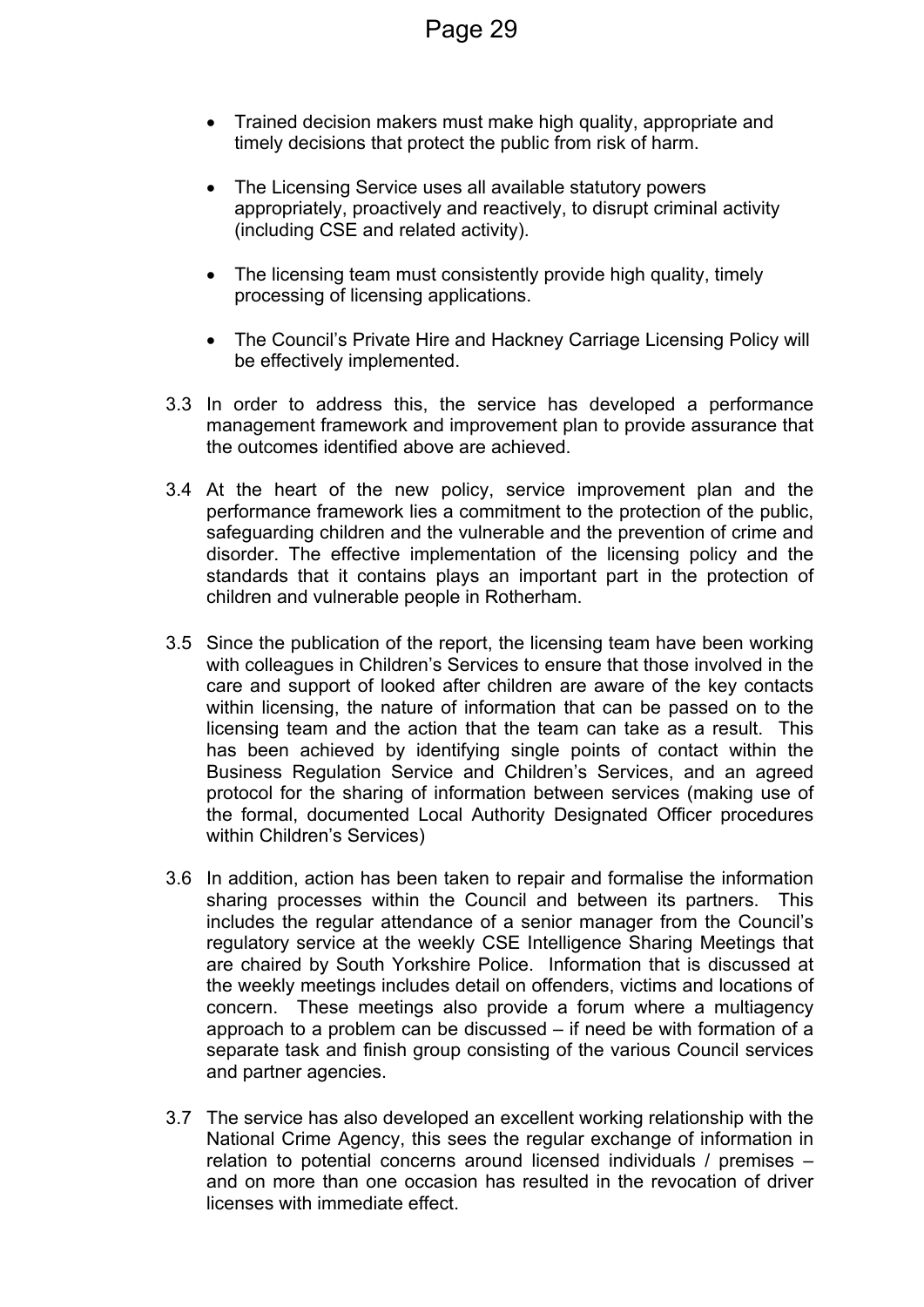3.8 The Council's Hackney Carriage and Private Hire Licensing Policy makes it clear that non-conviction information can be taken into consideration when making decisions regarding licensing matters (there had previously been a criticism that officers acted only when a licence holder had actually been convicted of an offence). The policy confirms that the safety of the travelling public must be the paramount concern.

### **4. Equalities and Human Rights Implications**

- 4.1 In undertaking its licensing function, the Council comply with relevant legislative requirements including the Human Rights Act 1998.
- 4.2 The policy (along with the Council's General Enforcement Policy) will ensure the consistent and fair determination of licences – recognising that every individual is entitled to dignity and respect.
- 4.3 When making licensing decisions the Council and its officers aim to ensure there is no discrimination on the grounds of culture, ethnic or national origins, gender, disability, age, sexual orientation, political or religious beliefs, socio-economic status, or previous criminal conviction or caution which is not relevant to the current issue.
- 4.4 Adherence to these requirements are assured by means of officer awareness, observation, case reviews and both customer satisfaction and complaints received into the service. In addition, those affected by licensing decisions have the legal right to challenge that decision in the Magistrates Court.

### **5. Implications for Partners and Other Directorates**

5.1 It is recognised that enforcement and compliance activity often cannot be carried out in isolation by the Council. Its key partnerships with other agencies e.g. South Yorkshire Police, HM Revenue and Customs and the Driver and Vehicle Standards Agency are critical to ensure a comprehensive approach to regulation.

### **6. Risks and Mitigation**

- 6.1 Failure of the Council to effectively discharge its licensing function may compromise public safety.
- 6.2 The Hackney Carriage and Private Hire Licensing Policy and draft performance framework must give confidence to licence holders and the public of the effective performance management of Council processes and the transparency and fairness of the Council's approach to enforcement.
- 6.3 Responsibility for ensuring compliance with the policy rests with team and service management, with appropriate overview and scrutiny by the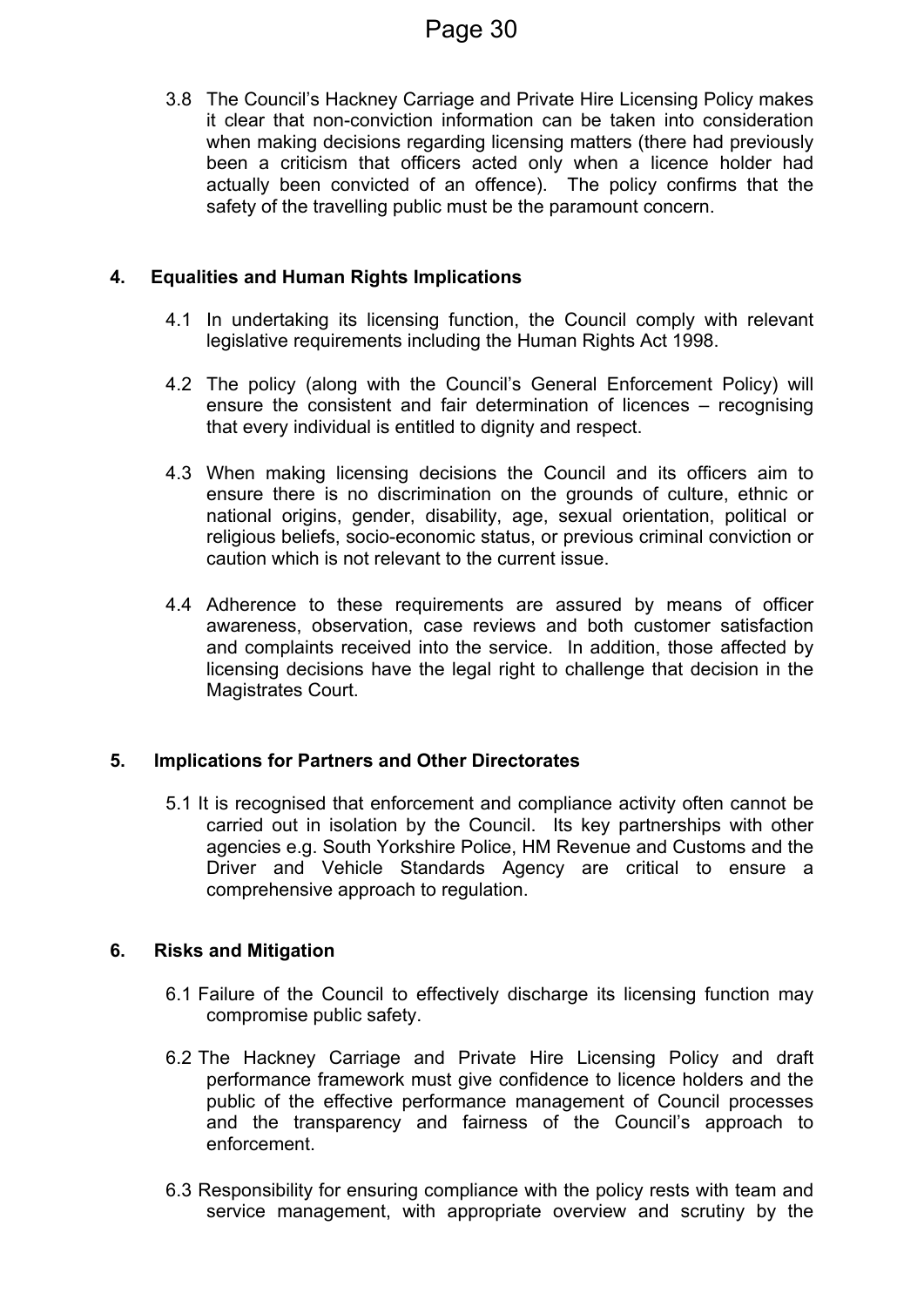Cabinet Member for Waste, Roads and Community Safety and members of the Licensing Board.

- 6.4 Failure of the Council to effectively discharge its licensing enforcement functions may compromise public safety.
- 6.5 Compliance with the General Enforcement Policy gives confidence to business and individuals of the transparency and fairness of the Council's approach to enforcement, without which the Council's reputation might be at risk.

### **7. Accountable Officer(s)**

7.1 Alan Pogorzelec – Licensing Manager Regeneration and Environment 01709 254955, [alan.pogorzelec@rotherham.gov.uk](mailto:alan.pogorzelec@rotherham.gov.uk)

This report is published on the Council's website or can be found at:-

[http://moderngov.rotherham.gov.uk/ieDocHome.aspx?Categories=](http://moderngov.rotherham.gov.uk/ieDocHome.aspx?Categories)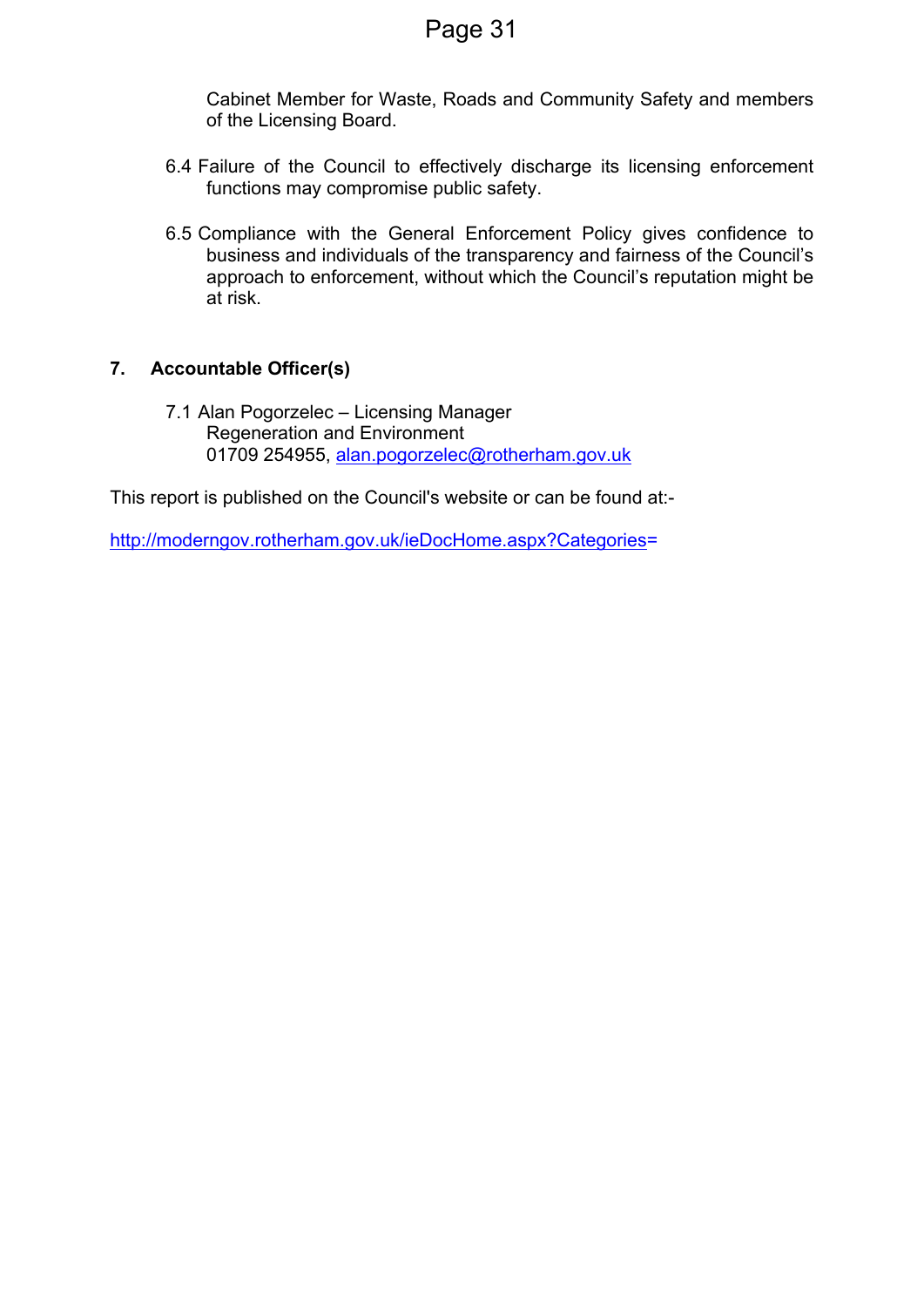### **Appendix 1**

| <b>Performance Measures</b>                                                                                                           | <b>Target</b> | <b>Outturn</b> | <b>Comments</b>                                                                                                                                                                                                                                                                                                                                                                   |  |  |  |  |  |  |
|---------------------------------------------------------------------------------------------------------------------------------------|---------------|----------------|-----------------------------------------------------------------------------------------------------------------------------------------------------------------------------------------------------------------------------------------------------------------------------------------------------------------------------------------------------------------------------------|--|--|--|--|--|--|
| Outcome 1. All licence holders are "fit and proper" to hold licences.                                                                 |               |                |                                                                                                                                                                                                                                                                                                                                                                                   |  |  |  |  |  |  |
| % of applications that are determined<br>only after all required checks have<br>been undertaken.                                      | 100%          | 100%           | Target has been met in full.                                                                                                                                                                                                                                                                                                                                                      |  |  |  |  |  |  |
| % of complaints / information referrals<br>where the initial response meets<br>service standards (response within 3<br>working days). | 100%          | 98%            | Team / Service Management have reviewed 50 cases over the<br>year and have identified that one had not been responded to within<br>the required target time. The failure to respond within the required<br>timescale was due to the absence of an enforcement officer due to<br>annual leave and sickness.                                                                        |  |  |  |  |  |  |
| % of complaints / service requests<br>where no formal action has been<br>taken that have been appropriately<br>investigated.          | 100%          | 100%           | Team / Service Management have reviewed 40 cases over the first<br>six months of the year and have confirmed that all of them have<br>been investigated appropriately.<br>All enforcement cases are reviewed by a senior officer prior to<br>being "closed off" - there is therefore a high level of confidence<br>that investigations are undertaken to an appropriate standard. |  |  |  |  |  |  |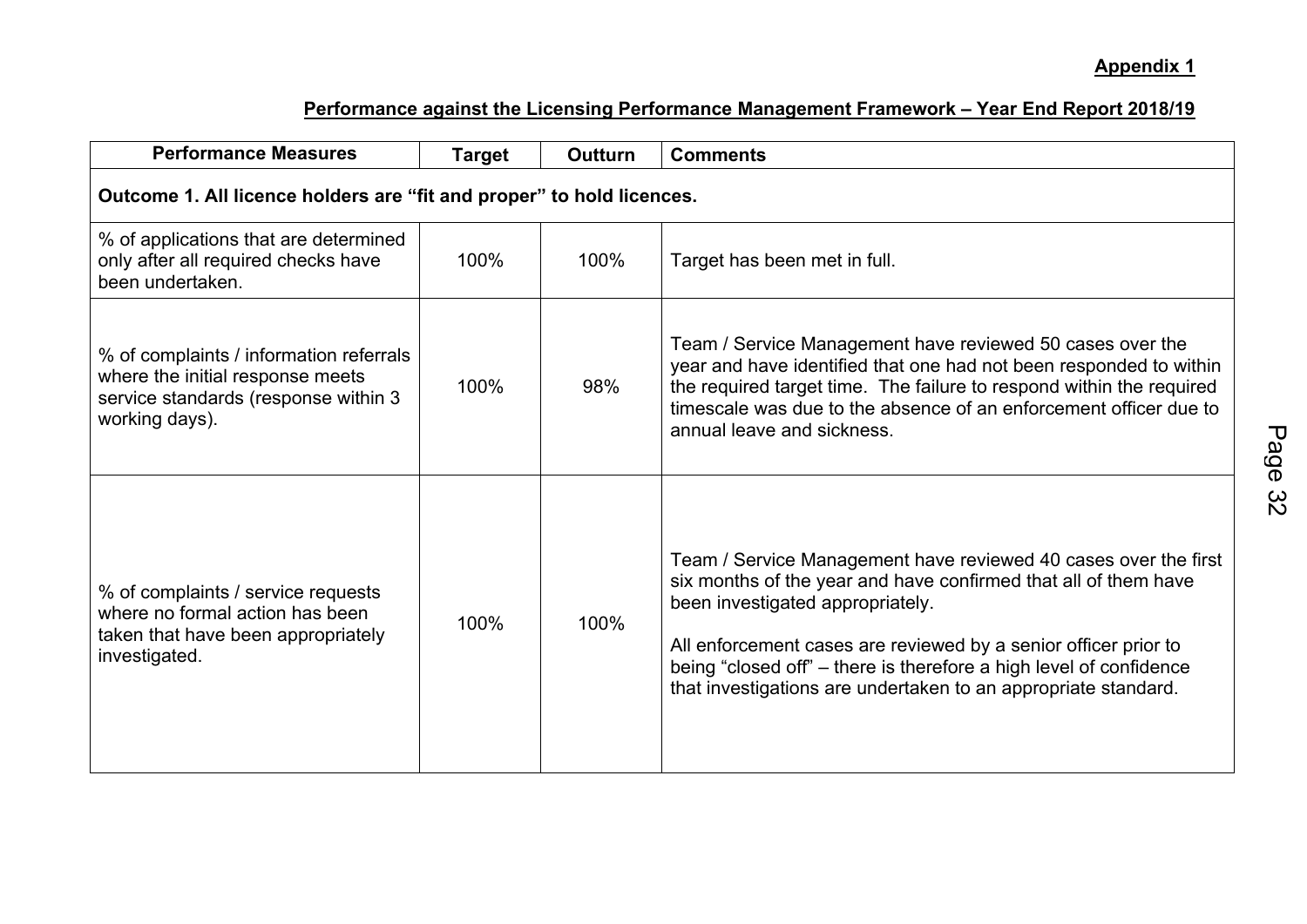| <b>Performance Measures</b>                                                                                                          | <b>Target</b> | <b>Outturn</b> | <b>Comments</b>                                                                                                                                                                                                                                                                                                                                                                                                                                        |  |  |  |  |  |  |
|--------------------------------------------------------------------------------------------------------------------------------------|---------------|----------------|--------------------------------------------------------------------------------------------------------------------------------------------------------------------------------------------------------------------------------------------------------------------------------------------------------------------------------------------------------------------------------------------------------------------------------------------------------|--|--|--|--|--|--|
| Outcome 2. Decision makers make high quality judgements that protect the public from risk of harm.                                   |               |                |                                                                                                                                                                                                                                                                                                                                                                                                                                                        |  |  |  |  |  |  |
| % of case hearing information<br>provided to Committee Services by to<br>the agreed deadline.                                        | 100%          | 75%            | The Licensing Board Sub-Committee has met 20 times during the<br>2018/19. Reports for 15 of these hearings were provided within the<br>required timescale.<br>Of the reports that were provided after the deadline, 4 were 1 day<br>past the deadline, and 1 was 2 days past the deadline).<br>Additional officers have been included in the report drafting<br>process which it is envisaged will avoid delay in the production of<br>future reports. |  |  |  |  |  |  |
| % of Licensing Board members that<br>have received training in the role.                                                             | 100%          | 86%            | The Licensing Board consists of 21 Councillors; all but three<br>Councillors have attended the required training. Unfortunately it<br>was not possible to deliver training during 2018/19, however<br>training has been arranged for the current year in July. None of the<br>untrained Board Members have taken part in a Licensing Board<br>Sub-Committee hearing.                                                                                   |  |  |  |  |  |  |
| % of Licensing Board decisions that<br>are made in accordance with the<br>Council's policy.                                          | 100%          | 100%           | Target has been met in full.                                                                                                                                                                                                                                                                                                                                                                                                                           |  |  |  |  |  |  |
| % of licensing decisions that are<br>made in accordance with the scheme<br>of delegation to officers and members<br>/ commissioners. | 100%          | 100%           | Target has been met in full.                                                                                                                                                                                                                                                                                                                                                                                                                           |  |  |  |  |  |  |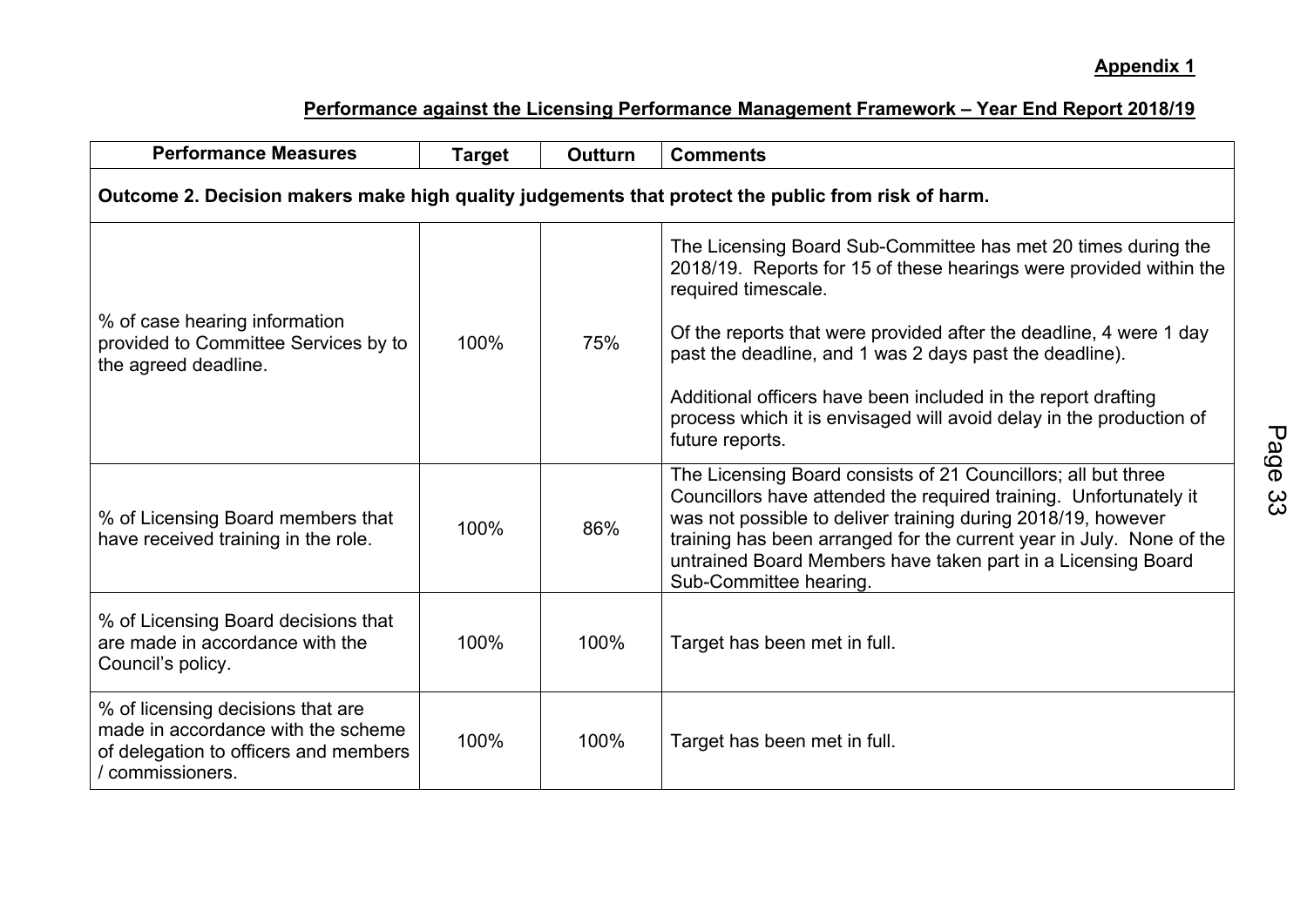| <b>Performance Measures</b>                                                                                                                                        | Target | <b>Outturn</b> | <b>Comments</b>                                                                                                                                                                                                                                                                                                                                                                                                                                                                                                                                                                                                                                                                                                                                                                                                                                                                                                                                                           |  |  |  |  |  |  |
|--------------------------------------------------------------------------------------------------------------------------------------------------------------------|--------|----------------|---------------------------------------------------------------------------------------------------------------------------------------------------------------------------------------------------------------------------------------------------------------------------------------------------------------------------------------------------------------------------------------------------------------------------------------------------------------------------------------------------------------------------------------------------------------------------------------------------------------------------------------------------------------------------------------------------------------------------------------------------------------------------------------------------------------------------------------------------------------------------------------------------------------------------------------------------------------------------|--|--|--|--|--|--|
| Outcome 3. The licensing service make maximum use their statutory powers (where appropriate) to disrupt criminal activity<br>(including CSE and related activity). |        |                |                                                                                                                                                                                                                                                                                                                                                                                                                                                                                                                                                                                                                                                                                                                                                                                                                                                                                                                                                                           |  |  |  |  |  |  |
| Attendance of licensing team at<br>weekly CSE intelligence meetings<br>(chaired by South Yorkshire Police).                                                        | 80%    | 59%            | There were 49 meetings held in the year 2018/19, and the<br>Licensing Manager attended 29 of these. The reasons for non-<br>attendance are as follows:<br>• Annual leave (9 occasions)<br>Presenting at CSE Conference (1 occasion)<br>Meeting conflict (8 occasions)<br>Training (2 occasions)<br>The Chair of the meeting has previously confirmed that it would not<br>be appropriate to send a delegate to the meeting in normal<br>circumstances, and that any actions / relevant information will be<br>provided directly to the Licensing Manager as appropriate. In<br>addition, the meeting is attended by other RMBC officers, and<br>information would be fed back to the Licensing Manager by them<br>as an additional safeguard. It has been confirmed that an RMBC<br>officer attended on all of the occasions that the Licensing Manager<br>did not – where appropriate this officer provided an update to the<br>Licensing Manager following the meeting. |  |  |  |  |  |  |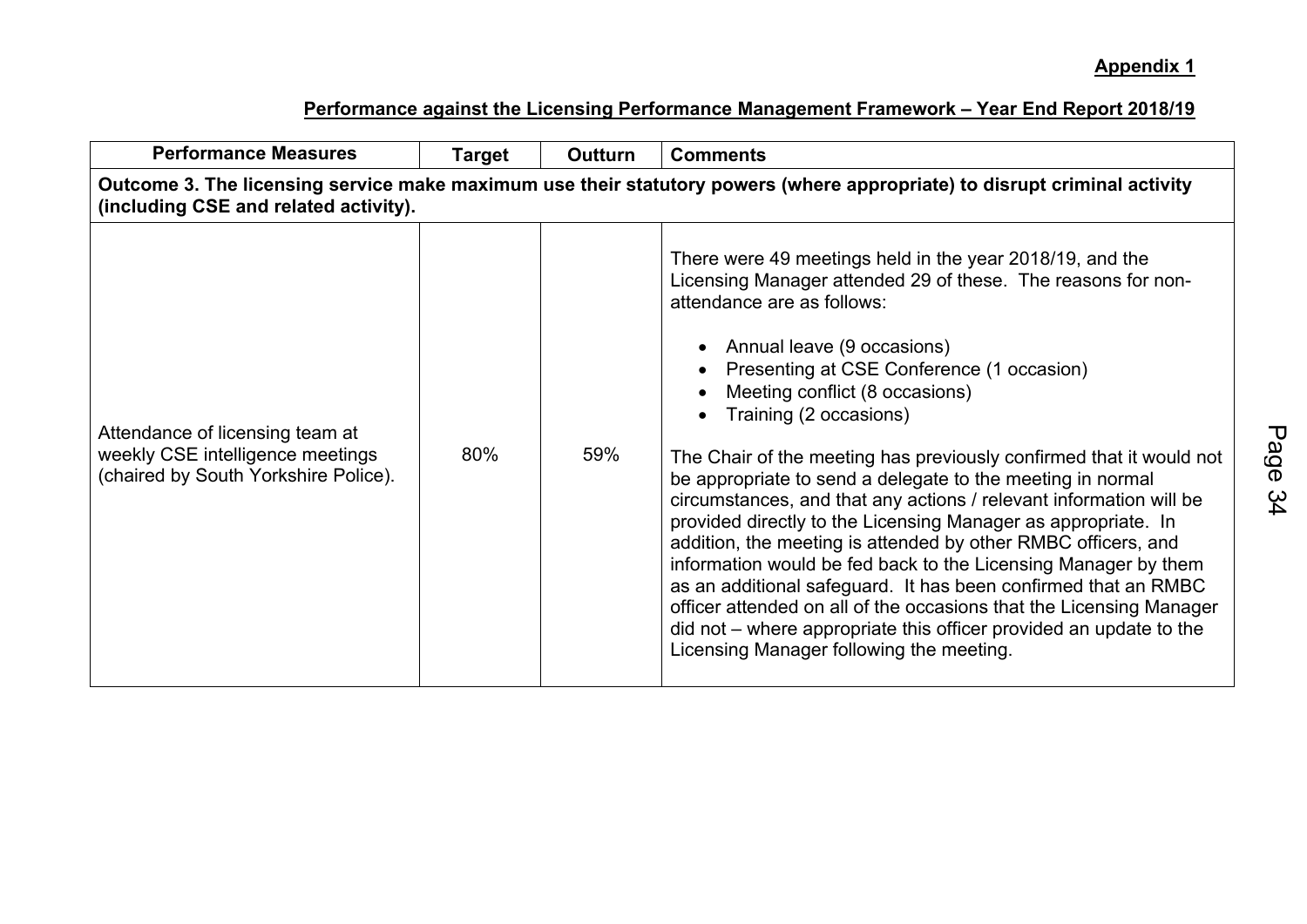| <b>Performance Measures</b>                                                                       | Target                   | <b>Outturn</b> | <b>Comments</b>                                                                                                                                                                                                                                                                                                                                                                                                                                                                            |
|---------------------------------------------------------------------------------------------------|--------------------------|----------------|--------------------------------------------------------------------------------------------------------------------------------------------------------------------------------------------------------------------------------------------------------------------------------------------------------------------------------------------------------------------------------------------------------------------------------------------------------------------------------------------|
| Circulation of key contacts to partners<br>for use in cases of referrals and for<br>data sharing. | Once every<br>six months | Completed      | Target has been met.                                                                                                                                                                                                                                                                                                                                                                                                                                                                       |
| Number of multiagency operations<br>undertaken                                                    | 4 (annually)             |                | The target of 4 is an annual target based on one multiagency<br>operation per Quarter. The operations may be proactive or<br>reactive in nature and will include partners such as South Yorkshire<br>Police, Her Majesty's Revenue and Customs and the Vehicle and<br>Operator Standards Agency.<br>There have been five multi agency operations, two operations have<br>been conducted with the Police, two with the Immigration Service<br>and one with the Security Industry Authority. |
|                                                                                                   |                          |                | In addition, two test purchase operations have been conducted in<br>operations involving the Police, Licensing and Trading Standards.                                                                                                                                                                                                                                                                                                                                                      |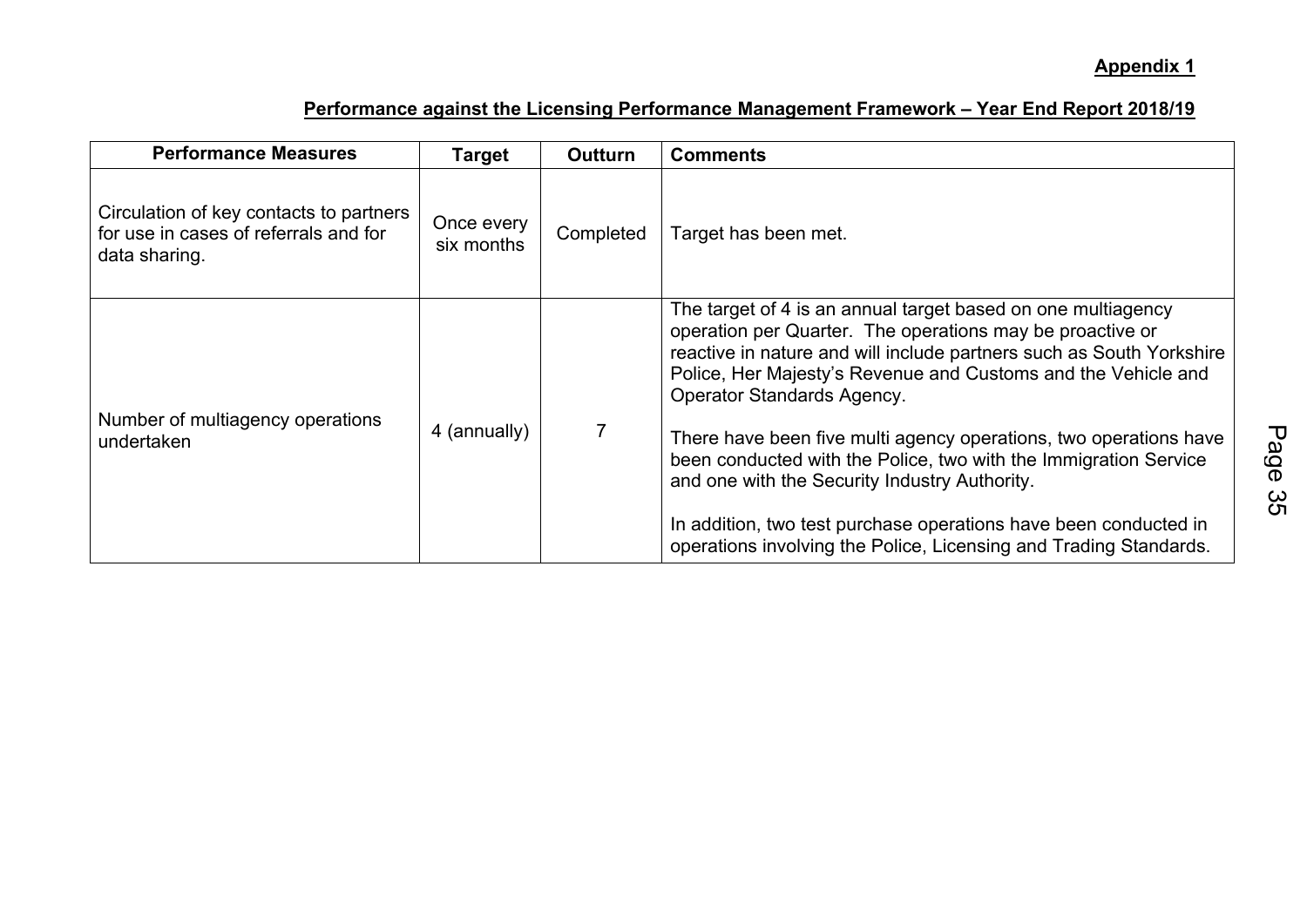| <b>Performance Measures</b>                  | Target       | <b>Outturn</b> | <b>Comments</b>                                                                                                                                                                                                                                                                                                                                                                                                                                                                                                                         |
|----------------------------------------------|--------------|----------------|-----------------------------------------------------------------------------------------------------------------------------------------------------------------------------------------------------------------------------------------------------------------------------------------------------------------------------------------------------------------------------------------------------------------------------------------------------------------------------------------------------------------------------------------|
| Number of proactive operations<br>undertaken | 6 (annually) | 6              | The target of 6 is an annual target based on one RMBC lead<br>proactive operation every two months. Operations may involve<br>RMBC in isolation or may be multiagency operations involving<br>RMBC and partners.<br>Two operations were undertaken in relation to vehicle and driver<br>compliance with licence conditions, and one in relation to the<br>operations of Private Hire Operators.<br>Officers also undertook two late night enforcement operations and<br>too part in Operation Duxford (lead by South Yorkshire Police). |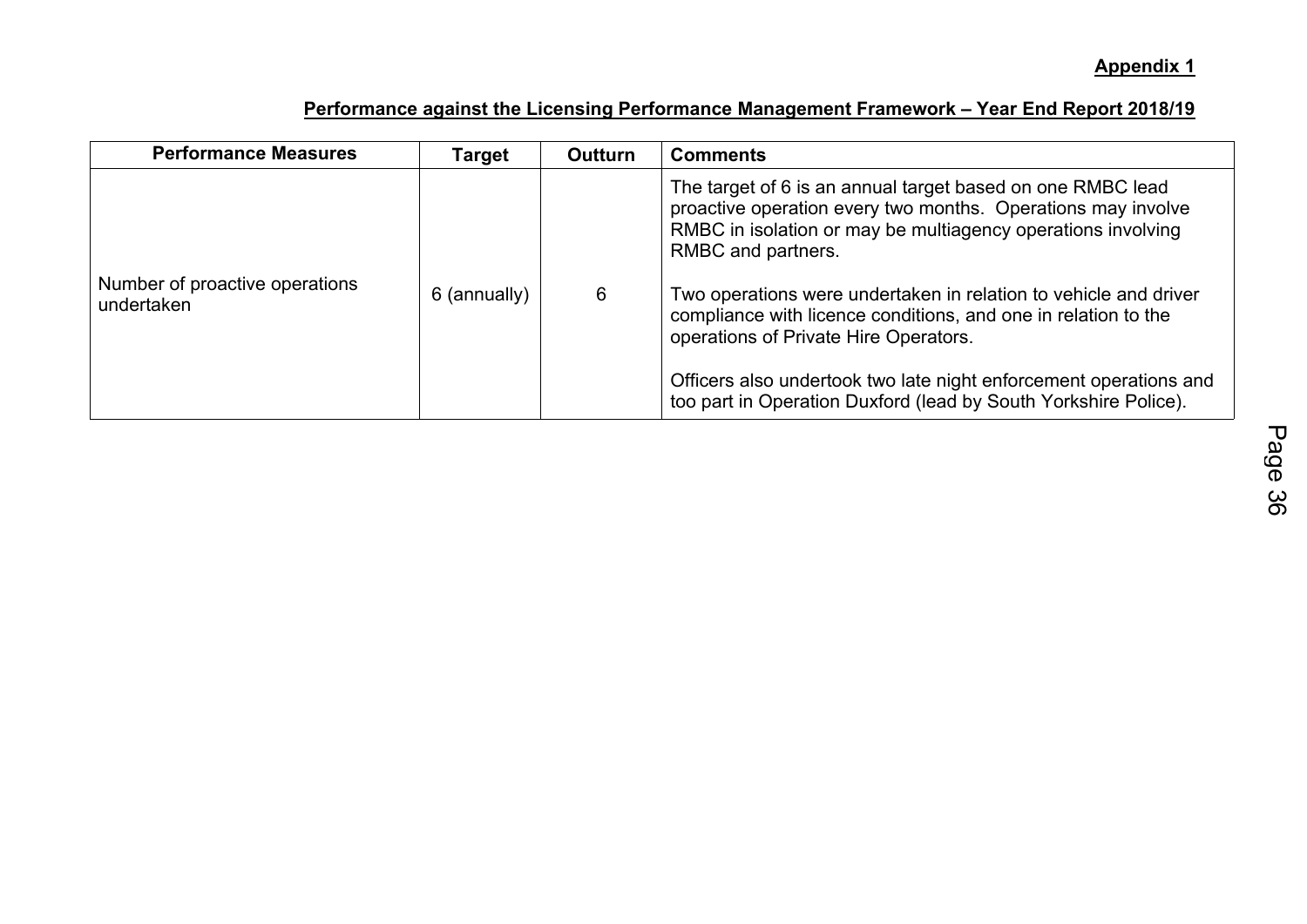| <b>Performance Measures</b>                                                                            | <b>Target</b> | <b>Outturn</b> | <b>Comments</b>                                                                                                                                                                                                                                                                                                                                                                                                                                                                                                                                                                                                                    |  |  |  |  |  |  |
|--------------------------------------------------------------------------------------------------------|---------------|----------------|------------------------------------------------------------------------------------------------------------------------------------------------------------------------------------------------------------------------------------------------------------------------------------------------------------------------------------------------------------------------------------------------------------------------------------------------------------------------------------------------------------------------------------------------------------------------------------------------------------------------------------|--|--|--|--|--|--|
| Outcome 4. The licensing team consistently provides high quality processing of licensing applications. |               |                |                                                                                                                                                                                                                                                                                                                                                                                                                                                                                                                                                                                                                                    |  |  |  |  |  |  |
| % of applications that are processed<br>in accordance with the licensing<br>policy.                    | 98%<br>100%   |                | Service standards require a licence to be determined within 3<br>working days of all required checks being completed (the<br>determination will either be for the licence to be issued, or the<br>application referred to a case hearing meeting at a future date).<br>During 2018/19:<br>401 driver licenses were issued, all but 23 were determined within<br>3 working days of all necessary checks being completed.<br>819 vehicle licences were issued, all of which were determined<br>within 3 working days.<br>72 Private Hire Operator Licences were issued, all but 3 of which<br>were determined within 3 working days. |  |  |  |  |  |  |
| % of licensing records that contain all<br>required information in a secure but<br>accessible format.  | 100%          | 100%           | Management have reviewed 30 driver and vehicle records<br>throughout the year. No instances were identified where officers<br>had failed to record information on Lalpac.                                                                                                                                                                                                                                                                                                                                                                                                                                                          |  |  |  |  |  |  |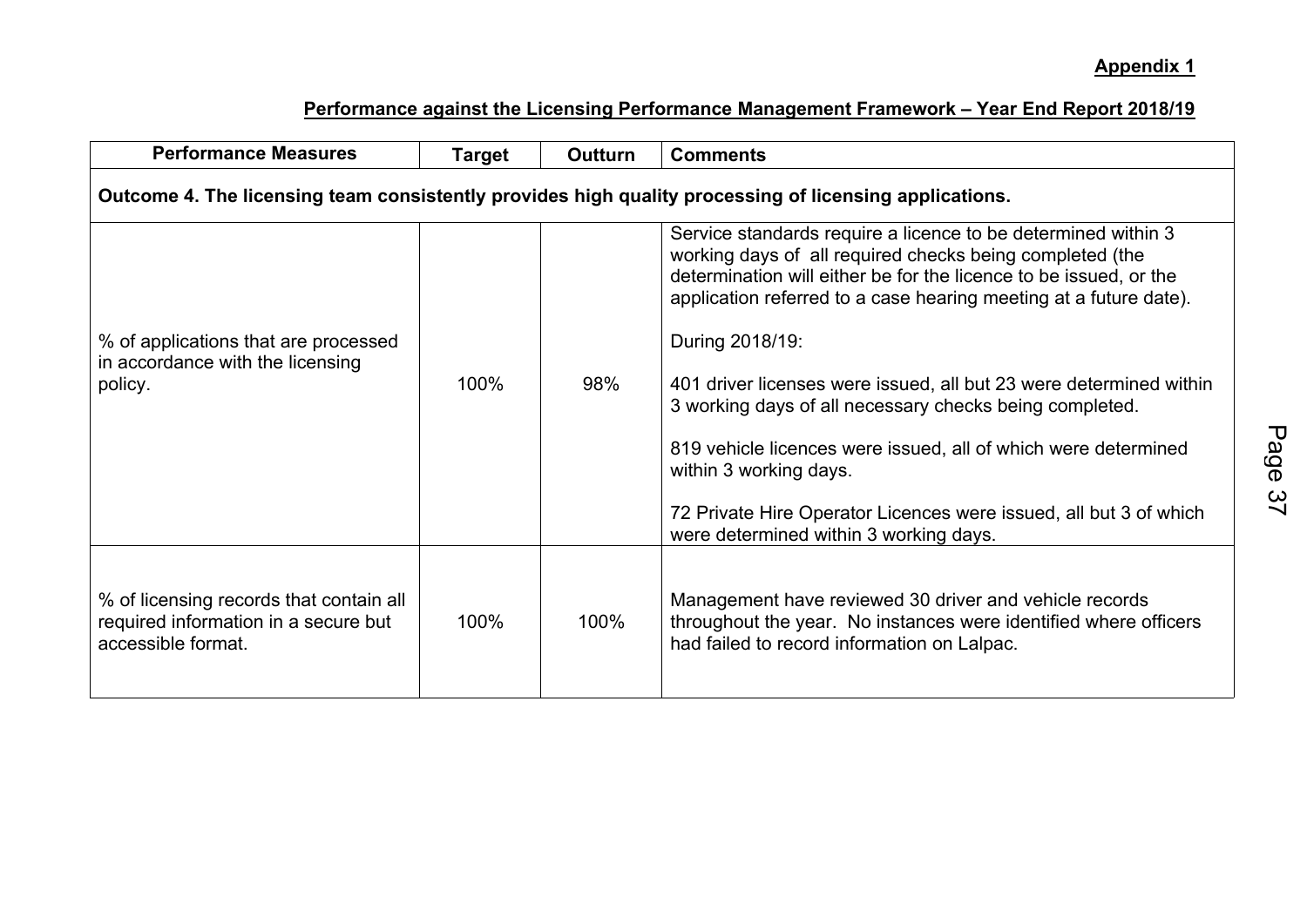| <b>Performance Measures</b>                                                                                                                 | <b>Target</b> | <b>Outturn</b> | <b>Comments</b>                                                                                                                                                                                                                                                                                                                                                                                                                                                                                                        |  |  |  |  |  |  |
|---------------------------------------------------------------------------------------------------------------------------------------------|---------------|----------------|------------------------------------------------------------------------------------------------------------------------------------------------------------------------------------------------------------------------------------------------------------------------------------------------------------------------------------------------------------------------------------------------------------------------------------------------------------------------------------------------------------------------|--|--|--|--|--|--|
| Outcome 5. The Council's private hire and hackney carriage licensing policy will be effectively implemented.                                |               |                |                                                                                                                                                                                                                                                                                                                                                                                                                                                                                                                        |  |  |  |  |  |  |
| % of licensed vehicles that have a<br>taxi camera fitted in accordance with<br>the Council's policy.                                        | 100%          | 100%           | This figure represents the number of licensed vehicles that require<br>a camera and have had one installed.<br>Licences (and intermediate plates) are not issued unless a camera<br>system has been fitted into the vehicle.<br>For the purposes of this performance figure, any vehicles with<br>4 Eyez cameras have not been regarded as failing to meet the<br>Council's requirements – principally because it is not possible to<br>state with certainty exactly how many vehicles were affected by<br>this issue. |  |  |  |  |  |  |
| % of driver licence holders that are<br>required to have maintained a<br>subscription to the DBS online update<br>service and have done so. | 100%          | 100%           | This figure indicates the number of eligible licence holders that<br>have subscribed to the DBS online update service. The<br>subscription is an annual subscription; however there are a number<br>of licence holders that have been required to renew their<br>subscription within the year. Any licence holders that fail to<br>maintain their subscription will be required to undertake another<br>DBS check and subscribe to the update service.                                                                 |  |  |  |  |  |  |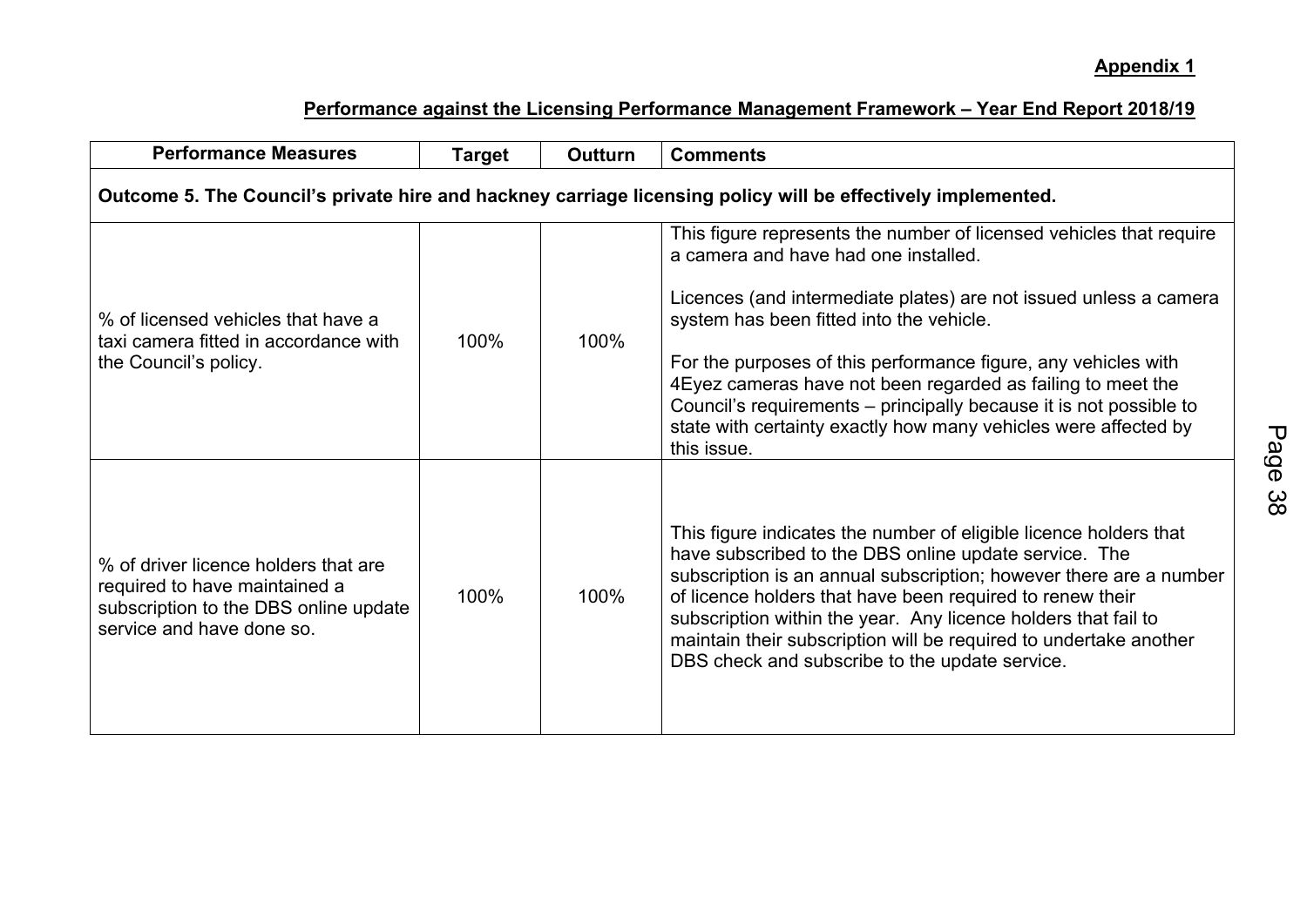| <b>Performance Measures</b>                                                                        | <b>Target</b>                                                 | <b>Outturn</b>                                               | <b>Comments</b>                                                                                                                                                                                                                                                                                                                                                                                                              |
|----------------------------------------------------------------------------------------------------|---------------------------------------------------------------|--------------------------------------------------------------|------------------------------------------------------------------------------------------------------------------------------------------------------------------------------------------------------------------------------------------------------------------------------------------------------------------------------------------------------------------------------------------------------------------------------|
|                                                                                                    |                                                               |                                                              | Adherence to the policy is demonstrated by compliance levels in<br>relation to four sub-indicators. Two of these sub-indicators are<br>dealt with above, with the remaining two being as follows:<br>1) % of drivers that have completed the Council's safeguarding<br>awareness course.                                                                                                                                     |
| % of licence holders that demonstrate<br>adherence to the requirements of the<br>Council's policy. | Figures for<br>each sub-<br>indicator:<br>1) 99.8%<br>2) 100% | Figures for<br>each sub-<br>indicator:<br>1) 100%<br>2) 100% | During 2018/19, it has become apparent that two drivers may<br>not have undertaken the required safeguarding training (or were<br>at least unable to confirm that they had done so). The drivers<br>stated that they did undertake the training, but Council records<br>did not confirm this. Both drivers were required to attend the<br>Council's safeguarding awareness course – and both<br>satisfactorily completed it. |
|                                                                                                    |                                                               |                                                              | 2) % of drivers that have obtained the BTEC / NVQ qualification.                                                                                                                                                                                                                                                                                                                                                             |
|                                                                                                    |                                                               |                                                              | 100% of drivers have demonstrated that they obtained the<br>BTEC / NVQ qualification (either by provision of the certificate or<br>via confirmation from the training provider that they have passed<br>the course).                                                                                                                                                                                                         |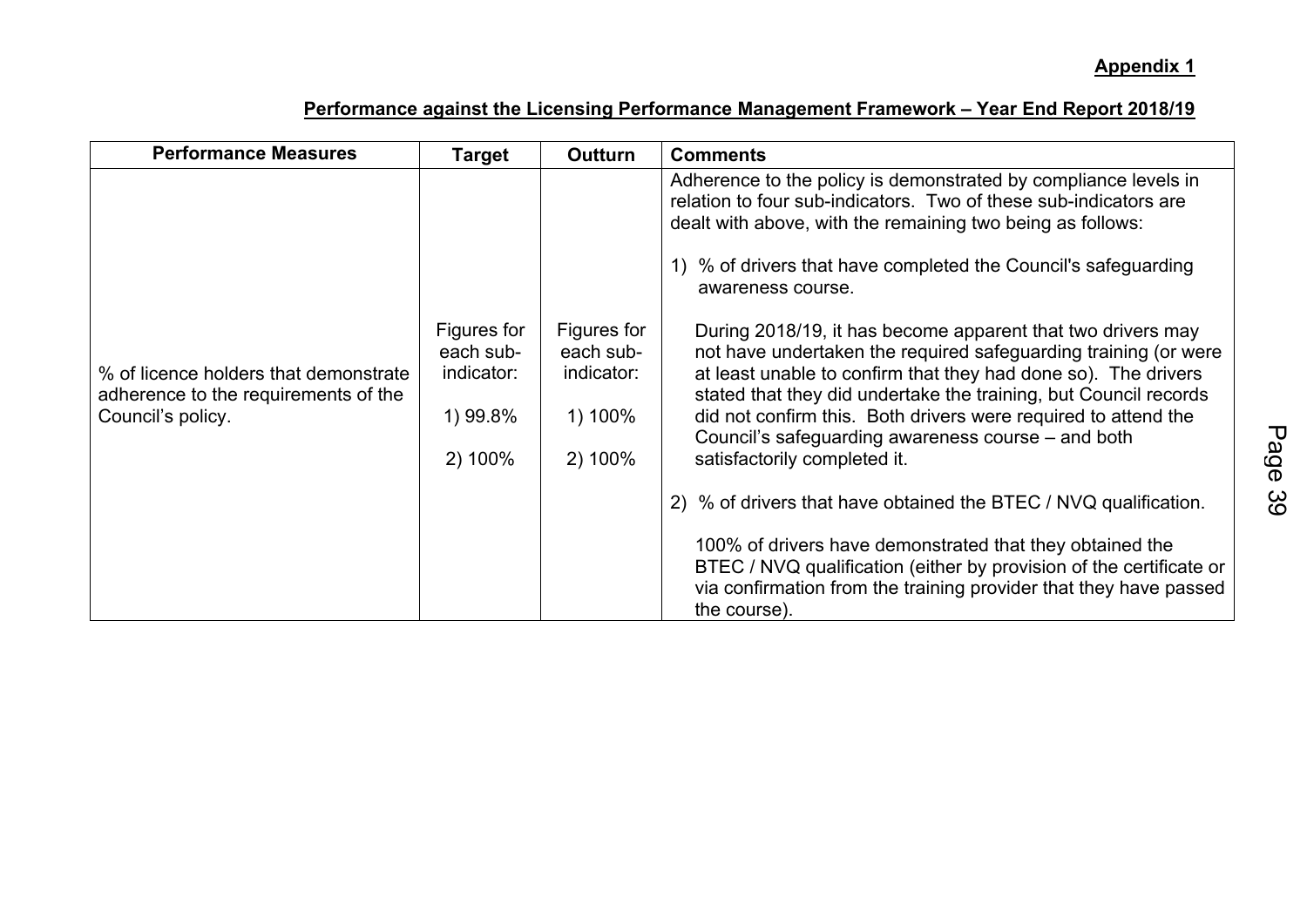# **APPENDIX 2 – 2018 / 19 Enforcement Data**

| <b>Detail</b>                            | Number                  | Prosecution | Revoked / refused | Suspended | Notice Issued  | Warning        | Advice Given   | No further action | Insufficient evidence to<br>proceed | Investigation ongoing    | Disclosed      | Disclosed to another<br>Authority | ಕ<br>Requires attendance<br>Licensing Board |
|------------------------------------------|-------------------------|-------------|-------------------|-----------|----------------|----------------|----------------|-------------------|-------------------------------------|--------------------------|----------------|-----------------------------------|---------------------------------------------|
| Operator complaint                       | 17                      | $\mathbf 1$ | 1                 |           |                |                | 5              |                   | $\overline{2}$                      | $\overline{7}$           |                |                                   | $\overline{2}$                              |
| Dangerous Driving                        | 43                      |             | 1                 |           |                | 15             | 5              |                   | 5                                   | 11                       |                |                                   | $\,6$                                       |
| Poor driving                             | 58                      |             | $\mathbf 1$       |           |                | 22             | 9              | $\mathbf{1}$      | $6\phantom{1}$                      | 13                       |                |                                   | $\,6\,$                                     |
| Indecency - child                        | $\mathbf 3$             |             | $\overline{2}$    |           |                |                |                |                   |                                     |                          |                |                                   | $\overline{1}$                              |
| Indecency - adult                        | $\overline{\mathbf{2}}$ |             | $\overline{2}$    |           |                |                |                |                   |                                     |                          |                |                                   |                                             |
| Indecency in public place                | $\mathbf 0$             |             |                   |           |                |                |                |                   |                                     |                          |                |                                   |                                             |
| Conduct of driver                        | 96                      |             | $\overline{7}$    | 3         |                | 32             | 12             | 4                 | 10                                  | 11                       |                | $\overline{2}$                    | 14                                          |
| Appearance of driver                     | $\mathbf 0$             |             |                   |           |                |                |                |                   |                                     |                          |                |                                   |                                             |
| Health/medical concerns of<br>driver     | $\overline{2}$          |             |                   | 1         |                |                |                |                   |                                     | 1                        |                |                                   |                                             |
| Charging issue                           | $\overline{\mathbf{4}}$ |             |                   |           |                |                | $\overline{2}$ |                   | $\overline{2}$                      |                          |                |                                   |                                             |
| Plying for hire                          | 6                       |             |                   |           |                | $\overline{4}$ | 1              |                   | 1                                   |                          |                |                                   |                                             |
| Parking issue                            | 11                      |             |                   |           |                |                | 10             |                   |                                     |                          | 1              |                                   |                                             |
| Disability issue                         | $\mathbf 2$             |             |                   |           |                |                | $\overline{2}$ |                   |                                     |                          |                |                                   |                                             |
| Smoking in vehicle                       | $\mathbf{9}$            |             |                   |           |                | 6              | $\overline{2}$ | 1                 |                                     |                          |                |                                   |                                             |
| Using phone whilst driving               | $\overline{7}$          |             |                   |           |                | 5              |                |                   | $\overline{2}$                      |                          |                |                                   |                                             |
| In-car camera issue                      | 11                      |             |                   |           | $\overline{2}$ | $\overline{2}$ | $\overline{7}$ |                   |                                     |                          |                |                                   |                                             |
| <b>Breach of conditions</b>              | 14                      |             |                   |           |                | 3              | 4              |                   | 1                                   | $\overline{\mathcal{A}}$ |                | 1                                 | 1                                           |
| Condition of vehicle                     | 23                      |             |                   | 1         | 4              | 10             | 5              | 1                 |                                     |                          |                |                                   | $\overline{2}$                              |
| Taxi camera download<br>request          | 25                      |             |                   |           |                |                |                |                   |                                     |                          | 25             |                                   |                                             |
| Information request                      | $\overline{\mathbf{4}}$ |             |                   |           |                |                |                |                   |                                     |                          | $\overline{4}$ |                                   |                                             |
| School transport enquiry /<br>complaint  | 6                       |             | 1                 |           |                | 4              |                |                   |                                     |                          |                |                                   | 1                                           |
| Vehicle licensed by<br>another Authority | 2 <sup>1</sup>          |             |                   |           |                |                |                |                   |                                     |                          |                | $\overline{2}$                    |                                             |
| Rear plate in back window                | $\overline{2}$          |             |                   |           |                | 1              | 1              |                   |                                     |                          |                |                                   |                                             |
| Failing to meet English<br>requirement   | 1                       |             | 1                 |           |                |                |                |                   |                                     |                          |                |                                   |                                             |
| Action taken following<br>police arrest  | $\overline{2}$          |             | 1                 |           |                |                |                |                   |                                     | 1                        |                |                                   |                                             |
| Grant application cheating<br>in test    | 1                       |             |                   |           |                |                |                |                   |                                     | 1                        |                |                                   |                                             |
| <b>Total</b>                             | 351                     | 1           | 17                | 5         | 6              | 104            | 65             | $\overline{7}$    | 29                                  | 49                       | 30             | 5                                 | 33                                          |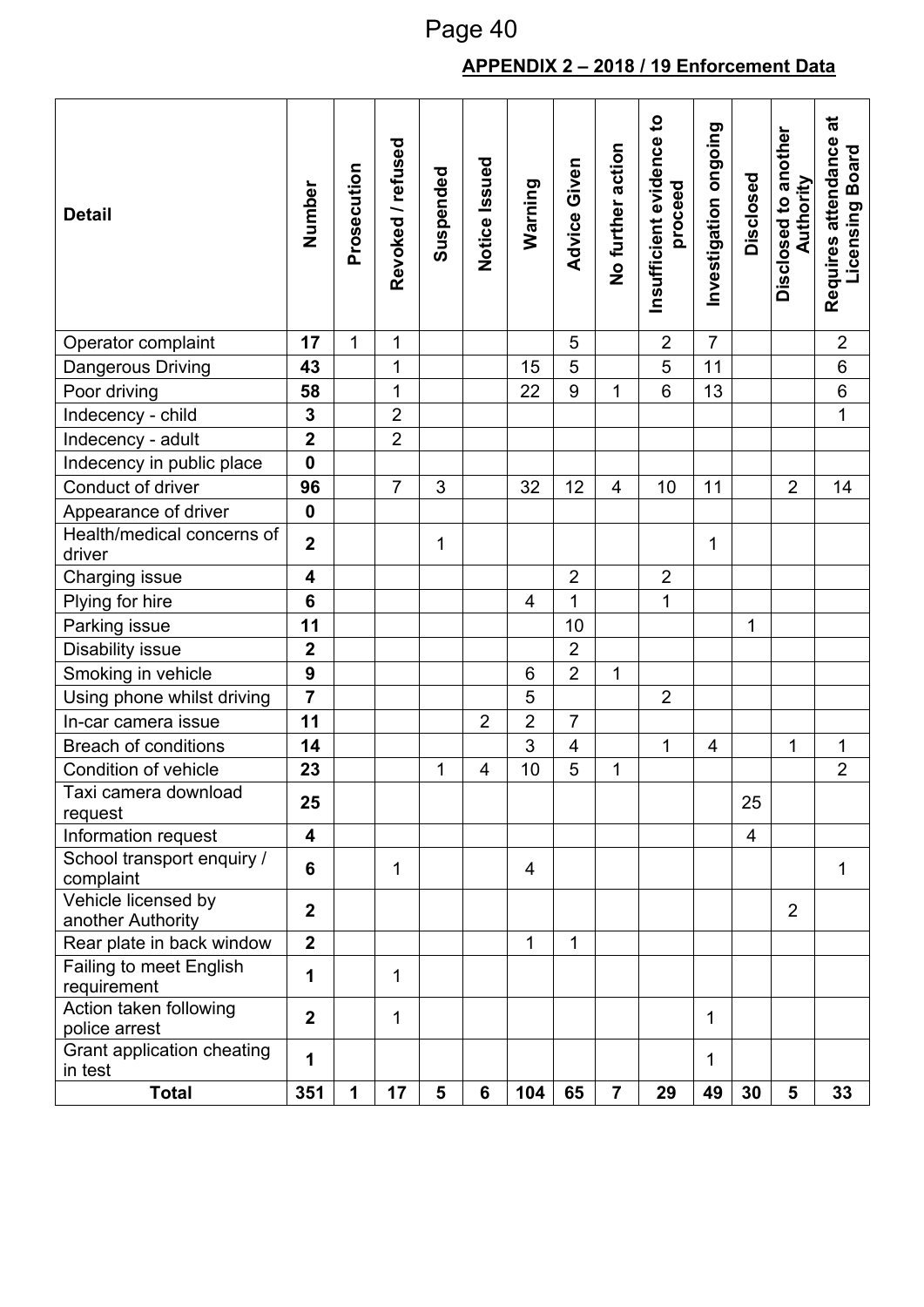# **APPENDIX 3**

### **2018 / 19 Enforcement Data – Licensing Admin Team**

|                                                                      |                                                           | <b>Licensing Board</b> | Officer        | Total |  |  |
|----------------------------------------------------------------------|-----------------------------------------------------------|------------------------|----------------|-------|--|--|
| Driver licences granted                                              |                                                           | 6                      | 431            | 431   |  |  |
| <b>Driver Licences Granted with additional</b><br>conditions         | 0                                                         | $\overline{2}$         |                |       |  |  |
| Driver licences suspended                                            |                                                           | 4                      | 0 <sup>a</sup> | 4     |  |  |
| Driver licences revoked                                              |                                                           | $\overline{7}$         | 0 <sup>a</sup> |       |  |  |
| Driver licences immediately <b>b</b> revoked or<br>suspended for:    |                                                           |                        |                |       |  |  |
|                                                                      | Medical reasons                                           | 0                      | 3              | 3     |  |  |
|                                                                      | Driver conduct<br>$\overline{\phantom{0}}$                | 0                      | 13             | 13    |  |  |
|                                                                      | <b>DVLA</b> licence<br>$\overline{\phantom{a}}$<br>issues | 0                      | 1              | 1     |  |  |
| Driver licence – formal warning issued                               |                                                           | 3                      | 0 <sup>a</sup> | 3     |  |  |
| Driver licence – licence reviewed, no further<br>formal action taken |                                                           | $\overline{2}$         | $\overline{2}$ |       |  |  |
| Driver Licence – application refused                                 |                                                           | 16                     | 16             |       |  |  |
| PH Operator licences issued                                          |                                                           | 3c                     | 65             | 68    |  |  |
| PH Operator licences refused / revoked                               |                                                           | 1                      | 0              | 1     |  |  |
| Vehicle licences issued:                                             |                                                           |                        |                |       |  |  |
|                                                                      | <b>Hackney Carriage</b><br>$\blacksquare$                 | 0 <sup>d</sup>         | 48             | 48    |  |  |
|                                                                      | <b>Private Hire</b>                                       | 0 <sup>d</sup>         | 765            | 765   |  |  |
|                                                                      |                                                           |                        |                |       |  |  |
| Current licence numbers (at time of report<br>drafting):             |                                                           |                        |                |       |  |  |
| Hackney Carriage / Private Hire Driver<br>Licences <sup>e</sup>      |                                                           | 1123                   |                |       |  |  |
| Private Hire Vehicle Licences <sup>f</sup>                           | 887                                                       |                        |                |       |  |  |
| Hackney Carriage Licences <sup>f</sup>                               | 57 (5 of which are hire vehicles)                         |                        |                |       |  |  |
| Private Hire Operator Licences <sup>9</sup>                          |                                                           | 78                     |                |       |  |  |